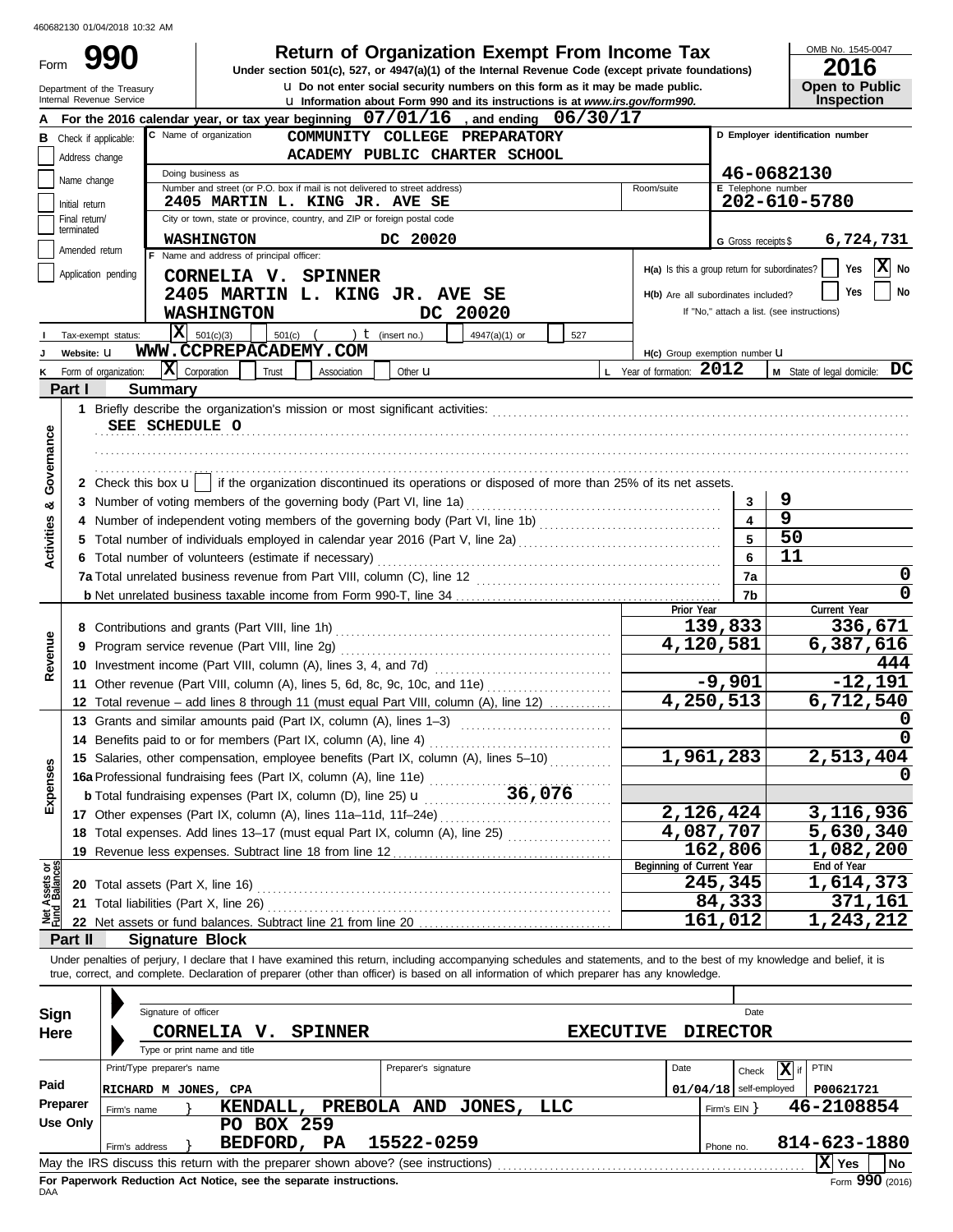| Part III                                             | Form 990 (2016) COMMUNITY COLLEGE PREPARATORY<br><b>Statement of Program Service Accomplishments</b>                           | 46-0682130                             | Page 2               |
|------------------------------------------------------|--------------------------------------------------------------------------------------------------------------------------------|----------------------------------------|----------------------|
|                                                      |                                                                                                                                |                                        | $\boxed{\mathbf{x}}$ |
| Briefly describe the organization's mission:<br>1    |                                                                                                                                |                                        |                      |
| SEE SCHEDULE O                                       |                                                                                                                                |                                        |                      |
|                                                      |                                                                                                                                |                                        |                      |
|                                                      |                                                                                                                                |                                        |                      |
|                                                      |                                                                                                                                |                                        |                      |
| $\mathbf{2}$<br>prior Form 990 or 990-EZ?            | Did the organization undertake any significant program services during the year which were not listed on the                   | Yes $ X $ No                           |                      |
| If "Yes," describe these new services on Schedule O. |                                                                                                                                |                                        |                      |
| 3                                                    | Did the organization cease conducting, or make significant changes in how it conducts, any program                             |                                        |                      |
| services?                                            |                                                                                                                                | Yes $ \mathbf{X} $ No                  |                      |
| If "Yes," describe these changes on Schedule O.      |                                                                                                                                |                                        |                      |
| 4                                                    | Describe the organization's program service accomplishments for each of its three largest program services, as measured by     |                                        |                      |
|                                                      | expenses. Section 501(c)(3) and 501(c)(4) organizations are required to report the amount of grants and allocations to others, |                                        |                      |
|                                                      | the total expenses, and revenue, if any, for each program service reported.                                                    |                                        |                      |
| ) (Expenses \$<br>4a (Code:                          | 5,009,984<br>including grants of \$                                                                                            | 6,387,616<br>) (Revenue \$             |                      |
|                                                      | THE CHARTER SCHOOL IS THE FIRST ADULT CHARTER SCHOOL EAST OF THE ANACOSTIA                                                     |                                        |                      |
|                                                      | RIVER AND IS DESIGNED TO SUPPORT THE EDUCATION AND TRAINING NEEDS OF                                                           |                                        |                      |
| RESIDENTS OF THE                                     | DISTRICT OF COLUMBIA AS THEY SEEK TO TRANSITION TO COLLEGE                                                                     |                                        |                      |
| OR CAREERS.                                          | SPECIAL FOCUS HAS BEEN GIVEN TO RESIDENTS OF WARDS                                                                             | 7 AND 8                                |                      |
| WHERE THERE                                          | IS THE GREATEST CONCENTRATION OF ADULTS                                                                                        | <b>WITH CHALLENGES</b><br>IN           |                      |
|                                                      | EDUCATION AND WORKFORCE PREPAREDNESS AND THE FEWEST                                                                            | <b>PROGRAMS.</b><br><b>THE CHARTER</b> |                      |
|                                                      | SCHOOL PROVIDES EDUCATION AND TRAINING SERVICES TO ADULTS (18 YEARS AND                                                        |                                        |                      |
|                                                      |                                                                                                                                |                                        |                      |
| OLDER).                                              |                                                                                                                                |                                        |                      |
|                                                      |                                                                                                                                |                                        |                      |
|                                                      | THE DESIGN OF THE SCHOOL WAS IN RESPONSE TO TWO MAJOR CHALLENGES                                                               | .                                      |                      |
|                                                      | CONFRONTING THE DISTRICT OF COLUMBIA, NAMELY:                                                                                  |                                        |                      |
| ) (Expenses \$<br>4b (Code:                          | including grants of \$                                                                                                         |                                        |                      |
|                                                      |                                                                                                                                |                                        |                      |
|                                                      |                                                                                                                                |                                        |                      |
|                                                      |                                                                                                                                |                                        |                      |
|                                                      |                                                                                                                                |                                        |                      |
|                                                      |                                                                                                                                |                                        |                      |
|                                                      |                                                                                                                                |                                        |                      |
|                                                      |                                                                                                                                |                                        |                      |
|                                                      |                                                                                                                                |                                        |                      |
|                                                      |                                                                                                                                |                                        |                      |
|                                                      |                                                                                                                                |                                        |                      |
|                                                      |                                                                                                                                |                                        |                      |
| 4c (Code:                                            |                                                                                                                                |                                        |                      |
| $\ldots$ ) (Expenses \$                              |                                                                                                                                |                                        |                      |
|                                                      |                                                                                                                                |                                        |                      |
|                                                      |                                                                                                                                |                                        |                      |
|                                                      |                                                                                                                                |                                        |                      |
|                                                      |                                                                                                                                |                                        |                      |
|                                                      |                                                                                                                                |                                        |                      |
|                                                      |                                                                                                                                |                                        |                      |
|                                                      |                                                                                                                                |                                        |                      |
|                                                      |                                                                                                                                |                                        |                      |
|                                                      |                                                                                                                                |                                        |                      |

| $\Gamma$ , $\Gamma$ , $\Gamma$ , $\Gamma$ , $\Gamma$ , $\Gamma$ , $\Gamma$ , $\Gamma$ , $\Gamma$ , $\Gamma$ , $\Gamma$ , $\Gamma$ , $\Gamma$ , $\Gamma$ , $\Gamma$ , $\Gamma$ , $\Gamma$ , $\Gamma$ , $\Gamma$ , $\Gamma$ , $\Gamma$ , $\Gamma$ , $\Gamma$ , $\Gamma$ , $\Gamma$ , $\Gamma$ , $\Gamma$ , $\Gamma$ , $\Gamma$ , $\Gamma$ , |                        |             |                 |
|-------------------------------------------------------------------------------------------------------------------------------------------------------------------------------------------------------------------------------------------------------------------------------------------------------------------------------------------|------------------------|-------------|-----------------|
| (Expenses                                                                                                                                                                                                                                                                                                                                 | including grants of \$ | (Revenue \$ |                 |
| <b>4e</b> Total program service expenses <b>u</b>                                                                                                                                                                                                                                                                                         | 5,009,984              |             |                 |
| <b>DAA</b>                                                                                                                                                                                                                                                                                                                                |                        |             | Form 990 (2016) |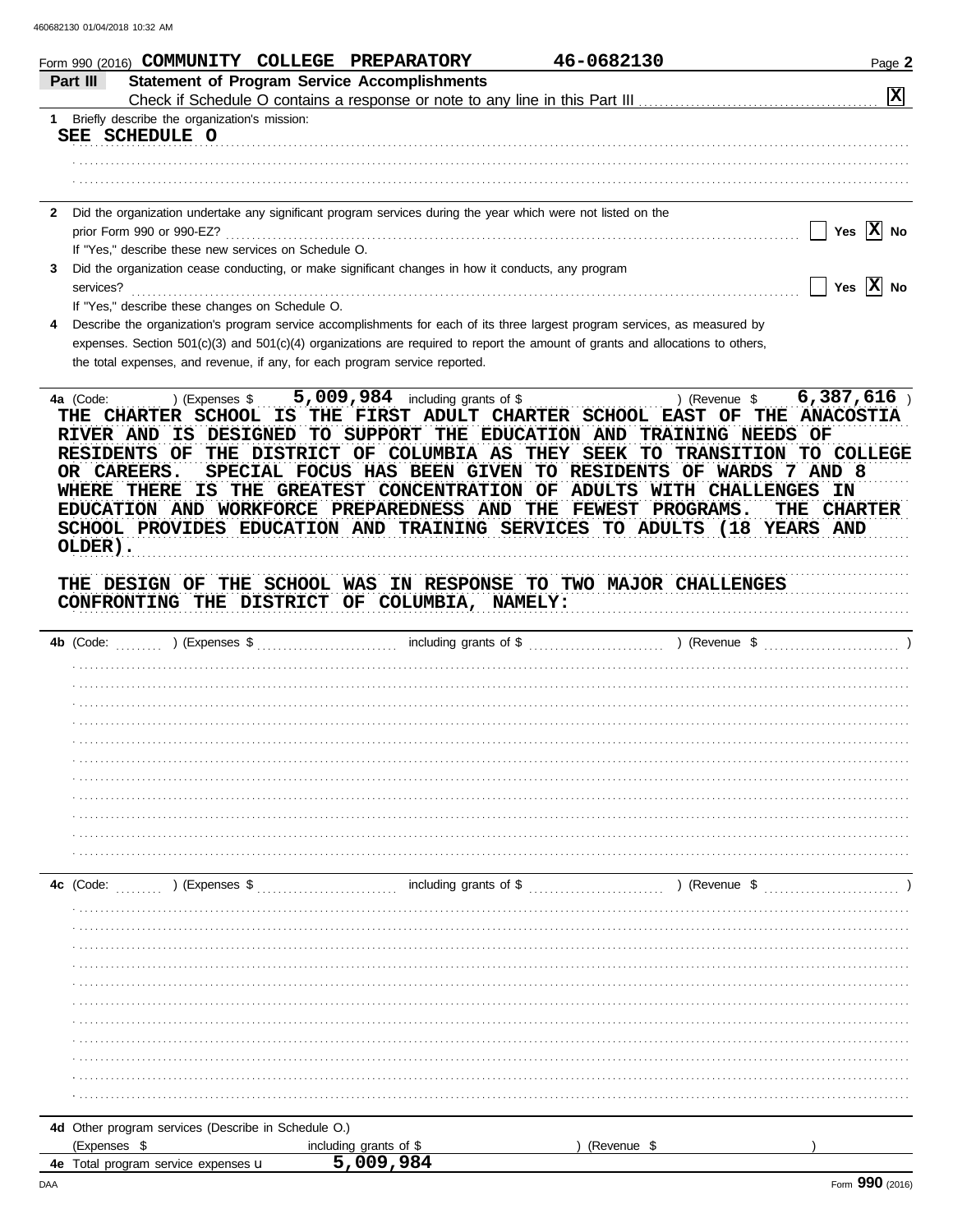## **Part IV Checklist of Required Schedules Form 990 (2016) COMMUNITY COLLEGE PREPARATORY** 46-0682130 **Page 3**

|     |                                                                                                                         |              | Yes         | No          |
|-----|-------------------------------------------------------------------------------------------------------------------------|--------------|-------------|-------------|
| 1   | Is the organization described in section $501(c)(3)$ or $4947(a)(1)$ (other than a private foundation)? If "Yes,"       |              |             |             |
|     | complete Schedule A                                                                                                     | 1            | X           |             |
| 2   |                                                                                                                         | $\mathbf{2}$ | $\mathbf x$ |             |
| 3   | Did the organization engage in direct or indirect political campaign activities on behalf of or in opposition to        |              |             |             |
|     |                                                                                                                         | 3            |             | X           |
| 4   | Section 501(c)(3) organizations. Did the organization engage in lobbying activities, or have a section 501(h)           |              |             |             |
|     |                                                                                                                         | 4            |             | x           |
| 5   | Is the organization a section $501(c)(4)$ , $501(c)(5)$ , or $501(c)(6)$ organization that receives membership dues,    |              |             |             |
|     | assessments, or similar amounts as defined in Revenue Procedure 98-19? If "Yes," complete Schedule C,                   |              |             |             |
|     | Part III                                                                                                                | 5            |             | x           |
| 6   | Did the organization maintain any donor advised funds or any similar funds or accounts for which donors                 |              |             |             |
|     | have the right to provide advice on the distribution or investment of amounts in such funds or accounts? If             |              |             |             |
|     | "Yes," complete Schedule D, Part I                                                                                      | 6            |             | x           |
| 7   | Did the organization receive or hold a conservation easement, including easements to preserve open space,               |              |             |             |
|     | the environment, historic land areas, or historic structures? If "Yes," complete Schedule D, Part II                    | 7            |             | x           |
| 8   | Did the organization maintain collections of works of art, historical treasures, or other similar assets? If "Yes,"     |              |             |             |
|     | complete Schedule D, Part III                                                                                           | 8            |             | x           |
| 9   | Did the organization report an amount in Part X, line 21, for escrow or custodial account liability, serve as a         |              |             |             |
|     | custodian for amounts not listed in Part X; or provide credit counseling, debt management, credit repair, or            |              |             |             |
|     |                                                                                                                         | 9            |             | X           |
| 10  | Did the organization, directly or through a related organization, hold assets in temporarily restricted                 |              |             |             |
|     | endowments, permanent endowments, or quasi-endowments? If "Yes," complete Schedule D, Part V                            | 10           |             | x           |
| 11  | If the organization's answer to any of the following questions is "Yes," then complete Schedule D, Parts VI,            |              |             |             |
|     | VII, VIII, IX, or X as applicable.                                                                                      |              |             |             |
|     | a Did the organization report an amount for land, buildings, and equipment in Part X, line 10? If "Yes,"                |              |             |             |
|     | complete Schedule D, Part VI                                                                                            | 11a          | X           |             |
|     | <b>b</b> Did the organization report an amount for investments—other securities in Part X, line 12 that is 5% or more   |              |             |             |
|     | of its total assets reported in Part X, line 16? If "Yes," complete Schedule D, Part VII                                | 11 b         |             | x           |
|     | c Did the organization report an amount for investments—program related in Part X, line 13 that is 5% or more           |              |             |             |
|     |                                                                                                                         | 11c          |             | x           |
|     | d Did the organization report an amount for other assets in Part X, line 15 that is 5% or more of its total assets      |              |             |             |
|     | reported in Part X, line 16? If "Yes," complete Schedule D, Part IX                                                     | 11d          |             | X           |
|     | e Did the organization report an amount for other liabilities in Part X, line 25? If "Yes," complete Schedule D, Part X | 11e          |             | $\mathbf x$ |
| f   | Did the organization's separate or consolidated financial statements for the tax year include a footnote that addresses |              |             |             |
|     | the organization's liability for uncertain tax positions under FIN 48 (ASC 740)? If "Yes," complete Schedule D, Part X  | 11f          | X           |             |
|     | 12a Did the organization obtain separate, independent audited financial statements for the tax year? If "Yes," complete |              |             |             |
|     |                                                                                                                         | 12a          | x           |             |
| b   | Was the organization included in consolidated, independent audited financial statements for the tax year? If            |              |             |             |
|     | "Yes," and if the organization answered "No" to line 12a, then completing Schedule D, Parts XI and XII is optional      | 12b          |             | X           |
| 13  |                                                                                                                         | 13           | X           |             |
| 14a |                                                                                                                         | 14a          |             | x           |
| b   | Did the organization have aggregate revenues or expenses of more than \$10,000 from grantmaking,                        |              |             |             |
|     | fundraising, business, investment, and program service activities outside the United States, or aggregate               |              |             |             |
|     | foreign investments valued at \$100,000 or more? If "Yes," complete Schedule F, Parts I and IV [[[[[[[[[[[[[[[          | 14b          |             | X           |
| 15  | Did the organization report on Part IX, column (A), line 3, more than \$5,000 of grants or other assistance to or       |              |             |             |
|     | for any foreign organization? If "Yes," complete Schedule F, Parts II and IV                                            | 15           |             | X           |
| 16  | Did the organization report on Part IX, column (A), line 3, more than \$5,000 of aggregate grants or other              |              |             |             |
|     |                                                                                                                         | 16           |             | X           |
| 17  | Did the organization report a total of more than \$15,000 of expenses for professional fundraising services on          |              |             |             |
|     |                                                                                                                         | 17           |             | X           |
| 18  | Did the organization report more than \$15,000 total of fundraising event gross income and contributions on             |              |             |             |
|     | Part VIII, lines 1c and 8a? If "Yes," complete Schedule G, Part II                                                      | 18           | X           |             |
| 19  | Did the organization report more than \$15,000 of gross income from gaming activities on Part VIII, line 9a?            |              |             |             |
|     |                                                                                                                         | 19           |             | x           |

Form **990** (2016)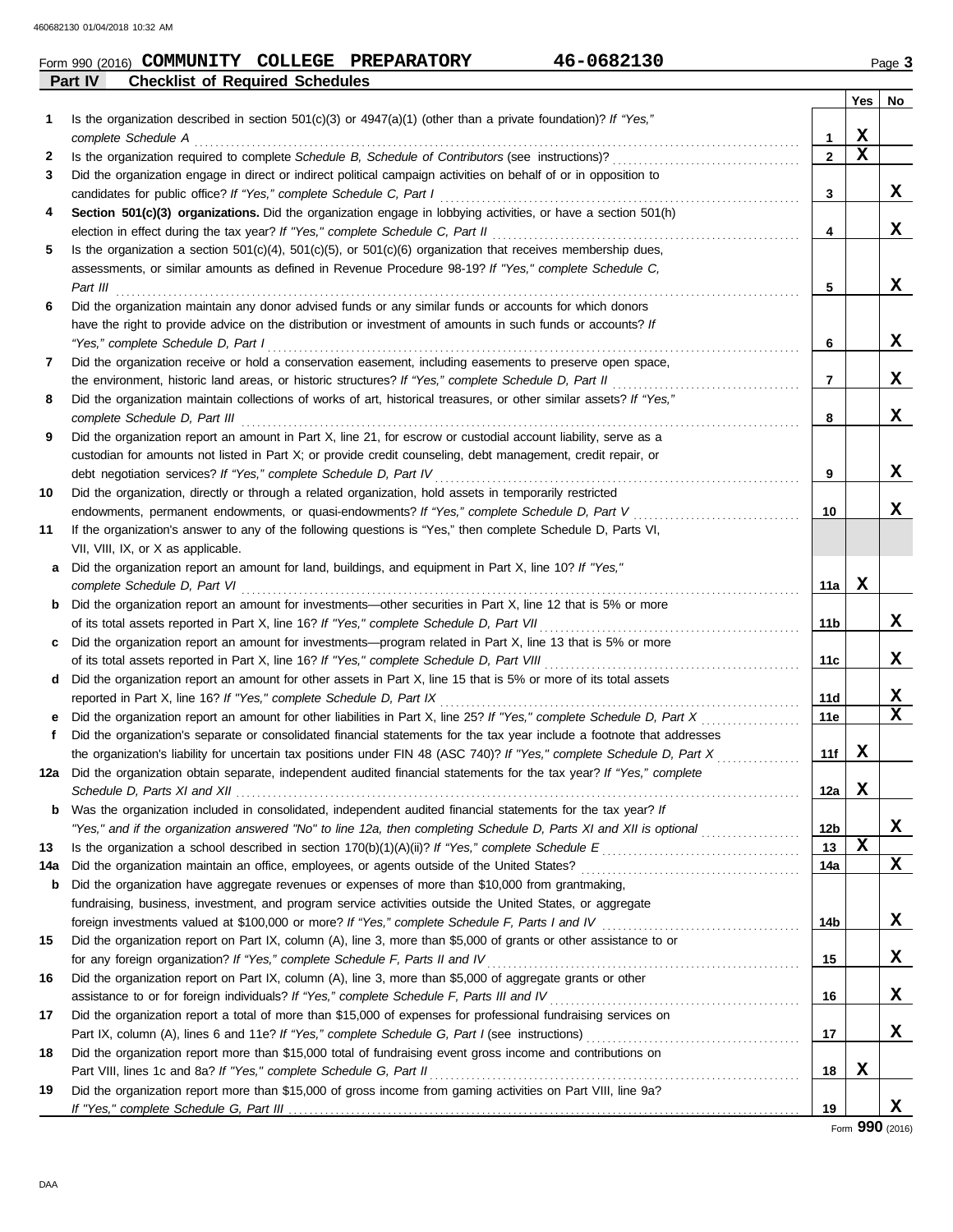| Yes<br>No<br>X<br>Did the organization operate one or more hospital facilities? If "Yes," complete Schedule H<br>20a<br>20a<br>20b<br>b<br>Did the organization report more than \$5,000 of grants or other assistance to any domestic organization or<br>21<br>x<br>domestic government on Part IX, column (A), line 1? If "Yes," complete Schedule I, Parts I and II<br>21<br>Did the organization report more than \$5,000 of grants or other assistance to or for domestic individuals on<br>22<br>x<br>Part IX, column (A), line 2? If "Yes," complete Schedule I, Parts I and III<br>22<br>Did the organization answer "Yes" to Part VII, Section A, line 3, 4, or 5 about compensation of the<br>23<br>organization's current and former officers, directors, trustees, key employees, and highest compensated<br>x<br>employees? If "Yes," complete Schedule J<br>23<br>Did the organization have a tax-exempt bond issue with an outstanding principal amount of more than<br>24a<br>\$100,000 as of the last day of the year, that was issued after December 31, 2002? If "Yes," answer lines 24b<br>x<br>through 24d and complete Schedule K. If "No," go to line 25a<br>24a<br>Did the organization invest any proceeds of tax-exempt bonds beyond a temporary period exception?<br>24b<br>$\mathbf b$<br>Did the organization maintain an escrow account other than a refunding escrow at any time during the year<br>с<br>24c<br>to defease any tax-exempt bonds?<br>Did the organization act as an "on behalf of" issuer for bonds outstanding at any time during the year?<br>24d<br>d<br>Section 501(c)(3), 501(c)(4), and 501(c)(29) organizations. Did the organization engage in an excess benefit<br>25a<br>x<br>transaction with a disqualified person during the year? If "Yes," complete Schedule L, Part I<br>25a<br>Is the organization aware that it engaged in an excess benefit transaction with a disqualified person in a prior<br>b<br>year, and that the transaction has not been reported on any of the organization's prior Forms 990 or 990-EZ?<br>x<br>If "Yes," complete Schedule L, Part I<br>25 <sub>b</sub><br>Did the organization report any amount on Part X, line 5, 6, or 22 for receivables from or payables to any<br>26<br>current or former officers, directors, trustees, key employees, highest compensated employees, or<br>x<br>disqualified persons? If "Yes," complete Schedule L, Part II<br>26<br>Did the organization provide a grant or other assistance to an officer, director, trustee, key employee,<br>27<br>substantial contributor or employee thereof, a grant selection committee member, or to a 35% controlled<br>x<br>entity or family member of any of these persons? If "Yes," complete Schedule L, Part III<br>27<br>Was the organization a party to a business transaction with one of the following parties (see Schedule L,<br>28<br>Part IV instructions for applicable filing thresholds, conditions, and exceptions):<br>x<br>A current or former officer, director, trustee, or key employee? If "Yes," complete Schedule L, Part IV<br>28a<br>а<br>A family member of a current or former officer, director, trustee, or key employee? If "Yes," complete<br>b<br>x<br>Schedule L, Part IV<br>28b<br>An entity of which a current or former officer, director, trustee, or key employee (or a family member thereof)<br>c<br>X<br>was an officer, director, trustee, or direct or indirect owner? If "Yes," complete Schedule L, Part IV<br>28c<br>$\mathbf x$<br>Did the organization receive more than \$25,000 in non-cash contributions? If "Yes," complete Schedule M<br>29<br>29<br>Did the organization receive contributions of art, historical treasures, or other similar assets, or qualified<br>x<br>conservation contributions? If "Yes," complete Schedule M<br>30<br>Did the organization liquidate, terminate, or dissolve and cease operations? If "Yes," complete Schedule N,<br>31<br>x<br>31<br>Part I<br>Did the organization sell, exchange, dispose of, or transfer more than 25% of its net assets? If "Yes,"<br>32<br>x<br>complete Schedule N, Part II<br>32<br>Did the organization own 100% of an entity disregarded as separate from the organization under Regulations<br>33<br>x<br>sections 301.7701-2 and 301.7701-3? If "Yes," complete Schedule R, Part I<br>33<br>Was the organization related to any tax-exempt or taxable entity? If "Yes," complete Schedule R, Parts II, III,<br>34<br>X<br>or IV, and Part V, line 1<br>34<br>$\mathbf x$<br>35a<br>35a<br>If "Yes" to line 35a, did the organization receive any payment from or engage in any transaction with a<br>b<br>35 <sub>b</sub><br>Section 501(c)(3) organizations. Did the organization make any transfers to an exempt non-charitable<br>36<br>x<br>related organization? If "Yes," complete Schedule R, Part V, line 2<br>36<br>Did the organization conduct more than 5% of its activities through an entity that is not a related organization<br>37<br>and that is treated as a partnership for federal income tax purposes? If "Yes," complete Schedule R,<br>x<br>37<br>Part VI<br>Did the organization complete Schedule O and provide explanations in Schedule O for Part VI, lines 11b and<br>38<br>X<br>19? Note. All Form 990 filers are required to complete Schedule O.<br>38<br>Form 990 (2016) | <b>Checklist of Required Schedules (continued)</b><br>Part IV |  |  |
|--------------------------------------------------------------------------------------------------------------------------------------------------------------------------------------------------------------------------------------------------------------------------------------------------------------------------------------------------------------------------------------------------------------------------------------------------------------------------------------------------------------------------------------------------------------------------------------------------------------------------------------------------------------------------------------------------------------------------------------------------------------------------------------------------------------------------------------------------------------------------------------------------------------------------------------------------------------------------------------------------------------------------------------------------------------------------------------------------------------------------------------------------------------------------------------------------------------------------------------------------------------------------------------------------------------------------------------------------------------------------------------------------------------------------------------------------------------------------------------------------------------------------------------------------------------------------------------------------------------------------------------------------------------------------------------------------------------------------------------------------------------------------------------------------------------------------------------------------------------------------------------------------------------------------------------------------------------------------------------------------------------------------------------------------------------------------------------------------------------------------------------------------------------------------------------------------------------------------------------------------------------------------------------------------------------------------------------------------------------------------------------------------------------------------------------------------------------------------------------------------------------------------------------------------------------------------------------------------------------------------------------------------------------------------------------------------------------------------------------------------------------------------------------------------------------------------------------------------------------------------------------------------------------------------------------------------------------------------------------------------------------------------------------------------------------------------------------------------------------------------------------------------------------------------------------------------------------------------------------------------------------------------------------------------------------------------------------------------------------------------------------------------------------------------------------------------------------------------------------------------------------------------------------------------------------------------------------------------------------------------------------------------------------------------------------------------------------------------------------------------------------------------------------------------------------------------------------------------------------------------------------------------------------------------------------------------------------------------------------------------------------------------------------------------------------------------------------------------------------------------------------------------------------------------------------------------------------------------------------------------------------------------------------------------------------------------------------------------------------------------------------------------------------------------------------------------------------------------------------------------------------------------------------------------------------------------------------------------------------------------------------------------------------------------------------------------------------------------------------------------------------------------------------------------------------------------------------------------------------------------------------------------------------------------------------------------------------------------------------------------------------------------------------------------------------------------------------------------------------------------------------------------------------------------------------------------------------------------------------------------------------------------------------------------------------------------------------------------------------------------------------------------------|---------------------------------------------------------------|--|--|
|                                                                                                                                                                                                                                                                                                                                                                                                                                                                                                                                                                                                                                                                                                                                                                                                                                                                                                                                                                                                                                                                                                                                                                                                                                                                                                                                                                                                                                                                                                                                                                                                                                                                                                                                                                                                                                                                                                                                                                                                                                                                                                                                                                                                                                                                                                                                                                                                                                                                                                                                                                                                                                                                                                                                                                                                                                                                                                                                                                                                                                                                                                                                                                                                                                                                                                                                                                                                                                                                                                                                                                                                                                                                                                                                                                                                                                                                                                                                                                                                                                                                                                                                                                                                                                                                                                                                                                                                                                                                                                                                                                                                                                                                                                                                                                                                                                                                                                                                                                                                                                                                                                                                                                                                                                                                                                                                                                                                        |                                                               |  |  |
|                                                                                                                                                                                                                                                                                                                                                                                                                                                                                                                                                                                                                                                                                                                                                                                                                                                                                                                                                                                                                                                                                                                                                                                                                                                                                                                                                                                                                                                                                                                                                                                                                                                                                                                                                                                                                                                                                                                                                                                                                                                                                                                                                                                                                                                                                                                                                                                                                                                                                                                                                                                                                                                                                                                                                                                                                                                                                                                                                                                                                                                                                                                                                                                                                                                                                                                                                                                                                                                                                                                                                                                                                                                                                                                                                                                                                                                                                                                                                                                                                                                                                                                                                                                                                                                                                                                                                                                                                                                                                                                                                                                                                                                                                                                                                                                                                                                                                                                                                                                                                                                                                                                                                                                                                                                                                                                                                                                                        |                                                               |  |  |
|                                                                                                                                                                                                                                                                                                                                                                                                                                                                                                                                                                                                                                                                                                                                                                                                                                                                                                                                                                                                                                                                                                                                                                                                                                                                                                                                                                                                                                                                                                                                                                                                                                                                                                                                                                                                                                                                                                                                                                                                                                                                                                                                                                                                                                                                                                                                                                                                                                                                                                                                                                                                                                                                                                                                                                                                                                                                                                                                                                                                                                                                                                                                                                                                                                                                                                                                                                                                                                                                                                                                                                                                                                                                                                                                                                                                                                                                                                                                                                                                                                                                                                                                                                                                                                                                                                                                                                                                                                                                                                                                                                                                                                                                                                                                                                                                                                                                                                                                                                                                                                                                                                                                                                                                                                                                                                                                                                                                        |                                                               |  |  |
|                                                                                                                                                                                                                                                                                                                                                                                                                                                                                                                                                                                                                                                                                                                                                                                                                                                                                                                                                                                                                                                                                                                                                                                                                                                                                                                                                                                                                                                                                                                                                                                                                                                                                                                                                                                                                                                                                                                                                                                                                                                                                                                                                                                                                                                                                                                                                                                                                                                                                                                                                                                                                                                                                                                                                                                                                                                                                                                                                                                                                                                                                                                                                                                                                                                                                                                                                                                                                                                                                                                                                                                                                                                                                                                                                                                                                                                                                                                                                                                                                                                                                                                                                                                                                                                                                                                                                                                                                                                                                                                                                                                                                                                                                                                                                                                                                                                                                                                                                                                                                                                                                                                                                                                                                                                                                                                                                                                                        |                                                               |  |  |
|                                                                                                                                                                                                                                                                                                                                                                                                                                                                                                                                                                                                                                                                                                                                                                                                                                                                                                                                                                                                                                                                                                                                                                                                                                                                                                                                                                                                                                                                                                                                                                                                                                                                                                                                                                                                                                                                                                                                                                                                                                                                                                                                                                                                                                                                                                                                                                                                                                                                                                                                                                                                                                                                                                                                                                                                                                                                                                                                                                                                                                                                                                                                                                                                                                                                                                                                                                                                                                                                                                                                                                                                                                                                                                                                                                                                                                                                                                                                                                                                                                                                                                                                                                                                                                                                                                                                                                                                                                                                                                                                                                                                                                                                                                                                                                                                                                                                                                                                                                                                                                                                                                                                                                                                                                                                                                                                                                                                        |                                                               |  |  |
|                                                                                                                                                                                                                                                                                                                                                                                                                                                                                                                                                                                                                                                                                                                                                                                                                                                                                                                                                                                                                                                                                                                                                                                                                                                                                                                                                                                                                                                                                                                                                                                                                                                                                                                                                                                                                                                                                                                                                                                                                                                                                                                                                                                                                                                                                                                                                                                                                                                                                                                                                                                                                                                                                                                                                                                                                                                                                                                                                                                                                                                                                                                                                                                                                                                                                                                                                                                                                                                                                                                                                                                                                                                                                                                                                                                                                                                                                                                                                                                                                                                                                                                                                                                                                                                                                                                                                                                                                                                                                                                                                                                                                                                                                                                                                                                                                                                                                                                                                                                                                                                                                                                                                                                                                                                                                                                                                                                                        |                                                               |  |  |
|                                                                                                                                                                                                                                                                                                                                                                                                                                                                                                                                                                                                                                                                                                                                                                                                                                                                                                                                                                                                                                                                                                                                                                                                                                                                                                                                                                                                                                                                                                                                                                                                                                                                                                                                                                                                                                                                                                                                                                                                                                                                                                                                                                                                                                                                                                                                                                                                                                                                                                                                                                                                                                                                                                                                                                                                                                                                                                                                                                                                                                                                                                                                                                                                                                                                                                                                                                                                                                                                                                                                                                                                                                                                                                                                                                                                                                                                                                                                                                                                                                                                                                                                                                                                                                                                                                                                                                                                                                                                                                                                                                                                                                                                                                                                                                                                                                                                                                                                                                                                                                                                                                                                                                                                                                                                                                                                                                                                        |                                                               |  |  |
|                                                                                                                                                                                                                                                                                                                                                                                                                                                                                                                                                                                                                                                                                                                                                                                                                                                                                                                                                                                                                                                                                                                                                                                                                                                                                                                                                                                                                                                                                                                                                                                                                                                                                                                                                                                                                                                                                                                                                                                                                                                                                                                                                                                                                                                                                                                                                                                                                                                                                                                                                                                                                                                                                                                                                                                                                                                                                                                                                                                                                                                                                                                                                                                                                                                                                                                                                                                                                                                                                                                                                                                                                                                                                                                                                                                                                                                                                                                                                                                                                                                                                                                                                                                                                                                                                                                                                                                                                                                                                                                                                                                                                                                                                                                                                                                                                                                                                                                                                                                                                                                                                                                                                                                                                                                                                                                                                                                                        |                                                               |  |  |
|                                                                                                                                                                                                                                                                                                                                                                                                                                                                                                                                                                                                                                                                                                                                                                                                                                                                                                                                                                                                                                                                                                                                                                                                                                                                                                                                                                                                                                                                                                                                                                                                                                                                                                                                                                                                                                                                                                                                                                                                                                                                                                                                                                                                                                                                                                                                                                                                                                                                                                                                                                                                                                                                                                                                                                                                                                                                                                                                                                                                                                                                                                                                                                                                                                                                                                                                                                                                                                                                                                                                                                                                                                                                                                                                                                                                                                                                                                                                                                                                                                                                                                                                                                                                                                                                                                                                                                                                                                                                                                                                                                                                                                                                                                                                                                                                                                                                                                                                                                                                                                                                                                                                                                                                                                                                                                                                                                                                        |                                                               |  |  |
|                                                                                                                                                                                                                                                                                                                                                                                                                                                                                                                                                                                                                                                                                                                                                                                                                                                                                                                                                                                                                                                                                                                                                                                                                                                                                                                                                                                                                                                                                                                                                                                                                                                                                                                                                                                                                                                                                                                                                                                                                                                                                                                                                                                                                                                                                                                                                                                                                                                                                                                                                                                                                                                                                                                                                                                                                                                                                                                                                                                                                                                                                                                                                                                                                                                                                                                                                                                                                                                                                                                                                                                                                                                                                                                                                                                                                                                                                                                                                                                                                                                                                                                                                                                                                                                                                                                                                                                                                                                                                                                                                                                                                                                                                                                                                                                                                                                                                                                                                                                                                                                                                                                                                                                                                                                                                                                                                                                                        |                                                               |  |  |
|                                                                                                                                                                                                                                                                                                                                                                                                                                                                                                                                                                                                                                                                                                                                                                                                                                                                                                                                                                                                                                                                                                                                                                                                                                                                                                                                                                                                                                                                                                                                                                                                                                                                                                                                                                                                                                                                                                                                                                                                                                                                                                                                                                                                                                                                                                                                                                                                                                                                                                                                                                                                                                                                                                                                                                                                                                                                                                                                                                                                                                                                                                                                                                                                                                                                                                                                                                                                                                                                                                                                                                                                                                                                                                                                                                                                                                                                                                                                                                                                                                                                                                                                                                                                                                                                                                                                                                                                                                                                                                                                                                                                                                                                                                                                                                                                                                                                                                                                                                                                                                                                                                                                                                                                                                                                                                                                                                                                        |                                                               |  |  |
|                                                                                                                                                                                                                                                                                                                                                                                                                                                                                                                                                                                                                                                                                                                                                                                                                                                                                                                                                                                                                                                                                                                                                                                                                                                                                                                                                                                                                                                                                                                                                                                                                                                                                                                                                                                                                                                                                                                                                                                                                                                                                                                                                                                                                                                                                                                                                                                                                                                                                                                                                                                                                                                                                                                                                                                                                                                                                                                                                                                                                                                                                                                                                                                                                                                                                                                                                                                                                                                                                                                                                                                                                                                                                                                                                                                                                                                                                                                                                                                                                                                                                                                                                                                                                                                                                                                                                                                                                                                                                                                                                                                                                                                                                                                                                                                                                                                                                                                                                                                                                                                                                                                                                                                                                                                                                                                                                                                                        |                                                               |  |  |
|                                                                                                                                                                                                                                                                                                                                                                                                                                                                                                                                                                                                                                                                                                                                                                                                                                                                                                                                                                                                                                                                                                                                                                                                                                                                                                                                                                                                                                                                                                                                                                                                                                                                                                                                                                                                                                                                                                                                                                                                                                                                                                                                                                                                                                                                                                                                                                                                                                                                                                                                                                                                                                                                                                                                                                                                                                                                                                                                                                                                                                                                                                                                                                                                                                                                                                                                                                                                                                                                                                                                                                                                                                                                                                                                                                                                                                                                                                                                                                                                                                                                                                                                                                                                                                                                                                                                                                                                                                                                                                                                                                                                                                                                                                                                                                                                                                                                                                                                                                                                                                                                                                                                                                                                                                                                                                                                                                                                        |                                                               |  |  |
|                                                                                                                                                                                                                                                                                                                                                                                                                                                                                                                                                                                                                                                                                                                                                                                                                                                                                                                                                                                                                                                                                                                                                                                                                                                                                                                                                                                                                                                                                                                                                                                                                                                                                                                                                                                                                                                                                                                                                                                                                                                                                                                                                                                                                                                                                                                                                                                                                                                                                                                                                                                                                                                                                                                                                                                                                                                                                                                                                                                                                                                                                                                                                                                                                                                                                                                                                                                                                                                                                                                                                                                                                                                                                                                                                                                                                                                                                                                                                                                                                                                                                                                                                                                                                                                                                                                                                                                                                                                                                                                                                                                                                                                                                                                                                                                                                                                                                                                                                                                                                                                                                                                                                                                                                                                                                                                                                                                                        |                                                               |  |  |
|                                                                                                                                                                                                                                                                                                                                                                                                                                                                                                                                                                                                                                                                                                                                                                                                                                                                                                                                                                                                                                                                                                                                                                                                                                                                                                                                                                                                                                                                                                                                                                                                                                                                                                                                                                                                                                                                                                                                                                                                                                                                                                                                                                                                                                                                                                                                                                                                                                                                                                                                                                                                                                                                                                                                                                                                                                                                                                                                                                                                                                                                                                                                                                                                                                                                                                                                                                                                                                                                                                                                                                                                                                                                                                                                                                                                                                                                                                                                                                                                                                                                                                                                                                                                                                                                                                                                                                                                                                                                                                                                                                                                                                                                                                                                                                                                                                                                                                                                                                                                                                                                                                                                                                                                                                                                                                                                                                                                        |                                                               |  |  |
|                                                                                                                                                                                                                                                                                                                                                                                                                                                                                                                                                                                                                                                                                                                                                                                                                                                                                                                                                                                                                                                                                                                                                                                                                                                                                                                                                                                                                                                                                                                                                                                                                                                                                                                                                                                                                                                                                                                                                                                                                                                                                                                                                                                                                                                                                                                                                                                                                                                                                                                                                                                                                                                                                                                                                                                                                                                                                                                                                                                                                                                                                                                                                                                                                                                                                                                                                                                                                                                                                                                                                                                                                                                                                                                                                                                                                                                                                                                                                                                                                                                                                                                                                                                                                                                                                                                                                                                                                                                                                                                                                                                                                                                                                                                                                                                                                                                                                                                                                                                                                                                                                                                                                                                                                                                                                                                                                                                                        |                                                               |  |  |
|                                                                                                                                                                                                                                                                                                                                                                                                                                                                                                                                                                                                                                                                                                                                                                                                                                                                                                                                                                                                                                                                                                                                                                                                                                                                                                                                                                                                                                                                                                                                                                                                                                                                                                                                                                                                                                                                                                                                                                                                                                                                                                                                                                                                                                                                                                                                                                                                                                                                                                                                                                                                                                                                                                                                                                                                                                                                                                                                                                                                                                                                                                                                                                                                                                                                                                                                                                                                                                                                                                                                                                                                                                                                                                                                                                                                                                                                                                                                                                                                                                                                                                                                                                                                                                                                                                                                                                                                                                                                                                                                                                                                                                                                                                                                                                                                                                                                                                                                                                                                                                                                                                                                                                                                                                                                                                                                                                                                        |                                                               |  |  |
|                                                                                                                                                                                                                                                                                                                                                                                                                                                                                                                                                                                                                                                                                                                                                                                                                                                                                                                                                                                                                                                                                                                                                                                                                                                                                                                                                                                                                                                                                                                                                                                                                                                                                                                                                                                                                                                                                                                                                                                                                                                                                                                                                                                                                                                                                                                                                                                                                                                                                                                                                                                                                                                                                                                                                                                                                                                                                                                                                                                                                                                                                                                                                                                                                                                                                                                                                                                                                                                                                                                                                                                                                                                                                                                                                                                                                                                                                                                                                                                                                                                                                                                                                                                                                                                                                                                                                                                                                                                                                                                                                                                                                                                                                                                                                                                                                                                                                                                                                                                                                                                                                                                                                                                                                                                                                                                                                                                                        |                                                               |  |  |
|                                                                                                                                                                                                                                                                                                                                                                                                                                                                                                                                                                                                                                                                                                                                                                                                                                                                                                                                                                                                                                                                                                                                                                                                                                                                                                                                                                                                                                                                                                                                                                                                                                                                                                                                                                                                                                                                                                                                                                                                                                                                                                                                                                                                                                                                                                                                                                                                                                                                                                                                                                                                                                                                                                                                                                                                                                                                                                                                                                                                                                                                                                                                                                                                                                                                                                                                                                                                                                                                                                                                                                                                                                                                                                                                                                                                                                                                                                                                                                                                                                                                                                                                                                                                                                                                                                                                                                                                                                                                                                                                                                                                                                                                                                                                                                                                                                                                                                                                                                                                                                                                                                                                                                                                                                                                                                                                                                                                        |                                                               |  |  |
|                                                                                                                                                                                                                                                                                                                                                                                                                                                                                                                                                                                                                                                                                                                                                                                                                                                                                                                                                                                                                                                                                                                                                                                                                                                                                                                                                                                                                                                                                                                                                                                                                                                                                                                                                                                                                                                                                                                                                                                                                                                                                                                                                                                                                                                                                                                                                                                                                                                                                                                                                                                                                                                                                                                                                                                                                                                                                                                                                                                                                                                                                                                                                                                                                                                                                                                                                                                                                                                                                                                                                                                                                                                                                                                                                                                                                                                                                                                                                                                                                                                                                                                                                                                                                                                                                                                                                                                                                                                                                                                                                                                                                                                                                                                                                                                                                                                                                                                                                                                                                                                                                                                                                                                                                                                                                                                                                                                                        |                                                               |  |  |
|                                                                                                                                                                                                                                                                                                                                                                                                                                                                                                                                                                                                                                                                                                                                                                                                                                                                                                                                                                                                                                                                                                                                                                                                                                                                                                                                                                                                                                                                                                                                                                                                                                                                                                                                                                                                                                                                                                                                                                                                                                                                                                                                                                                                                                                                                                                                                                                                                                                                                                                                                                                                                                                                                                                                                                                                                                                                                                                                                                                                                                                                                                                                                                                                                                                                                                                                                                                                                                                                                                                                                                                                                                                                                                                                                                                                                                                                                                                                                                                                                                                                                                                                                                                                                                                                                                                                                                                                                                                                                                                                                                                                                                                                                                                                                                                                                                                                                                                                                                                                                                                                                                                                                                                                                                                                                                                                                                                                        |                                                               |  |  |
|                                                                                                                                                                                                                                                                                                                                                                                                                                                                                                                                                                                                                                                                                                                                                                                                                                                                                                                                                                                                                                                                                                                                                                                                                                                                                                                                                                                                                                                                                                                                                                                                                                                                                                                                                                                                                                                                                                                                                                                                                                                                                                                                                                                                                                                                                                                                                                                                                                                                                                                                                                                                                                                                                                                                                                                                                                                                                                                                                                                                                                                                                                                                                                                                                                                                                                                                                                                                                                                                                                                                                                                                                                                                                                                                                                                                                                                                                                                                                                                                                                                                                                                                                                                                                                                                                                                                                                                                                                                                                                                                                                                                                                                                                                                                                                                                                                                                                                                                                                                                                                                                                                                                                                                                                                                                                                                                                                                                        |                                                               |  |  |
|                                                                                                                                                                                                                                                                                                                                                                                                                                                                                                                                                                                                                                                                                                                                                                                                                                                                                                                                                                                                                                                                                                                                                                                                                                                                                                                                                                                                                                                                                                                                                                                                                                                                                                                                                                                                                                                                                                                                                                                                                                                                                                                                                                                                                                                                                                                                                                                                                                                                                                                                                                                                                                                                                                                                                                                                                                                                                                                                                                                                                                                                                                                                                                                                                                                                                                                                                                                                                                                                                                                                                                                                                                                                                                                                                                                                                                                                                                                                                                                                                                                                                                                                                                                                                                                                                                                                                                                                                                                                                                                                                                                                                                                                                                                                                                                                                                                                                                                                                                                                                                                                                                                                                                                                                                                                                                                                                                                                        |                                                               |  |  |
|                                                                                                                                                                                                                                                                                                                                                                                                                                                                                                                                                                                                                                                                                                                                                                                                                                                                                                                                                                                                                                                                                                                                                                                                                                                                                                                                                                                                                                                                                                                                                                                                                                                                                                                                                                                                                                                                                                                                                                                                                                                                                                                                                                                                                                                                                                                                                                                                                                                                                                                                                                                                                                                                                                                                                                                                                                                                                                                                                                                                                                                                                                                                                                                                                                                                                                                                                                                                                                                                                                                                                                                                                                                                                                                                                                                                                                                                                                                                                                                                                                                                                                                                                                                                                                                                                                                                                                                                                                                                                                                                                                                                                                                                                                                                                                                                                                                                                                                                                                                                                                                                                                                                                                                                                                                                                                                                                                                                        |                                                               |  |  |
|                                                                                                                                                                                                                                                                                                                                                                                                                                                                                                                                                                                                                                                                                                                                                                                                                                                                                                                                                                                                                                                                                                                                                                                                                                                                                                                                                                                                                                                                                                                                                                                                                                                                                                                                                                                                                                                                                                                                                                                                                                                                                                                                                                                                                                                                                                                                                                                                                                                                                                                                                                                                                                                                                                                                                                                                                                                                                                                                                                                                                                                                                                                                                                                                                                                                                                                                                                                                                                                                                                                                                                                                                                                                                                                                                                                                                                                                                                                                                                                                                                                                                                                                                                                                                                                                                                                                                                                                                                                                                                                                                                                                                                                                                                                                                                                                                                                                                                                                                                                                                                                                                                                                                                                                                                                                                                                                                                                                        |                                                               |  |  |
|                                                                                                                                                                                                                                                                                                                                                                                                                                                                                                                                                                                                                                                                                                                                                                                                                                                                                                                                                                                                                                                                                                                                                                                                                                                                                                                                                                                                                                                                                                                                                                                                                                                                                                                                                                                                                                                                                                                                                                                                                                                                                                                                                                                                                                                                                                                                                                                                                                                                                                                                                                                                                                                                                                                                                                                                                                                                                                                                                                                                                                                                                                                                                                                                                                                                                                                                                                                                                                                                                                                                                                                                                                                                                                                                                                                                                                                                                                                                                                                                                                                                                                                                                                                                                                                                                                                                                                                                                                                                                                                                                                                                                                                                                                                                                                                                                                                                                                                                                                                                                                                                                                                                                                                                                                                                                                                                                                                                        |                                                               |  |  |
|                                                                                                                                                                                                                                                                                                                                                                                                                                                                                                                                                                                                                                                                                                                                                                                                                                                                                                                                                                                                                                                                                                                                                                                                                                                                                                                                                                                                                                                                                                                                                                                                                                                                                                                                                                                                                                                                                                                                                                                                                                                                                                                                                                                                                                                                                                                                                                                                                                                                                                                                                                                                                                                                                                                                                                                                                                                                                                                                                                                                                                                                                                                                                                                                                                                                                                                                                                                                                                                                                                                                                                                                                                                                                                                                                                                                                                                                                                                                                                                                                                                                                                                                                                                                                                                                                                                                                                                                                                                                                                                                                                                                                                                                                                                                                                                                                                                                                                                                                                                                                                                                                                                                                                                                                                                                                                                                                                                                        |                                                               |  |  |
|                                                                                                                                                                                                                                                                                                                                                                                                                                                                                                                                                                                                                                                                                                                                                                                                                                                                                                                                                                                                                                                                                                                                                                                                                                                                                                                                                                                                                                                                                                                                                                                                                                                                                                                                                                                                                                                                                                                                                                                                                                                                                                                                                                                                                                                                                                                                                                                                                                                                                                                                                                                                                                                                                                                                                                                                                                                                                                                                                                                                                                                                                                                                                                                                                                                                                                                                                                                                                                                                                                                                                                                                                                                                                                                                                                                                                                                                                                                                                                                                                                                                                                                                                                                                                                                                                                                                                                                                                                                                                                                                                                                                                                                                                                                                                                                                                                                                                                                                                                                                                                                                                                                                                                                                                                                                                                                                                                                                        |                                                               |  |  |
|                                                                                                                                                                                                                                                                                                                                                                                                                                                                                                                                                                                                                                                                                                                                                                                                                                                                                                                                                                                                                                                                                                                                                                                                                                                                                                                                                                                                                                                                                                                                                                                                                                                                                                                                                                                                                                                                                                                                                                                                                                                                                                                                                                                                                                                                                                                                                                                                                                                                                                                                                                                                                                                                                                                                                                                                                                                                                                                                                                                                                                                                                                                                                                                                                                                                                                                                                                                                                                                                                                                                                                                                                                                                                                                                                                                                                                                                                                                                                                                                                                                                                                                                                                                                                                                                                                                                                                                                                                                                                                                                                                                                                                                                                                                                                                                                                                                                                                                                                                                                                                                                                                                                                                                                                                                                                                                                                                                                        |                                                               |  |  |
|                                                                                                                                                                                                                                                                                                                                                                                                                                                                                                                                                                                                                                                                                                                                                                                                                                                                                                                                                                                                                                                                                                                                                                                                                                                                                                                                                                                                                                                                                                                                                                                                                                                                                                                                                                                                                                                                                                                                                                                                                                                                                                                                                                                                                                                                                                                                                                                                                                                                                                                                                                                                                                                                                                                                                                                                                                                                                                                                                                                                                                                                                                                                                                                                                                                                                                                                                                                                                                                                                                                                                                                                                                                                                                                                                                                                                                                                                                                                                                                                                                                                                                                                                                                                                                                                                                                                                                                                                                                                                                                                                                                                                                                                                                                                                                                                                                                                                                                                                                                                                                                                                                                                                                                                                                                                                                                                                                                                        |                                                               |  |  |
|                                                                                                                                                                                                                                                                                                                                                                                                                                                                                                                                                                                                                                                                                                                                                                                                                                                                                                                                                                                                                                                                                                                                                                                                                                                                                                                                                                                                                                                                                                                                                                                                                                                                                                                                                                                                                                                                                                                                                                                                                                                                                                                                                                                                                                                                                                                                                                                                                                                                                                                                                                                                                                                                                                                                                                                                                                                                                                                                                                                                                                                                                                                                                                                                                                                                                                                                                                                                                                                                                                                                                                                                                                                                                                                                                                                                                                                                                                                                                                                                                                                                                                                                                                                                                                                                                                                                                                                                                                                                                                                                                                                                                                                                                                                                                                                                                                                                                                                                                                                                                                                                                                                                                                                                                                                                                                                                                                                                        |                                                               |  |  |
|                                                                                                                                                                                                                                                                                                                                                                                                                                                                                                                                                                                                                                                                                                                                                                                                                                                                                                                                                                                                                                                                                                                                                                                                                                                                                                                                                                                                                                                                                                                                                                                                                                                                                                                                                                                                                                                                                                                                                                                                                                                                                                                                                                                                                                                                                                                                                                                                                                                                                                                                                                                                                                                                                                                                                                                                                                                                                                                                                                                                                                                                                                                                                                                                                                                                                                                                                                                                                                                                                                                                                                                                                                                                                                                                                                                                                                                                                                                                                                                                                                                                                                                                                                                                                                                                                                                                                                                                                                                                                                                                                                                                                                                                                                                                                                                                                                                                                                                                                                                                                                                                                                                                                                                                                                                                                                                                                                                                        |                                                               |  |  |
|                                                                                                                                                                                                                                                                                                                                                                                                                                                                                                                                                                                                                                                                                                                                                                                                                                                                                                                                                                                                                                                                                                                                                                                                                                                                                                                                                                                                                                                                                                                                                                                                                                                                                                                                                                                                                                                                                                                                                                                                                                                                                                                                                                                                                                                                                                                                                                                                                                                                                                                                                                                                                                                                                                                                                                                                                                                                                                                                                                                                                                                                                                                                                                                                                                                                                                                                                                                                                                                                                                                                                                                                                                                                                                                                                                                                                                                                                                                                                                                                                                                                                                                                                                                                                                                                                                                                                                                                                                                                                                                                                                                                                                                                                                                                                                                                                                                                                                                                                                                                                                                                                                                                                                                                                                                                                                                                                                                                        |                                                               |  |  |
|                                                                                                                                                                                                                                                                                                                                                                                                                                                                                                                                                                                                                                                                                                                                                                                                                                                                                                                                                                                                                                                                                                                                                                                                                                                                                                                                                                                                                                                                                                                                                                                                                                                                                                                                                                                                                                                                                                                                                                                                                                                                                                                                                                                                                                                                                                                                                                                                                                                                                                                                                                                                                                                                                                                                                                                                                                                                                                                                                                                                                                                                                                                                                                                                                                                                                                                                                                                                                                                                                                                                                                                                                                                                                                                                                                                                                                                                                                                                                                                                                                                                                                                                                                                                                                                                                                                                                                                                                                                                                                                                                                                                                                                                                                                                                                                                                                                                                                                                                                                                                                                                                                                                                                                                                                                                                                                                                                                                        |                                                               |  |  |
|                                                                                                                                                                                                                                                                                                                                                                                                                                                                                                                                                                                                                                                                                                                                                                                                                                                                                                                                                                                                                                                                                                                                                                                                                                                                                                                                                                                                                                                                                                                                                                                                                                                                                                                                                                                                                                                                                                                                                                                                                                                                                                                                                                                                                                                                                                                                                                                                                                                                                                                                                                                                                                                                                                                                                                                                                                                                                                                                                                                                                                                                                                                                                                                                                                                                                                                                                                                                                                                                                                                                                                                                                                                                                                                                                                                                                                                                                                                                                                                                                                                                                                                                                                                                                                                                                                                                                                                                                                                                                                                                                                                                                                                                                                                                                                                                                                                                                                                                                                                                                                                                                                                                                                                                                                                                                                                                                                                                        |                                                               |  |  |
|                                                                                                                                                                                                                                                                                                                                                                                                                                                                                                                                                                                                                                                                                                                                                                                                                                                                                                                                                                                                                                                                                                                                                                                                                                                                                                                                                                                                                                                                                                                                                                                                                                                                                                                                                                                                                                                                                                                                                                                                                                                                                                                                                                                                                                                                                                                                                                                                                                                                                                                                                                                                                                                                                                                                                                                                                                                                                                                                                                                                                                                                                                                                                                                                                                                                                                                                                                                                                                                                                                                                                                                                                                                                                                                                                                                                                                                                                                                                                                                                                                                                                                                                                                                                                                                                                                                                                                                                                                                                                                                                                                                                                                                                                                                                                                                                                                                                                                                                                                                                                                                                                                                                                                                                                                                                                                                                                                                                        |                                                               |  |  |
|                                                                                                                                                                                                                                                                                                                                                                                                                                                                                                                                                                                                                                                                                                                                                                                                                                                                                                                                                                                                                                                                                                                                                                                                                                                                                                                                                                                                                                                                                                                                                                                                                                                                                                                                                                                                                                                                                                                                                                                                                                                                                                                                                                                                                                                                                                                                                                                                                                                                                                                                                                                                                                                                                                                                                                                                                                                                                                                                                                                                                                                                                                                                                                                                                                                                                                                                                                                                                                                                                                                                                                                                                                                                                                                                                                                                                                                                                                                                                                                                                                                                                                                                                                                                                                                                                                                                                                                                                                                                                                                                                                                                                                                                                                                                                                                                                                                                                                                                                                                                                                                                                                                                                                                                                                                                                                                                                                                                        |                                                               |  |  |
|                                                                                                                                                                                                                                                                                                                                                                                                                                                                                                                                                                                                                                                                                                                                                                                                                                                                                                                                                                                                                                                                                                                                                                                                                                                                                                                                                                                                                                                                                                                                                                                                                                                                                                                                                                                                                                                                                                                                                                                                                                                                                                                                                                                                                                                                                                                                                                                                                                                                                                                                                                                                                                                                                                                                                                                                                                                                                                                                                                                                                                                                                                                                                                                                                                                                                                                                                                                                                                                                                                                                                                                                                                                                                                                                                                                                                                                                                                                                                                                                                                                                                                                                                                                                                                                                                                                                                                                                                                                                                                                                                                                                                                                                                                                                                                                                                                                                                                                                                                                                                                                                                                                                                                                                                                                                                                                                                                                                        |                                                               |  |  |
|                                                                                                                                                                                                                                                                                                                                                                                                                                                                                                                                                                                                                                                                                                                                                                                                                                                                                                                                                                                                                                                                                                                                                                                                                                                                                                                                                                                                                                                                                                                                                                                                                                                                                                                                                                                                                                                                                                                                                                                                                                                                                                                                                                                                                                                                                                                                                                                                                                                                                                                                                                                                                                                                                                                                                                                                                                                                                                                                                                                                                                                                                                                                                                                                                                                                                                                                                                                                                                                                                                                                                                                                                                                                                                                                                                                                                                                                                                                                                                                                                                                                                                                                                                                                                                                                                                                                                                                                                                                                                                                                                                                                                                                                                                                                                                                                                                                                                                                                                                                                                                                                                                                                                                                                                                                                                                                                                                                                        |                                                               |  |  |
|                                                                                                                                                                                                                                                                                                                                                                                                                                                                                                                                                                                                                                                                                                                                                                                                                                                                                                                                                                                                                                                                                                                                                                                                                                                                                                                                                                                                                                                                                                                                                                                                                                                                                                                                                                                                                                                                                                                                                                                                                                                                                                                                                                                                                                                                                                                                                                                                                                                                                                                                                                                                                                                                                                                                                                                                                                                                                                                                                                                                                                                                                                                                                                                                                                                                                                                                                                                                                                                                                                                                                                                                                                                                                                                                                                                                                                                                                                                                                                                                                                                                                                                                                                                                                                                                                                                                                                                                                                                                                                                                                                                                                                                                                                                                                                                                                                                                                                                                                                                                                                                                                                                                                                                                                                                                                                                                                                                                        |                                                               |  |  |
|                                                                                                                                                                                                                                                                                                                                                                                                                                                                                                                                                                                                                                                                                                                                                                                                                                                                                                                                                                                                                                                                                                                                                                                                                                                                                                                                                                                                                                                                                                                                                                                                                                                                                                                                                                                                                                                                                                                                                                                                                                                                                                                                                                                                                                                                                                                                                                                                                                                                                                                                                                                                                                                                                                                                                                                                                                                                                                                                                                                                                                                                                                                                                                                                                                                                                                                                                                                                                                                                                                                                                                                                                                                                                                                                                                                                                                                                                                                                                                                                                                                                                                                                                                                                                                                                                                                                                                                                                                                                                                                                                                                                                                                                                                                                                                                                                                                                                                                                                                                                                                                                                                                                                                                                                                                                                                                                                                                                        |                                                               |  |  |
|                                                                                                                                                                                                                                                                                                                                                                                                                                                                                                                                                                                                                                                                                                                                                                                                                                                                                                                                                                                                                                                                                                                                                                                                                                                                                                                                                                                                                                                                                                                                                                                                                                                                                                                                                                                                                                                                                                                                                                                                                                                                                                                                                                                                                                                                                                                                                                                                                                                                                                                                                                                                                                                                                                                                                                                                                                                                                                                                                                                                                                                                                                                                                                                                                                                                                                                                                                                                                                                                                                                                                                                                                                                                                                                                                                                                                                                                                                                                                                                                                                                                                                                                                                                                                                                                                                                                                                                                                                                                                                                                                                                                                                                                                                                                                                                                                                                                                                                                                                                                                                                                                                                                                                                                                                                                                                                                                                                                        |                                                               |  |  |
|                                                                                                                                                                                                                                                                                                                                                                                                                                                                                                                                                                                                                                                                                                                                                                                                                                                                                                                                                                                                                                                                                                                                                                                                                                                                                                                                                                                                                                                                                                                                                                                                                                                                                                                                                                                                                                                                                                                                                                                                                                                                                                                                                                                                                                                                                                                                                                                                                                                                                                                                                                                                                                                                                                                                                                                                                                                                                                                                                                                                                                                                                                                                                                                                                                                                                                                                                                                                                                                                                                                                                                                                                                                                                                                                                                                                                                                                                                                                                                                                                                                                                                                                                                                                                                                                                                                                                                                                                                                                                                                                                                                                                                                                                                                                                                                                                                                                                                                                                                                                                                                                                                                                                                                                                                                                                                                                                                                                        |                                                               |  |  |
|                                                                                                                                                                                                                                                                                                                                                                                                                                                                                                                                                                                                                                                                                                                                                                                                                                                                                                                                                                                                                                                                                                                                                                                                                                                                                                                                                                                                                                                                                                                                                                                                                                                                                                                                                                                                                                                                                                                                                                                                                                                                                                                                                                                                                                                                                                                                                                                                                                                                                                                                                                                                                                                                                                                                                                                                                                                                                                                                                                                                                                                                                                                                                                                                                                                                                                                                                                                                                                                                                                                                                                                                                                                                                                                                                                                                                                                                                                                                                                                                                                                                                                                                                                                                                                                                                                                                                                                                                                                                                                                                                                                                                                                                                                                                                                                                                                                                                                                                                                                                                                                                                                                                                                                                                                                                                                                                                                                                        |                                                               |  |  |
|                                                                                                                                                                                                                                                                                                                                                                                                                                                                                                                                                                                                                                                                                                                                                                                                                                                                                                                                                                                                                                                                                                                                                                                                                                                                                                                                                                                                                                                                                                                                                                                                                                                                                                                                                                                                                                                                                                                                                                                                                                                                                                                                                                                                                                                                                                                                                                                                                                                                                                                                                                                                                                                                                                                                                                                                                                                                                                                                                                                                                                                                                                                                                                                                                                                                                                                                                                                                                                                                                                                                                                                                                                                                                                                                                                                                                                                                                                                                                                                                                                                                                                                                                                                                                                                                                                                                                                                                                                                                                                                                                                                                                                                                                                                                                                                                                                                                                                                                                                                                                                                                                                                                                                                                                                                                                                                                                                                                        |                                                               |  |  |
|                                                                                                                                                                                                                                                                                                                                                                                                                                                                                                                                                                                                                                                                                                                                                                                                                                                                                                                                                                                                                                                                                                                                                                                                                                                                                                                                                                                                                                                                                                                                                                                                                                                                                                                                                                                                                                                                                                                                                                                                                                                                                                                                                                                                                                                                                                                                                                                                                                                                                                                                                                                                                                                                                                                                                                                                                                                                                                                                                                                                                                                                                                                                                                                                                                                                                                                                                                                                                                                                                                                                                                                                                                                                                                                                                                                                                                                                                                                                                                                                                                                                                                                                                                                                                                                                                                                                                                                                                                                                                                                                                                                                                                                                                                                                                                                                                                                                                                                                                                                                                                                                                                                                                                                                                                                                                                                                                                                                        |                                                               |  |  |
|                                                                                                                                                                                                                                                                                                                                                                                                                                                                                                                                                                                                                                                                                                                                                                                                                                                                                                                                                                                                                                                                                                                                                                                                                                                                                                                                                                                                                                                                                                                                                                                                                                                                                                                                                                                                                                                                                                                                                                                                                                                                                                                                                                                                                                                                                                                                                                                                                                                                                                                                                                                                                                                                                                                                                                                                                                                                                                                                                                                                                                                                                                                                                                                                                                                                                                                                                                                                                                                                                                                                                                                                                                                                                                                                                                                                                                                                                                                                                                                                                                                                                                                                                                                                                                                                                                                                                                                                                                                                                                                                                                                                                                                                                                                                                                                                                                                                                                                                                                                                                                                                                                                                                                                                                                                                                                                                                                                                        |                                                               |  |  |
|                                                                                                                                                                                                                                                                                                                                                                                                                                                                                                                                                                                                                                                                                                                                                                                                                                                                                                                                                                                                                                                                                                                                                                                                                                                                                                                                                                                                                                                                                                                                                                                                                                                                                                                                                                                                                                                                                                                                                                                                                                                                                                                                                                                                                                                                                                                                                                                                                                                                                                                                                                                                                                                                                                                                                                                                                                                                                                                                                                                                                                                                                                                                                                                                                                                                                                                                                                                                                                                                                                                                                                                                                                                                                                                                                                                                                                                                                                                                                                                                                                                                                                                                                                                                                                                                                                                                                                                                                                                                                                                                                                                                                                                                                                                                                                                                                                                                                                                                                                                                                                                                                                                                                                                                                                                                                                                                                                                                        |                                                               |  |  |
|                                                                                                                                                                                                                                                                                                                                                                                                                                                                                                                                                                                                                                                                                                                                                                                                                                                                                                                                                                                                                                                                                                                                                                                                                                                                                                                                                                                                                                                                                                                                                                                                                                                                                                                                                                                                                                                                                                                                                                                                                                                                                                                                                                                                                                                                                                                                                                                                                                                                                                                                                                                                                                                                                                                                                                                                                                                                                                                                                                                                                                                                                                                                                                                                                                                                                                                                                                                                                                                                                                                                                                                                                                                                                                                                                                                                                                                                                                                                                                                                                                                                                                                                                                                                                                                                                                                                                                                                                                                                                                                                                                                                                                                                                                                                                                                                                                                                                                                                                                                                                                                                                                                                                                                                                                                                                                                                                                                                        |                                                               |  |  |
|                                                                                                                                                                                                                                                                                                                                                                                                                                                                                                                                                                                                                                                                                                                                                                                                                                                                                                                                                                                                                                                                                                                                                                                                                                                                                                                                                                                                                                                                                                                                                                                                                                                                                                                                                                                                                                                                                                                                                                                                                                                                                                                                                                                                                                                                                                                                                                                                                                                                                                                                                                                                                                                                                                                                                                                                                                                                                                                                                                                                                                                                                                                                                                                                                                                                                                                                                                                                                                                                                                                                                                                                                                                                                                                                                                                                                                                                                                                                                                                                                                                                                                                                                                                                                                                                                                                                                                                                                                                                                                                                                                                                                                                                                                                                                                                                                                                                                                                                                                                                                                                                                                                                                                                                                                                                                                                                                                                                        |                                                               |  |  |
|                                                                                                                                                                                                                                                                                                                                                                                                                                                                                                                                                                                                                                                                                                                                                                                                                                                                                                                                                                                                                                                                                                                                                                                                                                                                                                                                                                                                                                                                                                                                                                                                                                                                                                                                                                                                                                                                                                                                                                                                                                                                                                                                                                                                                                                                                                                                                                                                                                                                                                                                                                                                                                                                                                                                                                                                                                                                                                                                                                                                                                                                                                                                                                                                                                                                                                                                                                                                                                                                                                                                                                                                                                                                                                                                                                                                                                                                                                                                                                                                                                                                                                                                                                                                                                                                                                                                                                                                                                                                                                                                                                                                                                                                                                                                                                                                                                                                                                                                                                                                                                                                                                                                                                                                                                                                                                                                                                                                        |                                                               |  |  |
|                                                                                                                                                                                                                                                                                                                                                                                                                                                                                                                                                                                                                                                                                                                                                                                                                                                                                                                                                                                                                                                                                                                                                                                                                                                                                                                                                                                                                                                                                                                                                                                                                                                                                                                                                                                                                                                                                                                                                                                                                                                                                                                                                                                                                                                                                                                                                                                                                                                                                                                                                                                                                                                                                                                                                                                                                                                                                                                                                                                                                                                                                                                                                                                                                                                                                                                                                                                                                                                                                                                                                                                                                                                                                                                                                                                                                                                                                                                                                                                                                                                                                                                                                                                                                                                                                                                                                                                                                                                                                                                                                                                                                                                                                                                                                                                                                                                                                                                                                                                                                                                                                                                                                                                                                                                                                                                                                                                                        |                                                               |  |  |
|                                                                                                                                                                                                                                                                                                                                                                                                                                                                                                                                                                                                                                                                                                                                                                                                                                                                                                                                                                                                                                                                                                                                                                                                                                                                                                                                                                                                                                                                                                                                                                                                                                                                                                                                                                                                                                                                                                                                                                                                                                                                                                                                                                                                                                                                                                                                                                                                                                                                                                                                                                                                                                                                                                                                                                                                                                                                                                                                                                                                                                                                                                                                                                                                                                                                                                                                                                                                                                                                                                                                                                                                                                                                                                                                                                                                                                                                                                                                                                                                                                                                                                                                                                                                                                                                                                                                                                                                                                                                                                                                                                                                                                                                                                                                                                                                                                                                                                                                                                                                                                                                                                                                                                                                                                                                                                                                                                                                        |                                                               |  |  |
|                                                                                                                                                                                                                                                                                                                                                                                                                                                                                                                                                                                                                                                                                                                                                                                                                                                                                                                                                                                                                                                                                                                                                                                                                                                                                                                                                                                                                                                                                                                                                                                                                                                                                                                                                                                                                                                                                                                                                                                                                                                                                                                                                                                                                                                                                                                                                                                                                                                                                                                                                                                                                                                                                                                                                                                                                                                                                                                                                                                                                                                                                                                                                                                                                                                                                                                                                                                                                                                                                                                                                                                                                                                                                                                                                                                                                                                                                                                                                                                                                                                                                                                                                                                                                                                                                                                                                                                                                                                                                                                                                                                                                                                                                                                                                                                                                                                                                                                                                                                                                                                                                                                                                                                                                                                                                                                                                                                                        |                                                               |  |  |
|                                                                                                                                                                                                                                                                                                                                                                                                                                                                                                                                                                                                                                                                                                                                                                                                                                                                                                                                                                                                                                                                                                                                                                                                                                                                                                                                                                                                                                                                                                                                                                                                                                                                                                                                                                                                                                                                                                                                                                                                                                                                                                                                                                                                                                                                                                                                                                                                                                                                                                                                                                                                                                                                                                                                                                                                                                                                                                                                                                                                                                                                                                                                                                                                                                                                                                                                                                                                                                                                                                                                                                                                                                                                                                                                                                                                                                                                                                                                                                                                                                                                                                                                                                                                                                                                                                                                                                                                                                                                                                                                                                                                                                                                                                                                                                                                                                                                                                                                                                                                                                                                                                                                                                                                                                                                                                                                                                                                        |                                                               |  |  |
|                                                                                                                                                                                                                                                                                                                                                                                                                                                                                                                                                                                                                                                                                                                                                                                                                                                                                                                                                                                                                                                                                                                                                                                                                                                                                                                                                                                                                                                                                                                                                                                                                                                                                                                                                                                                                                                                                                                                                                                                                                                                                                                                                                                                                                                                                                                                                                                                                                                                                                                                                                                                                                                                                                                                                                                                                                                                                                                                                                                                                                                                                                                                                                                                                                                                                                                                                                                                                                                                                                                                                                                                                                                                                                                                                                                                                                                                                                                                                                                                                                                                                                                                                                                                                                                                                                                                                                                                                                                                                                                                                                                                                                                                                                                                                                                                                                                                                                                                                                                                                                                                                                                                                                                                                                                                                                                                                                                                        |                                                               |  |  |

Form 990 (2016) **COMMUNITY COLLEGE PREPARATORY** 46-0682130 **Page 4 COMMUNITY COLLEGE PREPARATORY 46-0682130**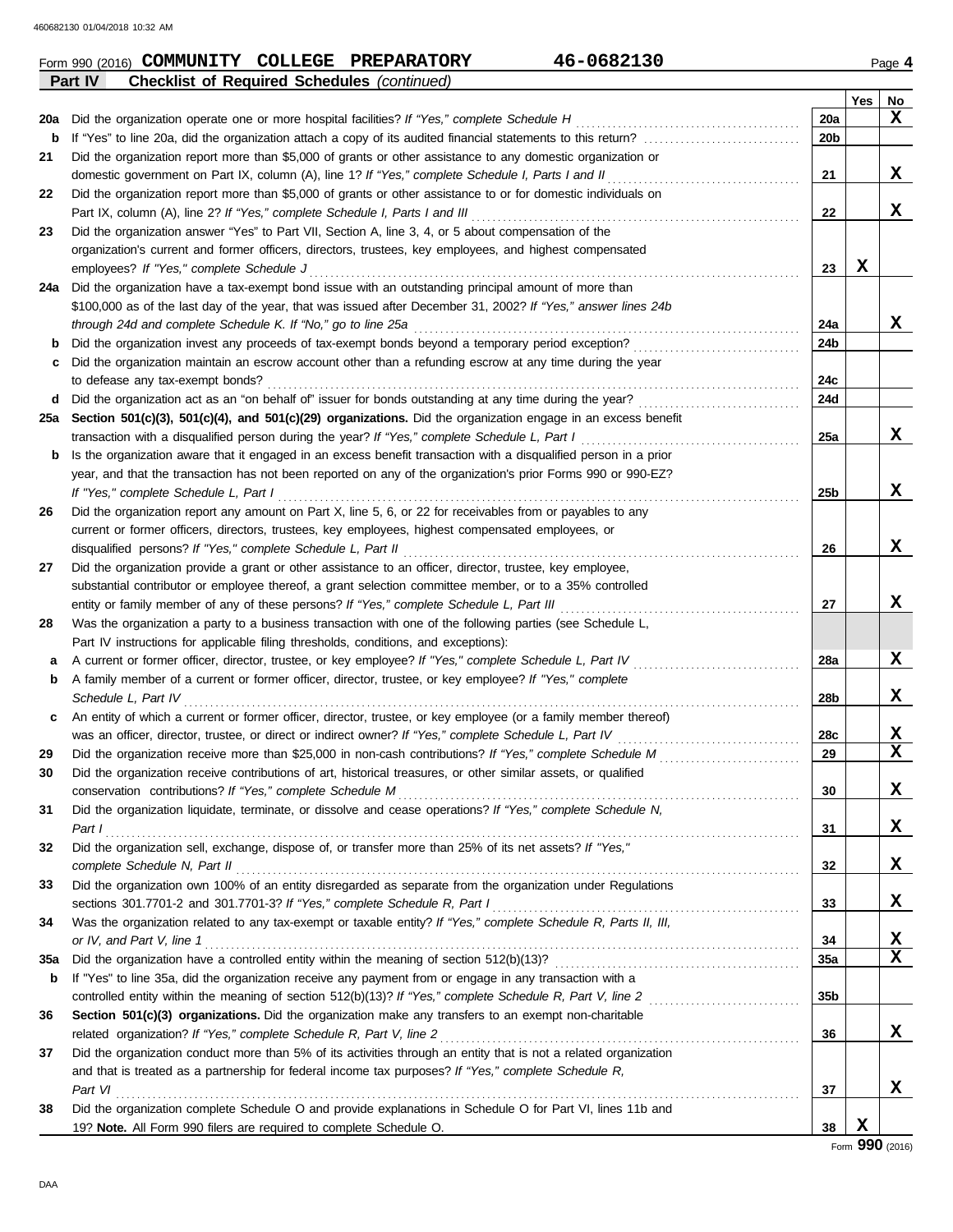|     | Part V                              | Statements Regarding Other IRS Filings and Tax Compliance                                                                                                                                                    |                 |             |                        |     |             |
|-----|-------------------------------------|--------------------------------------------------------------------------------------------------------------------------------------------------------------------------------------------------------------|-----------------|-------------|------------------------|-----|-------------|
|     |                                     | Check if Schedule O contains a response or note to any line in this Part V                                                                                                                                   |                 |             |                        |     |             |
|     |                                     |                                                                                                                                                                                                              |                 |             |                        | Yes | No          |
| 1а  |                                     | Enter the number reported in Box 3 of Form 1096. Enter -0- if not applicable                                                                                                                                 | 1а              | 35          |                        |     |             |
| b   |                                     | Enter the number of Forms W-2G included in line 1a. Enter -0- if not applicable                                                                                                                              | 1 <sub>b</sub>  | $\mathbf 0$ |                        |     |             |
| с   |                                     | Did the organization comply with backup withholding rules for reportable payments to vendors and                                                                                                             |                 |             |                        |     |             |
|     |                                     | reportable gaming (gambling) winnings to prize winners?                                                                                                                                                      |                 |             | 1c                     |     |             |
| 2a  |                                     | Enter the number of employees reported on Form W-3, Transmittal of Wage and Tax                                                                                                                              |                 |             |                        |     |             |
|     |                                     | Statements, filed for the calendar year ending with or within the year covered by this return                                                                                                                | 2a              | 50          |                        | х   |             |
| b   |                                     | If at least one is reported on line 2a, did the organization file all required federal employment tax returns?                                                                                               |                 |             | 2b                     |     |             |
|     |                                     | Note. If the sum of lines 1a and 2a is greater than 250, you may be required to e-file (see instructions)                                                                                                    |                 |             |                        |     | X           |
| За  |                                     | Did the organization have unrelated business gross income of \$1,000 or more during the year?<br>If "Yes," has it filed a Form 990-T for this year? If "No" to line 3b, provide an explanation in Schedule O |                 |             | 3a<br>3b               |     |             |
| b   |                                     | At any time during the calendar year, did the organization have an interest in, or a signature or other authority                                                                                            |                 |             |                        |     |             |
| 4a  |                                     | over, a financial account in a foreign country (such as a bank account, securities account, or other financial                                                                                               |                 |             |                        |     |             |
|     | account)?                           |                                                                                                                                                                                                              |                 |             | 4a                     |     | x           |
| b   |                                     | If "Yes," enter the name of the foreign country: <b>u</b>                                                                                                                                                    |                 |             |                        |     |             |
|     |                                     | See instructions for filing requirements for FinCEN Form 114, Report of Foreign Bank and Financial Accounts                                                                                                  |                 |             |                        |     |             |
|     | (FBAR).                             |                                                                                                                                                                                                              |                 |             |                        |     |             |
| 5a  |                                     | Was the organization a party to a prohibited tax shelter transaction at any time during the tax year?                                                                                                        |                 |             | 5a                     |     | X           |
| b   |                                     | Did any taxable party notify the organization that it was or is a party to a prohibited tax shelter transaction?                                                                                             |                 |             | 5 <sub>b</sub>         |     | $\mathbf x$ |
| c   |                                     | If "Yes" to line 5a or 5b, did the organization file Form 8886-T?                                                                                                                                            |                 |             | 5c                     |     |             |
| 6a  |                                     | Does the organization have annual gross receipts that are normally greater than \$100,000, and did the                                                                                                       |                 |             |                        |     |             |
|     |                                     | organization solicit any contributions that were not tax deductible as charitable contributions?                                                                                                             |                 |             | 6a                     |     | x           |
| b   |                                     | If "Yes," did the organization include with every solicitation an express statement that such contributions or                                                                                               |                 |             |                        |     |             |
|     | gifts were not tax deductible?      |                                                                                                                                                                                                              |                 |             | 6b                     |     |             |
| 7   |                                     | Organizations that may receive deductible contributions under section 170(c).                                                                                                                                |                 |             |                        |     |             |
| а   |                                     | Did the organization receive a payment in excess of \$75 made partly as a contribution and partly for goods                                                                                                  |                 |             |                        |     |             |
|     | and services provided to the payor? |                                                                                                                                                                                                              |                 |             | 7a                     |     | X           |
| b   |                                     | If "Yes," did the organization notify the donor of the value of the goods or services provided?                                                                                                              |                 |             | 7b                     |     |             |
| c   |                                     | Did the organization sell, exchange, or otherwise dispose of tangible personal property for which it was                                                                                                     |                 |             |                        |     |             |
|     | required to file Form 8282?         |                                                                                                                                                                                                              |                 |             | 7c                     |     | x           |
| d   |                                     |                                                                                                                                                                                                              | 7d              |             |                        |     |             |
| е   |                                     | Did the organization receive any funds, directly or indirectly, to pay premiums on a personal benefit contract?                                                                                              |                 |             | 7e                     |     | X           |
| f   |                                     | Did the organization, during the year, pay premiums, directly or indirectly, on a personal benefit contract?                                                                                                 |                 |             | 7f                     |     | X           |
| g   |                                     | If the organization received a contribution of qualified intellectual property, did the organization file Form 8899 as required?                                                                             |                 |             | 7g                     |     |             |
| h   |                                     | If the organization received a contribution of cars, boats, airplanes, or other vehicles, did the organization file a Form 1098-C?                                                                           |                 |             | 7h                     |     |             |
|     |                                     | Sponsoring organizations maintaining donor advised funds. Did a donor advised fund maintained by the                                                                                                         |                 |             | 8                      |     |             |
| 9   |                                     | Sponsoring organizations maintaining donor advised funds.                                                                                                                                                    |                 |             |                        |     |             |
| а   |                                     |                                                                                                                                                                                                              |                 |             | 9a                     |     |             |
| b   |                                     | Did the sponsoring organization make a distribution to a donor, donor advisor, or related person?                                                                                                            |                 |             | 9b                     |     |             |
| 10  |                                     | Section 501(c)(7) organizations. Enter:                                                                                                                                                                      |                 |             |                        |     |             |
| а   |                                     |                                                                                                                                                                                                              | 10a             |             |                        |     |             |
| b   |                                     | Gross receipts, included on Form 990, Part VIII, line 12, for public use of club facilities                                                                                                                  | 10 <sub>b</sub> |             |                        |     |             |
| 11  |                                     | Section 501(c)(12) organizations. Enter:                                                                                                                                                                     |                 |             |                        |     |             |
| а   |                                     | Gross income from members or shareholders                                                                                                                                                                    | 11a             |             |                        |     |             |
| b   |                                     | Gross income from other sources (Do not net amounts due or paid to other sources                                                                                                                             |                 |             |                        |     |             |
|     |                                     | against amounts due or received from them.)                                                                                                                                                                  | 11 <sub>b</sub> |             |                        |     |             |
| 12a |                                     | Section 4947(a)(1) non-exempt charitable trusts. Is the organization filing Form 990 in lieu of Form 1041?                                                                                                   |                 |             | 12a                    |     |             |
| b   |                                     | If "Yes," enter the amount of tax-exempt interest received or accrued during the year manu-                                                                                                                  | 12b             |             |                        |     |             |
| 13  |                                     | Section 501(c)(29) qualified nonprofit health insurance issuers.                                                                                                                                             |                 |             |                        |     |             |
| а   |                                     | Is the organization licensed to issue qualified health plans in more than one state?                                                                                                                         |                 |             | 13а                    |     |             |
|     |                                     | Note. See the instructions for additional information the organization must report on Schedule O.                                                                                                            |                 |             |                        |     |             |
| b   |                                     | Enter the amount of reserves the organization is required to maintain by the states in which                                                                                                                 |                 |             |                        |     |             |
|     |                                     |                                                                                                                                                                                                              | 13 <sub>b</sub> |             |                        |     |             |
| c   |                                     | Enter the amount of reserves on hand                                                                                                                                                                         | 13 <sub>c</sub> |             |                        |     |             |
| 14a |                                     | Did the organization receive any payments for indoor tanning services during the tax year?                                                                                                                   |                 |             | 14a<br>14 <sub>b</sub> |     | x           |
|     |                                     |                                                                                                                                                                                                              |                 |             |                        |     |             |

**Form 990 (2016) COMMUNITY COLLEGE PREPARATORY** 46-0682130 **Page 5**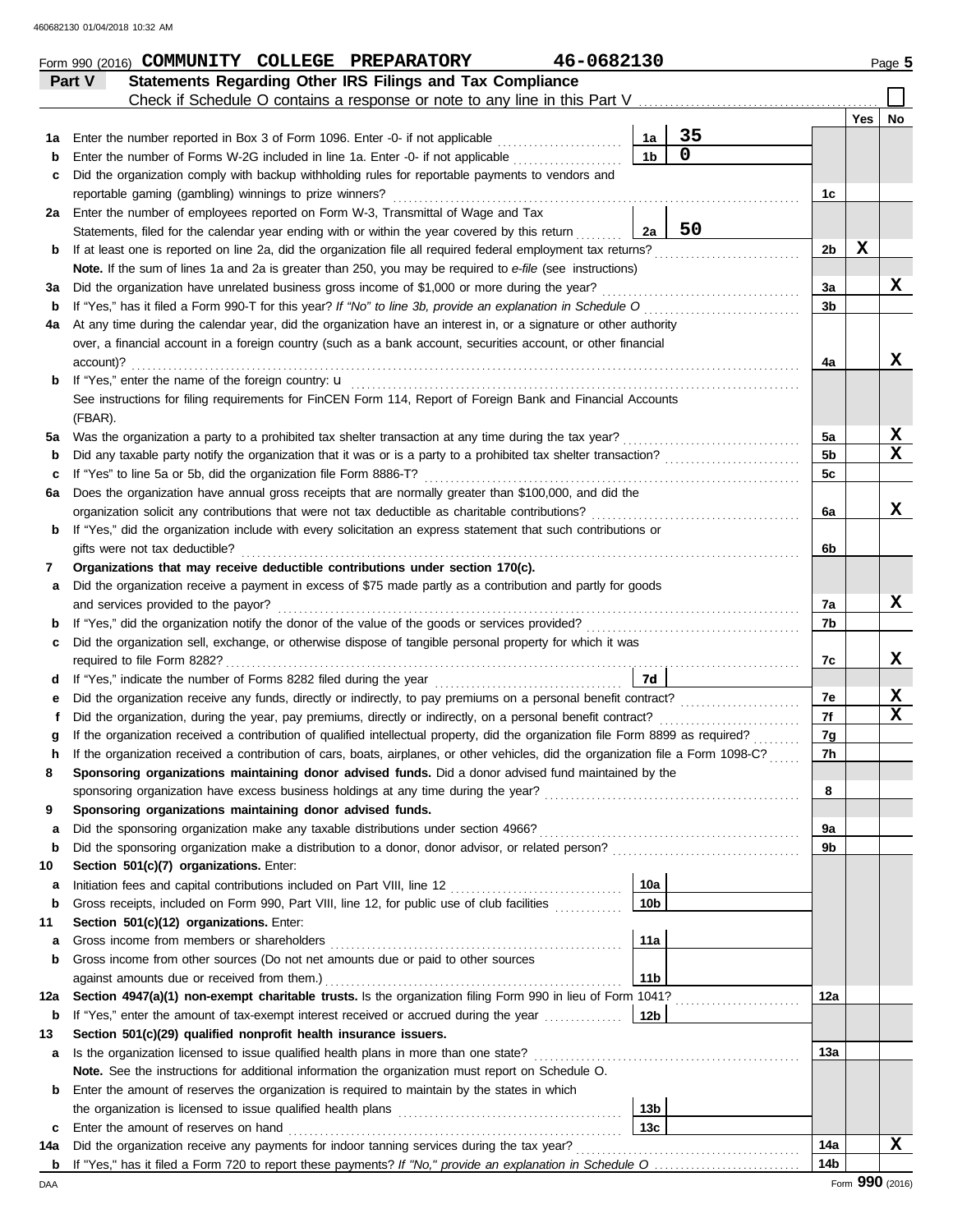|        | Part VI<br>Governance, Management, and Disclosure For each "Yes" response to lines 2 through 7b below, and for a "No"<br>response to line 8a, 8b, or 10b below, describe the circumstances, processes, or changes in Schedule O. See instructions. |                 |                         |                 |
|--------|----------------------------------------------------------------------------------------------------------------------------------------------------------------------------------------------------------------------------------------------------|-----------------|-------------------------|-----------------|
|        |                                                                                                                                                                                                                                                    |                 |                         | X               |
|        | Section A. Governing Body and Management                                                                                                                                                                                                           |                 |                         |                 |
|        | 9                                                                                                                                                                                                                                                  |                 | Yes                     | No              |
| 1а     | Enter the number of voting members of the governing body at the end of the tax year<br>1a                                                                                                                                                          |                 |                         |                 |
|        | If there are material differences in voting rights among members of the governing body, or                                                                                                                                                         |                 |                         |                 |
|        | if the governing body delegated broad authority to an executive committee or similar<br>committee, explain in Schedule O.                                                                                                                          |                 |                         |                 |
|        | 9<br>Enter the number of voting members included in line 1a, above, who are independent<br>1b                                                                                                                                                      |                 |                         |                 |
| b<br>2 | Did any officer, director, trustee, or key employee have a family relationship or a business relationship with                                                                                                                                     |                 |                         |                 |
|        | any other officer, director, trustee, or key employee?                                                                                                                                                                                             | 2               |                         | x               |
| 3      | Did the organization delegate control over management duties customarily performed by or under the direct                                                                                                                                          |                 |                         |                 |
|        | supervision of officers, directors, or trustees, or key employees to a management company or other person?                                                                                                                                         | 3               |                         | x               |
| 4      | <u> 1999 - Johann Stoff, martin a</u><br>Did the organization make any significant changes to its governing documents since the prior Form 990 was filed?                                                                                          | 4               |                         | X               |
| 5      | Did the organization become aware during the year of a significant diversion of the organization's assets?                                                                                                                                         | 5               |                         | X               |
| 6      | Did the organization have members or stockholders?                                                                                                                                                                                                 | 6               |                         | X               |
| 7а     | Did the organization have members, stockholders, or other persons who had the power to elect or appoint                                                                                                                                            |                 |                         |                 |
|        | one or more members of the governing body?                                                                                                                                                                                                         | 7a              |                         | X               |
| b      | Are any governance decisions of the organization reserved to (or subject to approval by) members,                                                                                                                                                  |                 |                         |                 |
|        | stockholders, or persons other than the governing body?                                                                                                                                                                                            | 7b              |                         | x               |
| 8      | Did the organization contemporaneously document the meetings held or written actions undertaken during the year by the following:                                                                                                                  |                 |                         |                 |
| а      | The governing body?                                                                                                                                                                                                                                | 8a              | X                       |                 |
| b      | Each committee with authority to act on behalf of the governing body?                                                                                                                                                                              | 8b              | X                       |                 |
| 9      | Is there any officer, director, trustee, or key employee listed in Part VII, Section A, who cannot be reached at                                                                                                                                   |                 |                         |                 |
|        |                                                                                                                                                                                                                                                    | 9               |                         | x               |
|        | Section B. Policies (This Section B requests information about policies not required by the Internal Revenue Code.)                                                                                                                                |                 |                         |                 |
|        |                                                                                                                                                                                                                                                    |                 | Yes                     | No              |
| 10a    | Did the organization have local chapters, branches, or affiliates?                                                                                                                                                                                 | 10a             |                         | x               |
| b      | If "Yes," did the organization have written policies and procedures governing the activities of such chapters,                                                                                                                                     |                 |                         |                 |
|        |                                                                                                                                                                                                                                                    | 10b             |                         |                 |
| 11a    | Has the organization provided a complete copy of this Form 990 to all members of its governing body before filing the form?                                                                                                                        | 11a             | х                       |                 |
| b      | Describe in Schedule O the process, if any, used by the organization to review this Form 990.                                                                                                                                                      |                 |                         |                 |
| 12a    | Did the organization have a written conflict of interest policy? If "No," go to line 13                                                                                                                                                            | 12a             | X                       |                 |
| b      | Were officers, directors, or trustees, and key employees required to disclose annually interests that could give rise to conflicts?                                                                                                                | 12 <sub>b</sub> | х                       |                 |
| c      | Did the organization regularly and consistently monitor and enforce compliance with the policy? If "Yes,"                                                                                                                                          |                 |                         |                 |
|        | describe in Schedule O how this was done                                                                                                                                                                                                           | 12c             | x                       |                 |
| 13     | Did the organization have a written whistleblower policy?                                                                                                                                                                                          | 13              | $\overline{\mathbf{x}}$ |                 |
| 14     | Did the organization have a written document retention and destruction policy?                                                                                                                                                                     | 14              | X                       |                 |
| 15     | Did the process for determining compensation of the following persons include a review and approval by                                                                                                                                             |                 |                         |                 |
|        | independent persons, comparability data, and contemporaneous substantiation of the deliberation and decision?                                                                                                                                      |                 |                         |                 |
| a      |                                                                                                                                                                                                                                                    | 15a             | X                       |                 |
| b      | Other officers or key employees of the organization                                                                                                                                                                                                | 15b             |                         | x               |
|        | If "Yes" to line 15a or 15b, describe the process in Schedule O (see instructions).                                                                                                                                                                |                 |                         |                 |
| 16a    | Did the organization invest in, contribute assets to, or participate in a joint venture or similar arrangement                                                                                                                                     |                 |                         |                 |
|        | with a taxable entity during the year?<br>If "Yes," did the organization follow a written policy or procedure requiring the organization to evaluate its                                                                                           | 16a             |                         | x               |
| b      | participation in joint venture arrangements under applicable federal tax law, and take steps to safeguard the                                                                                                                                      |                 |                         |                 |
|        |                                                                                                                                                                                                                                                    | 16b             |                         |                 |
|        | <b>Section C. Disclosure</b>                                                                                                                                                                                                                       |                 |                         |                 |
| 17     | List the states with which a copy of this Form 990 is required to be filed $\mathbf u$ NONE                                                                                                                                                        |                 |                         |                 |
| 18     | Section 6104 requires an organization to make its Forms 1023 (or 1024 if applicable), 990, and 990-T (Section 501(c)(3)s only)                                                                                                                     |                 |                         |                 |
|        | available for public inspection. Indicate how you made these available. Check all that apply.                                                                                                                                                      |                 |                         |                 |
|        | $ \mathbf{X} $ Another's website $ \mathbf{X} $ Upon request<br>Other (explain in Schedule O)<br>Own website                                                                                                                                       |                 |                         |                 |
| 19     | Describe in Schedule O whether (and if so, how) the organization made its governing documents, conflict of interest policy, and                                                                                                                    |                 |                         |                 |
|        | financial statements available to the public during the tax year.                                                                                                                                                                                  |                 |                         |                 |
| 20     | State the name, address, and telephone number of the person who possesses the organization's books and records: u                                                                                                                                  |                 |                         |                 |
|        | 2405 MARTIN L. KING JR. AVE SE<br>MONICA JONES                                                                                                                                                                                                     |                 |                         |                 |
|        | DC 20020<br><b>WASHINGTON</b>                                                                                                                                                                                                                      | 202-610-5780    |                         |                 |
| DAA    |                                                                                                                                                                                                                                                    |                 |                         | Form 990 (2016) |

Form 990 (2016) Page **6**

**COMMUNITY COLLEGE PREPARATORY 46-0682130**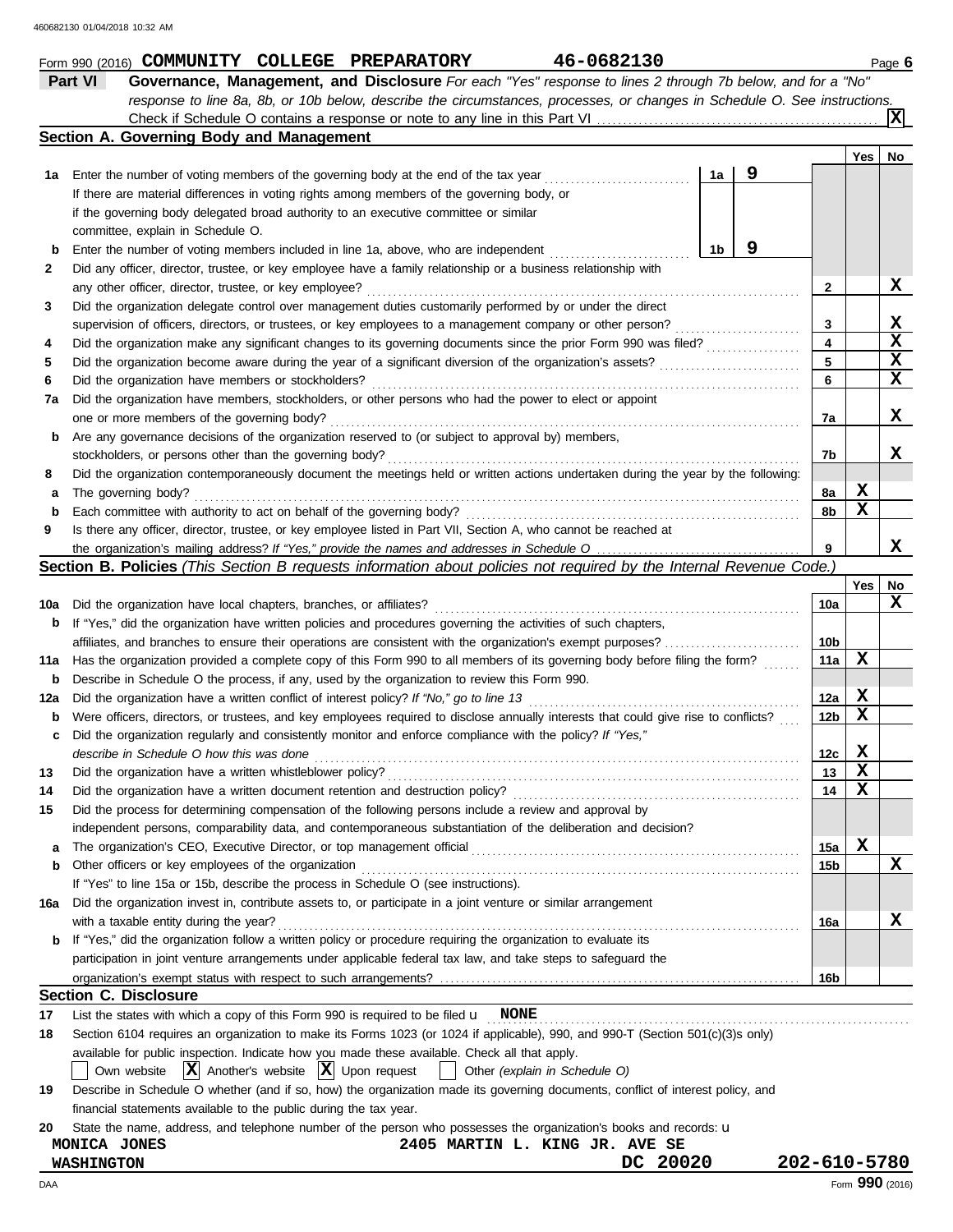|                          | 46-0682130<br>Form 990 (2016) COMMUNITY COLLEGE PREPARATORY<br>Page 7                                                                                                                                                               |  |
|--------------------------|-------------------------------------------------------------------------------------------------------------------------------------------------------------------------------------------------------------------------------------|--|
| <b>Part VII</b>          | Compensation of Officers, Directors, Trustees, Key Employees, Highest Compensated Employees, and                                                                                                                                    |  |
|                          | <b>Independent Contractors</b>                                                                                                                                                                                                      |  |
|                          |                                                                                                                                                                                                                                     |  |
| Section A.               | Officers, Directors, Trustees, Key Employees, and Highest Compensated Employees                                                                                                                                                     |  |
| organization's tax year. | 1a Complete this table for all persons required to be listed. Report compensation for the calendar year ending with or within the                                                                                                   |  |
|                          | • List all of the organization's current officers, directors, trustees (whether individuals or organizations), regardless of amount of<br>compensation. Enter -0- in columns $(D)$ , $(E)$ , and $(F)$ if no compensation was paid. |  |

● List all of the organization's **current** key employees, if any. See instructions for definition of "key employee."

who received reportable compensation (Box 5 of Form W-2 and/or Box 7 of Form 1099-MISC) of more than \$100,000 from the organization and any related organizations. ■ List the organization's five **current** highest compensated employees (other than an officer, director, trustee, or key employee)<br> **•** Preceived reportable compensation (Box 5 of Form W.2 and/or Box 7 of Form 1000 MISC)

■ List all of the organization's **former** officers, key employees, and highest compensated employees who received more than<br> **•** 00,000 of reportable compensation from the ergonization and any related ergonizations \$100,000 of reportable compensation from the organization and any related organizations.

■ List all of the organization's **former directors or trustees** that received, in the capacity as a former director or trustee of the<br>paization, more than \$10,000 of reportable compensation from the organization and any r organization, more than \$10,000 of reportable compensation from the organization and any related organizations. List persons in the following order: individual trustees or directors; institutional trustees; officers; key employees; highest compensated employees; and former such persons.

Check this box if neither the organization nor any related organization compensated any current officer, director, or trustee.

| (A)<br>Name and Title                   | (B)<br>Average<br>hours per<br>week<br>(list any               |                                      |                         | (C)<br>Position |              | (do not check more than one<br>box, unless person is both an<br>officer and a director/trustee) |        | (D)<br>Reportable<br>compensation<br>from<br>the | (E)<br>Reportable<br>compensation from<br>related<br>organizations | (F)<br>Estimated<br>amount of<br>other<br>compensation   |
|-----------------------------------------|----------------------------------------------------------------|--------------------------------------|-------------------------|-----------------|--------------|-------------------------------------------------------------------------------------------------|--------|--------------------------------------------------|--------------------------------------------------------------------|----------------------------------------------------------|
|                                         | hours for<br>related<br>organizations<br>below dotted<br>line) | Individual<br>or director<br>trustee | nstitutional<br>trustee | Officer         | Key employee | Highest compensated<br>amployee                                                                 | Former | organization<br>(W-2/1099-MISC)                  | (W-2/1099-MISC)                                                    | from the<br>organization<br>and related<br>organizations |
| (1) MONICA RAY                          |                                                                |                                      |                         |                 |              |                                                                                                 |        |                                                  |                                                                    |                                                          |
|                                         | 2.00                                                           |                                      |                         |                 |              |                                                                                                 |        |                                                  |                                                                    |                                                          |
| <b>CHAIR</b>                            | 0.00                                                           | $\mathbf x$                          |                         | $\mathbf x$     |              |                                                                                                 |        | 0                                                | 0                                                                  | 0                                                        |
| (2) PHILIP PANNELL                      |                                                                |                                      |                         |                 |              |                                                                                                 |        |                                                  |                                                                    |                                                          |
|                                         | 2.00                                                           |                                      |                         |                 |              |                                                                                                 |        |                                                  |                                                                    |                                                          |
| <b>VICE CHAIR</b>                       | 0.00                                                           | X                                    |                         | $\mathbf x$     |              |                                                                                                 |        | 0                                                | 0                                                                  | 0                                                        |
| (3) DEBRA SANTOS                        |                                                                |                                      |                         |                 |              |                                                                                                 |        |                                                  |                                                                    |                                                          |
|                                         | 2.00                                                           | $\mathbf x$                          |                         | $\mathbf x$     |              |                                                                                                 |        |                                                  |                                                                    |                                                          |
| <b>TREASURER</b><br>(4) HAYDEN WILLIAMS | 0.00                                                           |                                      |                         |                 |              |                                                                                                 |        | 0                                                | 0                                                                  | 0                                                        |
|                                         | 2.00                                                           |                                      |                         |                 |              |                                                                                                 |        |                                                  |                                                                    |                                                          |
| <b>BOARD MEMBER</b>                     | 0.00                                                           | $\mathbf x$                          |                         |                 |              |                                                                                                 |        | 0                                                | 0                                                                  | 0                                                        |
| (5) MARILYN HAMILTON                    |                                                                |                                      |                         |                 |              |                                                                                                 |        |                                                  |                                                                    |                                                          |
|                                         | 2.00                                                           |                                      |                         |                 |              |                                                                                                 |        |                                                  |                                                                    |                                                          |
| BOARD MEMBER                            | 0.00                                                           | $\mathbf x$                          |                         |                 |              |                                                                                                 |        | 0                                                | 0                                                                  | 0                                                        |
| (6) JENANE JACKSON                      |                                                                |                                      |                         |                 |              |                                                                                                 |        |                                                  |                                                                    |                                                          |
|                                         | 2.00                                                           |                                      |                         |                 |              |                                                                                                 |        |                                                  |                                                                    |                                                          |
| <b>BOARD MEMBER</b>                     | 0.00                                                           | $\mathbf x$                          |                         |                 |              |                                                                                                 |        | 0                                                | 0                                                                  | $\mathbf 0$                                              |
| (7) KEYONNA JONES                       |                                                                |                                      |                         |                 |              |                                                                                                 |        |                                                  |                                                                    |                                                          |
|                                         | 2.00                                                           |                                      |                         |                 |              |                                                                                                 |        |                                                  |                                                                    |                                                          |
| <b>BOARD MEMBER</b>                     | 0.00                                                           | $\mathbf x$                          |                         |                 |              |                                                                                                 |        | 0                                                | 0                                                                  | $\mathbf 0$                                              |
| (8) THOMAS STEWART                      |                                                                |                                      |                         |                 |              |                                                                                                 |        |                                                  |                                                                    |                                                          |
|                                         | 2.00                                                           |                                      |                         |                 |              |                                                                                                 |        |                                                  |                                                                    |                                                          |
| <b>BOARD MEMBER</b>                     | 0.00                                                           | $\mathbf x$                          |                         |                 |              |                                                                                                 |        | 0                                                | 0                                                                  | 0                                                        |
| <b>STOKES</b><br>(9) JOHN               |                                                                |                                      |                         |                 |              |                                                                                                 |        |                                                  |                                                                    |                                                          |
|                                         | 2.00                                                           |                                      |                         |                 |              |                                                                                                 |        |                                                  |                                                                    |                                                          |
| <b>BOARD MEMBER</b>                     | 0.00                                                           | X                                    |                         |                 |              |                                                                                                 |        | 0                                                | 0                                                                  | 0                                                        |
| (10) DEVORAH BROWN-HAWKINS              |                                                                | <b>OUT</b>                           |                         | GOING           |              |                                                                                                 |        |                                                  |                                                                    |                                                          |
|                                         | 2.00                                                           |                                      |                         |                 |              |                                                                                                 |        |                                                  |                                                                    |                                                          |
| <b>BOARD MEMBER</b>                     | 0.00                                                           | $\mathbf x$                          |                         |                 |              |                                                                                                 |        | 0                                                | 0                                                                  | $\mathbf 0$                                              |
| (11) CLARENCE JOHNSON                   | <b>OUT</b><br>$\blacksquare$                                   |                                      | <b>GOING</b>            |                 |              |                                                                                                 |        |                                                  |                                                                    |                                                          |
|                                         | 2.00                                                           |                                      |                         |                 |              |                                                                                                 |        |                                                  |                                                                    |                                                          |
| <b>BOARD MEMBER</b>                     | 0.00                                                           | $\mathbf x$                          |                         |                 |              |                                                                                                 |        | 0                                                | 0                                                                  | 0                                                        |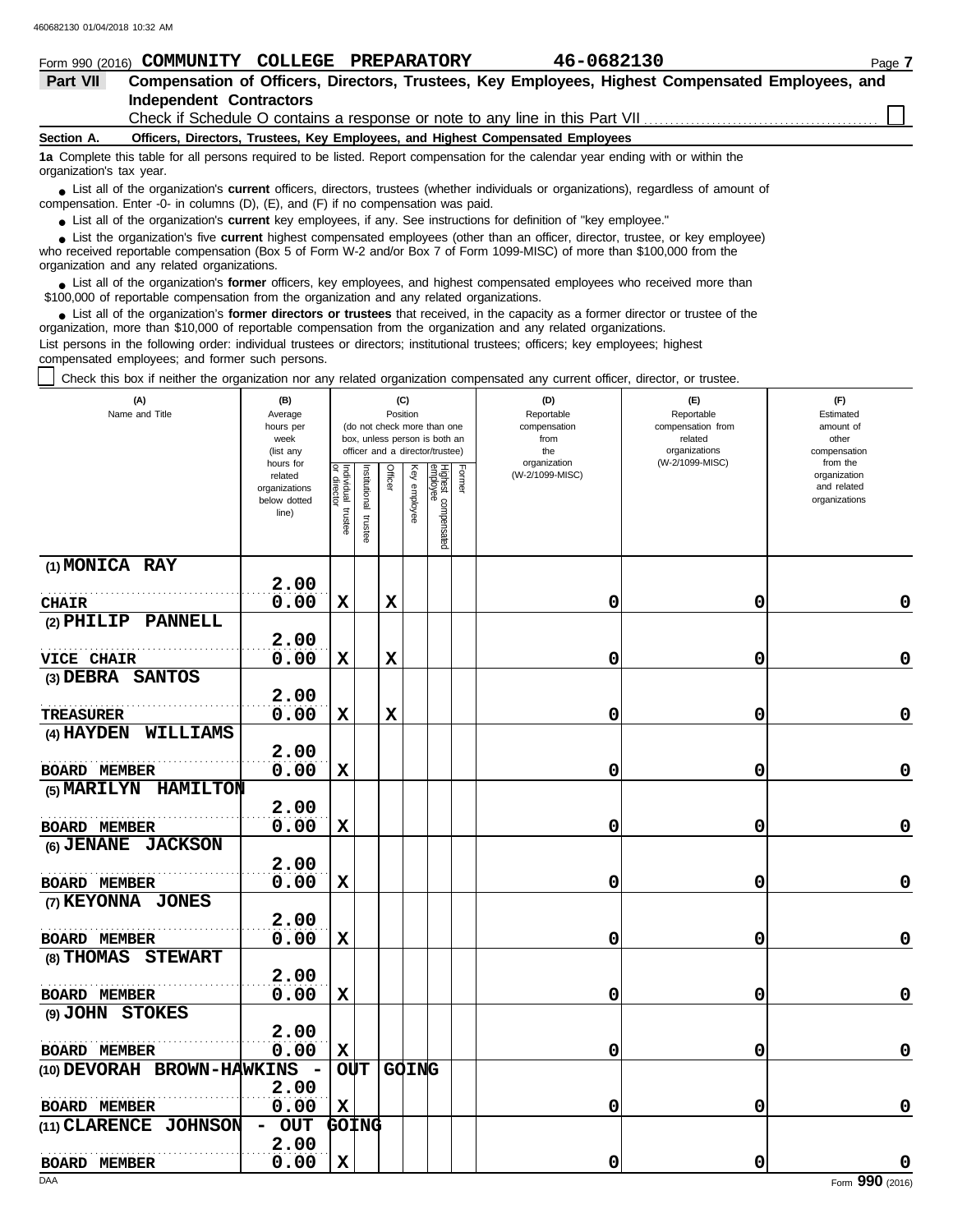| Part VII                                                                  | Form 990 (2016) COMMUNITY COLLEGE PREPARATORY                                                                                                                         |                                                                |                                      |                       |                 |              |                                                                                                 |        | 46-0682130<br>Section A. Officers, Directors, Trustees, Key Employees, and Highest Compensated Employees (continued)                                                                                                                                                                                                                            |                                                                    |                                                          | Page 8              |
|---------------------------------------------------------------------------|-----------------------------------------------------------------------------------------------------------------------------------------------------------------------|----------------------------------------------------------------|--------------------------------------|-----------------------|-----------------|--------------|-------------------------------------------------------------------------------------------------|--------|-------------------------------------------------------------------------------------------------------------------------------------------------------------------------------------------------------------------------------------------------------------------------------------------------------------------------------------------------|--------------------------------------------------------------------|----------------------------------------------------------|---------------------|
| (A)<br>(B)<br>Name and title<br>Average<br>hours per<br>week<br>(list any |                                                                                                                                                                       |                                                                |                                      |                       | (C)<br>Position |              | (do not check more than one<br>box, unless person is both an<br>officer and a director/trustee) |        | (D)<br>Reportable<br>compensation<br>from<br>the                                                                                                                                                                                                                                                                                                | (E)<br>Reportable<br>compensation from<br>related<br>organizations | (F)<br>Estimated<br>amount of<br>other<br>compensation   |                     |
|                                                                           |                                                                                                                                                                       | hours for<br>related<br>organizations<br>below dotted<br>line) | Individual<br>or director<br>trustee | Institutional trustee | Officer         | Key employee | Highest compensated<br>employee                                                                 | Former | organization<br>(W-2/1099-MISC)                                                                                                                                                                                                                                                                                                                 | (W-2/1099-MISC)                                                    | from the<br>organization<br>and related<br>organizations |                     |
| (12)                                                                      | CORNELIA V.                                                                                                                                                           | \$PINNER                                                       |                                      |                       |                 |              |                                                                                                 |        |                                                                                                                                                                                                                                                                                                                                                 |                                                                    |                                                          |                     |
| (13)                                                                      | EXECUTIVE DIRECTOR<br>MONICA JONES                                                                                                                                    | 40.00<br>0.00<br><b>DIRECTOR</b><br>-                          |                                      |                       | X<br>ΟF         |              |                                                                                                 |        | 135,056                                                                                                                                                                                                                                                                                                                                         | 0                                                                  |                                                          | 20,499              |
| <b>OPERATIONS</b>                                                         |                                                                                                                                                                       | 40.00<br>0.00                                                  |                                      |                       | $\mathbf x$     |              |                                                                                                 |        | 113,206                                                                                                                                                                                                                                                                                                                                         | 0                                                                  |                                                          | 18,452              |
| (14)                                                                      | THOMAS<br><b>GORE</b>                                                                                                                                                 | <b>DIRECTOR</b>                                                |                                      | ОĘ                    |                 |              | <b>STUDENT</b>                                                                                  |        |                                                                                                                                                                                                                                                                                                                                                 |                                                                    |                                                          |                     |
| <b>SUPPORT</b>                                                            | <b>SERVICES</b>                                                                                                                                                       | 40.00<br>0.00                                                  |                                      |                       |                 |              | X                                                                                               |        | 105,083                                                                                                                                                                                                                                                                                                                                         | 0                                                                  |                                                          | 19,894              |
|                                                                           |                                                                                                                                                                       |                                                                |                                      |                       |                 |              |                                                                                                 |        |                                                                                                                                                                                                                                                                                                                                                 |                                                                    |                                                          |                     |
|                                                                           |                                                                                                                                                                       |                                                                |                                      |                       |                 |              |                                                                                                 |        |                                                                                                                                                                                                                                                                                                                                                 |                                                                    |                                                          |                     |
|                                                                           |                                                                                                                                                                       |                                                                |                                      |                       |                 |              |                                                                                                 |        |                                                                                                                                                                                                                                                                                                                                                 |                                                                    |                                                          |                     |
|                                                                           |                                                                                                                                                                       |                                                                |                                      |                       |                 |              |                                                                                                 |        |                                                                                                                                                                                                                                                                                                                                                 |                                                                    |                                                          |                     |
|                                                                           |                                                                                                                                                                       |                                                                |                                      |                       |                 |              |                                                                                                 |        |                                                                                                                                                                                                                                                                                                                                                 |                                                                    |                                                          |                     |
|                                                                           |                                                                                                                                                                       |                                                                |                                      |                       |                 |              |                                                                                                 |        |                                                                                                                                                                                                                                                                                                                                                 |                                                                    |                                                          |                     |
| 1b Sub-total                                                              | c Total from continuation sheets to Part VII, Section A                                                                                                               |                                                                |                                      |                       |                 |              |                                                                                                 | u<br>u | 353,345                                                                                                                                                                                                                                                                                                                                         |                                                                    |                                                          | 58,845              |
| 2                                                                         |                                                                                                                                                                       |                                                                |                                      |                       |                 |              |                                                                                                 | u      | 353,345<br>Total number of individuals (including but not limited to those listed above) who received more than \$100,000 of                                                                                                                                                                                                                    |                                                                    |                                                          | 58,845              |
|                                                                           | reportable compensation from the organization $\bf{u}$ 3                                                                                                              |                                                                |                                      |                       |                 |              |                                                                                                 |        |                                                                                                                                                                                                                                                                                                                                                 |                                                                    |                                                          | Yes<br>No           |
| 3                                                                         |                                                                                                                                                                       |                                                                |                                      |                       |                 |              |                                                                                                 |        | Did the organization list any former officer, director, or trustee, key employee, or highest compensated                                                                                                                                                                                                                                        |                                                                    | 3                                                        | X                   |
| 4                                                                         |                                                                                                                                                                       |                                                                |                                      |                       |                 |              |                                                                                                 |        | For any individual listed on line 1a, is the sum of reportable compensation and other compensation from the<br>organization and related organizations greater than \$150,000? If "Yes," complete Schedule J for such                                                                                                                            |                                                                    |                                                          |                     |
| 5                                                                         |                                                                                                                                                                       |                                                                |                                      |                       |                 |              |                                                                                                 |        | individual with a construction of the construction of the construction of the construction of the construction of the construction of the construction of the construction of the construction of the construction of the cons<br>Did any person listed on line 1a receive or accrue compensation from any unrelated organization or individual |                                                                    | 4                                                        | X                   |
|                                                                           | for services rendered to the organization? If "Yes," complete Schedule J for such person<br>Section B. Independent Contractors                                        |                                                                |                                      |                       |                 |              |                                                                                                 |        |                                                                                                                                                                                                                                                                                                                                                 |                                                                    | 5                                                        | X                   |
| 1                                                                         |                                                                                                                                                                       |                                                                |                                      |                       |                 |              |                                                                                                 |        | Complete this table for your five highest compensated independent contractors that received more than \$100,000 of<br>compensation from the organization. Report compensation for the calendar year ending with or within the organization's tax year.                                                                                          |                                                                    |                                                          |                     |
|                                                                           |                                                                                                                                                                       | (A)<br>Name and business address                               |                                      |                       |                 |              |                                                                                                 |        |                                                                                                                                                                                                                                                                                                                                                 | (B)<br>Description of services                                     |                                                          | (C)<br>Compensation |
| <b>ATLANTA</b>                                                            | PEARSON EDUCATION                                                                                                                                                     |                                                                |                                      | GA 30384              |                 |              |                                                                                                 |        | PO BOX 409479<br><b>EDUCATION</b><br><b>SUPPORT</b>                                                                                                                                                                                                                                                                                             |                                                                    |                                                          | 1,032,400           |
| <b>WASHINGTON</b>                                                         | R. EMMANUEL BELL CONSULTING                                                                                                                                           |                                                                |                                      | DC 20020              |                 | 3230         |                                                                                                 |        | PENNSYLVANIA AVE SE<br>CONSULTING                                                                                                                                                                                                                                                                                                               |                                                                    |                                                          | 556,000             |
| <b>WASHINGTON</b>                                                         | CAPITAL SERVICES MANAGEMENT, INC                                                                                                                                      | DC 20032                                                       |                                      |                       |                 |              |                                                                                                 |        | 3200 MARTIN LUTHER KING JR AVE, SE<br><b>JANITORIAL</b>                                                                                                                                                                                                                                                                                         |                                                                    |                                                          | 202,120             |
| RAFFA, PC<br><b>WASHINGTON</b>                                            |                                                                                                                                                                       |                                                                |                                      | DC 20036              |                 |              |                                                                                                 |        | 1899 $\frac{1}{2}$ STREET, NW<br><b>ACCOUNTING</b>                                                                                                                                                                                                                                                                                              |                                                                    |                                                          |                     |
|                                                                           |                                                                                                                                                                       |                                                                |                                      |                       |                 |              |                                                                                                 |        |                                                                                                                                                                                                                                                                                                                                                 |                                                                    |                                                          | 108,937             |
| 2                                                                         | Total number of independent contractors (including but not limited to those listed above) who<br>received more than \$100,000 of compensation from the organization u |                                                                |                                      |                       |                 |              |                                                                                                 |        |                                                                                                                                                                                                                                                                                                                                                 | 4                                                                  |                                                          |                     |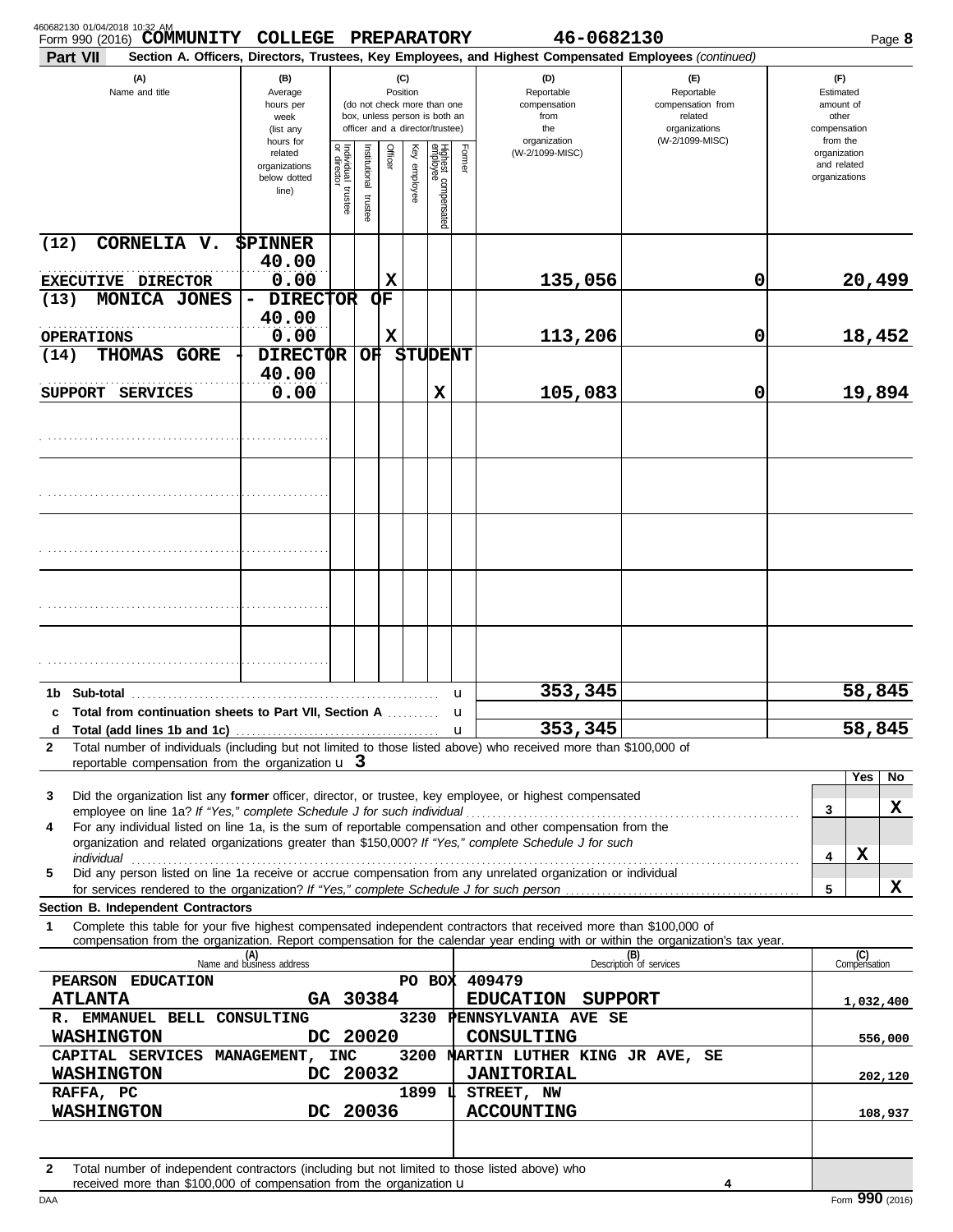## **Form 990 (2016) COMMUNITY COLLEGE PREPARATORY** 46-0682130 **Page 9** Page 9

## **Part VIII Statement of Revenue**

|                                                             | <b>Fail VIII</b> | <b>ORIGINGIN</b> OF <b>IVE</b> STING                             |                |               |                      |                                                    |                                         |                                                                  |
|-------------------------------------------------------------|------------------|------------------------------------------------------------------|----------------|---------------|----------------------|----------------------------------------------------|-----------------------------------------|------------------------------------------------------------------|
|                                                             |                  |                                                                  |                |               | (A)<br>Total revenue | (B)<br>Related or<br>exempt<br>function<br>revenue | (C)<br>Unrelated<br>business<br>revenue | (D)<br>Revenue<br>excluded from tax<br>under sections<br>512-514 |
|                                                             |                  | 1a Federated campaigns                                           | 1a             |               |                      |                                                    |                                         |                                                                  |
|                                                             |                  | <b>b</b> Membership dues                                         | 1 <sub>b</sub> |               |                      |                                                    |                                         |                                                                  |
|                                                             |                  | c Fundraising events                                             | 1 <sub>c</sub> | 30,785        |                      |                                                    |                                         |                                                                  |
|                                                             |                  | d Related organizations                                          | 1 <sub>d</sub> |               |                      |                                                    |                                         |                                                                  |
|                                                             |                  | e Government grants (contributions)                              | 1e             | 16,522        |                      |                                                    |                                         |                                                                  |
|                                                             |                  | f All other contributions, gifts, grants,                        |                |               |                      |                                                    |                                         |                                                                  |
|                                                             |                  | and similar amounts not included above                           | 1f             | 289,364       |                      |                                                    |                                         |                                                                  |
|                                                             |                  | g Noncash contributions included in lines 1a-1f:                 | \$             |               |                      |                                                    |                                         |                                                                  |
|                                                             |                  |                                                                  |                |               | 336,671              |                                                    |                                         |                                                                  |
|                                                             |                  |                                                                  |                | Busn. Code    |                      |                                                    |                                         |                                                                  |
|                                                             | 2a               | PER PUPIL FUNDING                                                |                | 900099        | 5,576,966            | 5,576,966                                          |                                         |                                                                  |
|                                                             | b                | CONTRACT REVENUE                                                 |                | 900099        | 810,650              | 810,650                                            |                                         |                                                                  |
|                                                             | с                |                                                                  |                |               |                      |                                                    |                                         |                                                                  |
|                                                             | d                |                                                                  |                |               |                      |                                                    |                                         |                                                                  |
|                                                             |                  |                                                                  |                |               |                      |                                                    |                                         |                                                                  |
| Program Service Revenue <b>Contributions, Gifts, Grants</b> |                  | f All other program service revenue                              |                |               |                      |                                                    |                                         |                                                                  |
|                                                             |                  |                                                                  |                |               | 6,387,616            |                                                    |                                         |                                                                  |
|                                                             |                  | 3 Investment income (including dividends, interest,              |                |               |                      |                                                    |                                         |                                                                  |
|                                                             |                  | and other similar amounts)                                       |                | u             | 444                  |                                                    |                                         | 444                                                              |
|                                                             | 4                | Income from investment of tax-exempt bond proceeds u             |                |               |                      |                                                    |                                         |                                                                  |
|                                                             | 5                |                                                                  |                |               |                      |                                                    |                                         |                                                                  |
|                                                             |                  | (i) Real                                                         |                | (ii) Personal |                      |                                                    |                                         |                                                                  |
|                                                             | 6а               | Gross rents                                                      |                |               |                      |                                                    |                                         |                                                                  |
|                                                             | b                | Less: rental exps.                                               |                |               |                      |                                                    |                                         |                                                                  |
|                                                             |                  | Rental inc. or (loss)                                            |                |               |                      |                                                    |                                         |                                                                  |
|                                                             | d                |                                                                  |                |               |                      |                                                    |                                         |                                                                  |
|                                                             |                  | <b>7a</b> Gross amount from<br>(i) Securities<br>sales of assets |                | (ii) Other    |                      |                                                    |                                         |                                                                  |
|                                                             |                  | other than inventory                                             |                |               |                      |                                                    |                                         |                                                                  |
|                                                             | b                | Less: cost or other                                              |                |               |                      |                                                    |                                         |                                                                  |
|                                                             |                  | basis & sales exps.                                              |                |               |                      |                                                    |                                         |                                                                  |
|                                                             |                  | c Gain or (loss)                                                 |                |               |                      |                                                    |                                         |                                                                  |
|                                                             |                  |                                                                  |                |               |                      |                                                    |                                         |                                                                  |
| Ф                                                           |                  | 8a Gross income from fundraising events                          |                |               |                      |                                                    |                                         |                                                                  |
|                                                             |                  |                                                                  |                |               |                      |                                                    |                                         |                                                                  |
|                                                             |                  | of contributions reported on line 1c).                           |                |               |                      |                                                    |                                         |                                                                  |
| Other Revenu                                                |                  | See Part IV, line 18                                             | a              |               |                      |                                                    |                                         |                                                                  |
|                                                             |                  | <b>b</b> Less: direct expenses                                   | b              | 12,191        |                      |                                                    |                                         |                                                                  |
|                                                             |                  | c Net income or (loss) from fundraising events  u                |                |               | $-12,191$            |                                                    |                                         | $-12,191$                                                        |
|                                                             |                  | 9a Gross income from gaming activities.                          |                |               |                      |                                                    |                                         |                                                                  |
|                                                             |                  | See Part IV, line 19 $\ldots$                                    | a              |               |                      |                                                    |                                         |                                                                  |
|                                                             |                  | <b>b</b> Less: direct expenses                                   | b              |               |                      |                                                    |                                         |                                                                  |
|                                                             |                  | c Net income or (loss) from gaming activities  u                 |                |               |                      |                                                    |                                         |                                                                  |
|                                                             |                  | 10a Gross sales of inventory, less                               |                |               |                      |                                                    |                                         |                                                                  |
|                                                             |                  | returns and allowances                                           | a              |               |                      |                                                    |                                         |                                                                  |
|                                                             |                  | <b>b</b> Less: cost of goods sold                                | b              |               |                      |                                                    |                                         |                                                                  |
|                                                             |                  | c Net income or (loss) from sales of inventory  u                |                |               |                      |                                                    |                                         |                                                                  |
|                                                             |                  | Miscellaneous Revenue                                            |                | Busn. Code    |                      |                                                    |                                         |                                                                  |
|                                                             | 11a              |                                                                  |                |               |                      |                                                    |                                         |                                                                  |
|                                                             | b                |                                                                  |                |               |                      |                                                    |                                         |                                                                  |
|                                                             | с                |                                                                  |                |               |                      |                                                    |                                         |                                                                  |
|                                                             |                  | d All other revenue                                              |                |               |                      |                                                    |                                         |                                                                  |
|                                                             |                  | e Total. Add lines 11a-11d                                       |                | u             |                      |                                                    |                                         |                                                                  |
|                                                             |                  | 12 Total revenue. See instructions.  u                           |                |               | 6,712,540            | 6,387,616                                          | 0                                       | $-11,747$                                                        |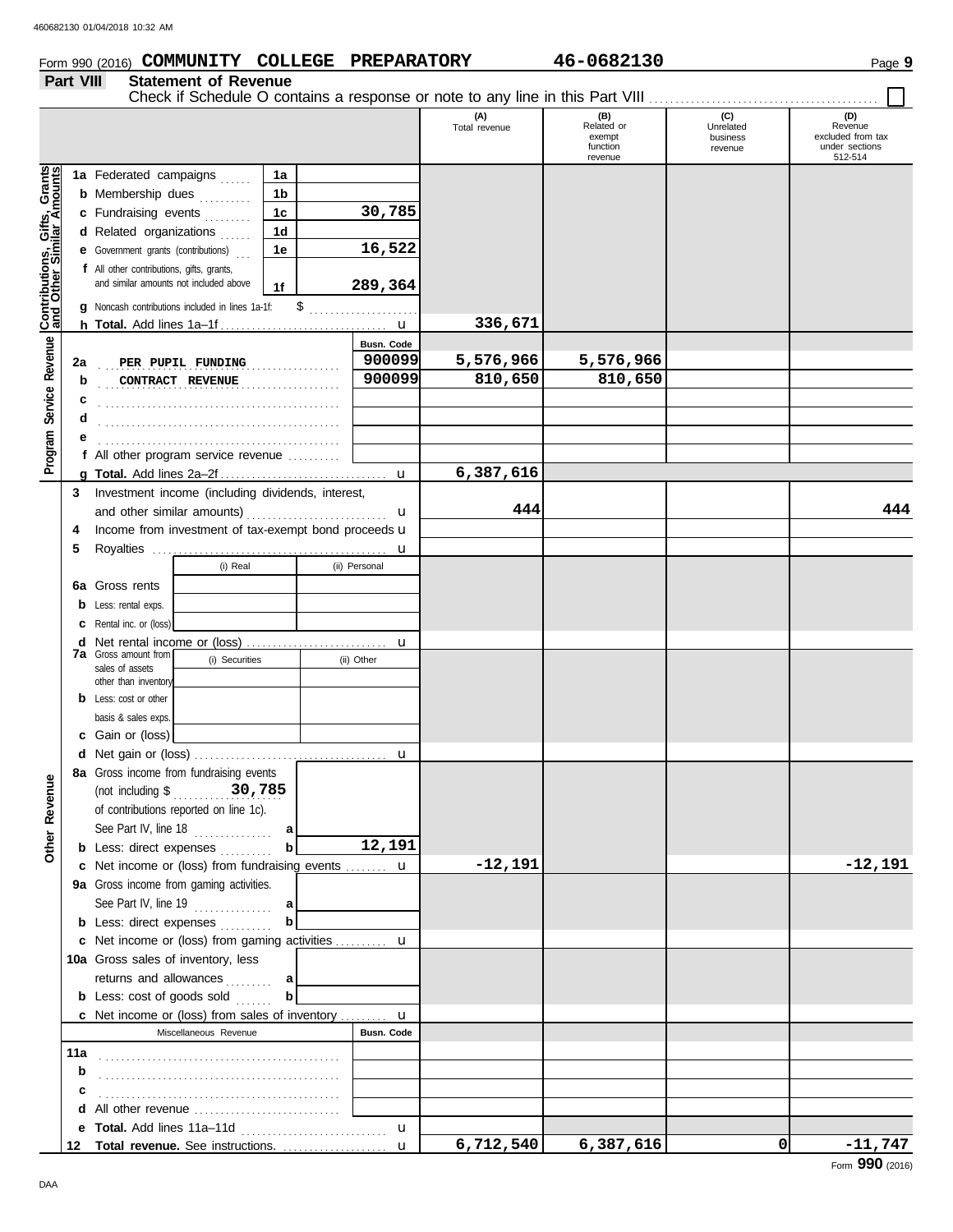## **Form 990 (2016) COMMUNITY COLLEGE PREPARATORY 46-0682130** Page 10

|          | Part IX<br><b>Statement of Functional Expenses</b>                                                                         |                          |                                    |                                           |                                              |
|----------|----------------------------------------------------------------------------------------------------------------------------|--------------------------|------------------------------------|-------------------------------------------|----------------------------------------------|
|          | Section 501(c)(3) and 501(c)(4) organizations must complete all columns. All other organizations must complete column (A). |                          |                                    |                                           |                                              |
|          | Check if Schedule O contains a response or note to any line in this Part IX                                                |                          |                                    |                                           |                                              |
|          | Do not include amounts reported on lines 6b,<br>7b, 8b, 9b, and 10b of Part VIII.                                          | (A)<br>Total expenses    | (B)<br>Program service<br>expenses | (C)<br>Management and<br>general expenses | (D)<br>Fundraising<br>expenses               |
| 1        | Grants and other assistance to domestic organizations                                                                      |                          |                                    |                                           |                                              |
|          | and domestic governments. See Part IV, line 21                                                                             |                          |                                    |                                           |                                              |
| 2        | Grants and other assistance to domestic                                                                                    |                          |                                    |                                           |                                              |
|          | individuals. See Part IV, line 22                                                                                          |                          |                                    |                                           |                                              |
| 3        | Grants and other assistance to foreign                                                                                     |                          |                                    |                                           |                                              |
|          | organizations, foreign governments, and foreign                                                                            |                          |                                    |                                           |                                              |
|          | individuals. See Part IV, lines 15 and 16                                                                                  |                          |                                    |                                           |                                              |
|          | Benefits paid to or for members<br>.                                                                                       |                          |                                    |                                           |                                              |
| 5        | Compensation of current officers, directors,                                                                               |                          |                                    |                                           |                                              |
|          | trustees, and key employees                                                                                                | 280,241                  | 147,052                            | 127,305                                   | 5,884                                        |
| 6        | Compensation not included above, to disqualified                                                                           |                          |                                    |                                           |                                              |
|          | persons (as defined under section 4958(f)(1)) and                                                                          |                          |                                    |                                           |                                              |
|          | persons described in section 4958(c)(3)(B)                                                                                 |                          |                                    |                                           |                                              |
| 7        | Other salaries and wages                                                                                                   | $\overline{1,763,915}$   | 1,587,222                          | 163,443                                   | 13,250                                       |
| 8        | Pension plan accruals and contributions (include                                                                           |                          |                                    |                                           |                                              |
|          | section 401(k) and 403(b) employer contributions)                                                                          | <u>15,932</u><br>289,376 | 13,929<br>252,999                  | 1,870<br>33,961                           |                                              |
| 9<br>10  | Other employee benefits                                                                                                    | 163,940                  | 139,639                            | 22,788                                    | $\frac{133}{2,416}$<br>$\frac{2,416}{1,513}$ |
| 11       | Fees for services (non-employees):                                                                                         |                          |                                    |                                           |                                              |
| a        |                                                                                                                            |                          |                                    |                                           |                                              |
|          | Legal                                                                                                                      |                          |                                    |                                           |                                              |
|          |                                                                                                                            | 78,102                   | 67,145                             | 10,957                                    |                                              |
|          | Lobbying                                                                                                                   |                          |                                    |                                           |                                              |
|          | Professional fundraising services. See Part IV, line 17                                                                    |                          |                                    |                                           |                                              |
|          | Investment management fees                                                                                                 |                          |                                    |                                           |                                              |
| g        | Other. (If line 11g amount exceeds 10% of line 25, column                                                                  |                          |                                    |                                           |                                              |
|          | (A) amount, list line 11g expenses on Schedule O.)                                                                         | <u>72,590</u>            | 72,205                             |                                           | 385                                          |
| 12       | Advertising and promotion [11] [11] Advertising and promotion                                                              | 13,705                   | 11,782                             | 1,923                                     |                                              |
| 13       |                                                                                                                            | 85,001                   | 72,402                             | 11,815                                    | 784                                          |
| 14       | Information technology                                                                                                     | 96,592                   | 83,040                             | 13,552                                    |                                              |
| 15       |                                                                                                                            |                          |                                    |                                           |                                              |
| 16       |                                                                                                                            | 1,133,754                | 965,696                            | 157,594                                   | 10,464                                       |
| 17       | Travel                                                                                                                     |                          |                                    |                                           |                                              |
| 18       | Payments of travel or entertainment expenses<br>for any federal, state, or local public officials                          |                          |                                    |                                           |                                              |
| 19       | Conferences, conventions, and meetings                                                                                     |                          |                                    |                                           |                                              |
| 20       | Interest                                                                                                                   | 1,010                    |                                    | 1,010                                     |                                              |
| 21       | Payments to affiliates                                                                                                     |                          |                                    |                                           |                                              |
| 22       | Depreciation, depletion, and amortization                                                                                  | 129,426                  | 110,242                            | 17,990                                    | 1,194                                        |
| 23       | Insurance                                                                                                                  | 3,336                    | 2,868                              | 468                                       |                                              |
| 24       | Other expenses. Itemize expenses not covered                                                                               |                          |                                    |                                           |                                              |
|          | above (List miscellaneous expenses in line 24e. If                                                                         |                          |                                    |                                           |                                              |
|          | line 24e amount exceeds 10% of line 25, column                                                                             |                          |                                    |                                           |                                              |
|          | (A) amount, list line 24e expenses on Schedule O.)                                                                         |                          |                                    |                                           |                                              |
| а        | DIRECT STUDENT COSTS                                                                                                       | 748,867                  | 748,867                            |                                           |                                              |
| b        | CONTRACTED INSTRUCTION                                                                                                     | 614,776                  | 614,776                            |                                           |                                              |
| c        | <b>AUTHORIZER FEE</b>                                                                                                      | 64,041                   | 55,056                             | 8,985                                     |                                              |
| d        | PROFESSIONAL DEVELOPMENT                                                                                                   | 50,555                   | 43,462                             | 7,093                                     |                                              |
| е        | All other expenses                                                                                                         | 25,181<br>5,630,340      | $\overline{21}$ , 602<br>5,009,984 | 3,526<br>584,280                          | 53<br>36,076                                 |
| 25<br>26 | Total functional expenses. Add lines 1 through 24e<br>Joint costs. Complete this line only if the                          |                          |                                    |                                           |                                              |
|          | organization reported in column (B) joint costs                                                                            |                          |                                    |                                           |                                              |
|          | from a combined educational campaign and                                                                                   |                          |                                    |                                           |                                              |
|          | fundraising solicitation. Check here $\mathbf{u}$<br>if<br>following SOP 98-2 (ASC 958-720)                                |                          |                                    |                                           |                                              |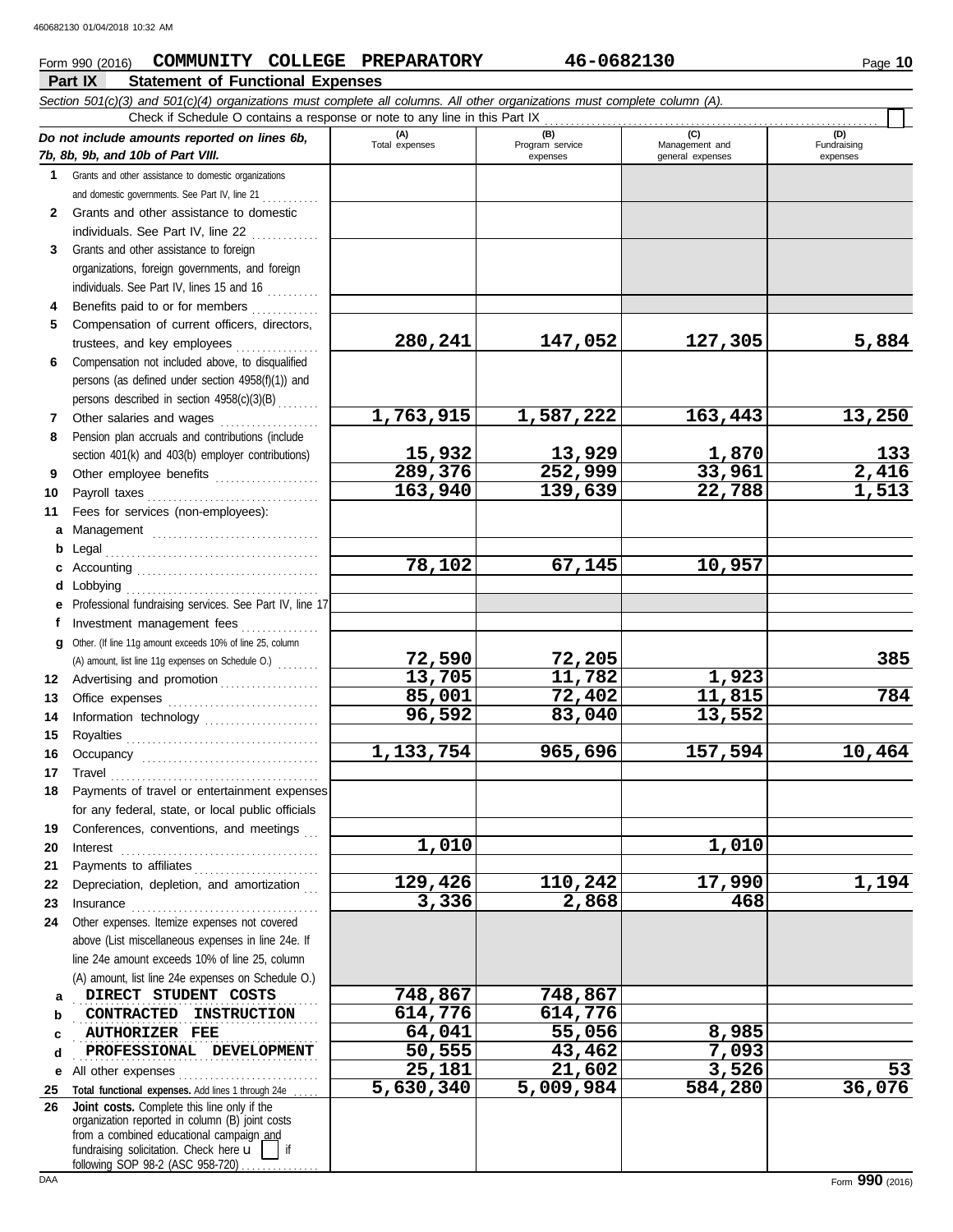### **Form 990 (2016) COMMUNITY COLLEGE PREPARATORY 46-0682130** Page 11 **Part X Balance Sheet**

 $\overline{\phantom{0}}$ 

|                              |    |                                                                                               |           | (A)<br>Beginning of year |                 | (B)<br>End of year |
|------------------------------|----|-----------------------------------------------------------------------------------------------|-----------|--------------------------|-----------------|--------------------|
|                              | 1  | Cash-non-interest bearing                                                                     |           | 8,336                    | $\mathbf{1}$    | 499,350            |
|                              | 2  |                                                                                               |           | $\mathbf{2}$             | 521,010         |                    |
|                              | 3  |                                                                                               |           | 3                        | 16,522          |                    |
|                              | 4  | Accounts receivable, net                                                                      |           | 19,431                   | 4               | 218,413            |
|                              | 5  | Loans and other receivables from current and former officers, directors,                      |           |                          |                 |                    |
|                              |    | trustees, key employees, and highest compensated employees.                                   |           |                          |                 |                    |
|                              |    | Complete Part II of Schedule L                                                                |           | 4,425                    | 5               |                    |
|                              | 6  | Loans and other receivables from other disqualified persons (as defined under section         |           |                          |                 |                    |
|                              |    | $4958(f)(1)$ ), persons described in section $4958(c)(3)(B)$ , and contributing employers and |           |                          |                 |                    |
|                              |    | sponsoring organizations of section 501(c)(9) voluntary employees' beneficiary                |           |                          |                 |                    |
|                              |    |                                                                                               |           |                          | 6               |                    |
| Assets                       | 7  |                                                                                               |           |                          | 7               |                    |
|                              | 8  | Inventories for sale or use                                                                   |           |                          | 8               |                    |
|                              | 9  |                                                                                               |           | 11,361                   | 9               | 15,947             |
|                              |    | 10a Land, buildings, and equipment: cost or                                                   |           |                          |                 |                    |
|                              |    | other basis. Complete Part VI of Schedule D    10a   611, 915                                 |           |                          |                 |                    |
|                              |    |                                                                                               | 296,357   | 172,196                  | 10 <sub>c</sub> | 315,558            |
|                              | 11 |                                                                                               |           |                          | 11              |                    |
|                              | 12 |                                                                                               |           |                          | 12              |                    |
|                              | 13 |                                                                                               |           |                          | 13              |                    |
|                              | 14 | Intangible assets                                                                             |           |                          | 14              |                    |
|                              | 15 |                                                                                               | 29,596    | 15                       | 27,573          |                    |
|                              | 16 |                                                                                               |           | 245,345                  | 16              | 1,614,373          |
|                              | 17 |                                                                                               |           | 67,146                   | 17              | 218,992            |
|                              | 18 |                                                                                               |           | 18                       |                 |                    |
|                              | 19 |                                                                                               |           |                          | 19              | 151,606            |
|                              | 20 |                                                                                               |           |                          | 20              |                    |
|                              | 21 | Escrow or custodial account liability. Complete Part IV of Schedule D                         |           |                          | 21              |                    |
|                              | 22 | Loans and other payables to current and former officers, directors,                           |           |                          |                 |                    |
| Liabilities                  |    | trustees, key employees, highest compensated employees, and                                   |           |                          |                 |                    |
|                              |    | disqualified persons. Complete Part II of Schedule L                                          |           | 13,931                   | 22              |                    |
|                              | 23 |                                                                                               | 3,256     | 23                       | 563             |                    |
|                              | 24 | Unsecured notes and loans payable to unrelated third parties                                  |           |                          | 24              |                    |
|                              | 25 | Other liabilities (including federal income tax, payables to related third                    |           |                          |                 |                    |
|                              |    | parties, and other liabilities not included on lines 17-24). Complete Part X                  |           |                          |                 |                    |
|                              |    |                                                                                               |           |                          | 25              |                    |
|                              | 26 |                                                                                               |           | 84,333                   | 26              | 371,161            |
|                              |    | Organizations that follow SFAS 117 (ASC 958), check here u                                    | $ X $ and |                          |                 |                    |
|                              |    | complete lines 27 through 29, and lines 33 and 34.                                            |           |                          |                 |                    |
|                              | 27 | Unrestricted net assets                                                                       |           | 159,847                  | 27              | 1,243,212          |
| <b>Balances</b>              | 28 |                                                                                               |           | 1,165                    | 28              |                    |
|                              | 29 | Permanently restricted net assets                                                             |           |                          | 29              |                    |
| Fund                         |    | Organizations that do not follow SFAS 117 (ASC 958), check here u                             | and       |                          |                 |                    |
| $\overleftarrow{\mathrm{o}}$ |    | complete lines 30 through 34.                                                                 |           |                          |                 |                    |
|                              | 30 | Capital stock or trust principal, or current funds                                            |           |                          | 30              |                    |
| Assets                       | 31 |                                                                                               |           |                          | 31              |                    |
|                              | 32 | Retained earnings, endowment, accumulated income, or other funds                              |           |                          | 32              |                    |
| ğ                            | 33 | Total net assets or fund balances                                                             |           | 161,012                  | 33              | 1,243,212          |
|                              | 34 |                                                                                               |           | $245, 345$ 34            |                 | 1,614,373          |
|                              |    |                                                                                               |           |                          |                 |                    |

Form **990** (2016)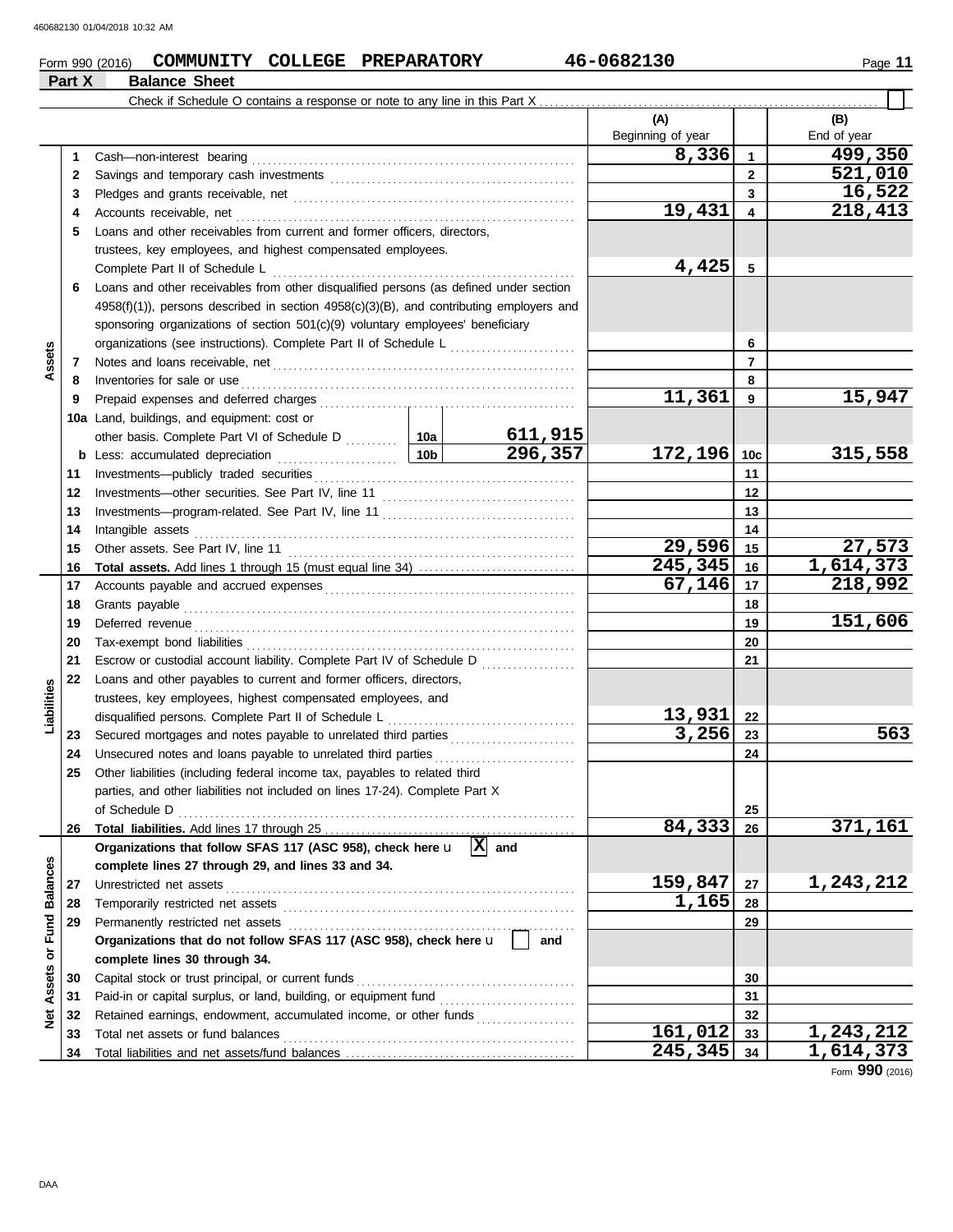|              | 46-0682130<br>Form 990 (2016) COMMUNITY COLLEGE PREPARATORY                                                                                                                                                                    |                         |                |           | Page 12 |
|--------------|--------------------------------------------------------------------------------------------------------------------------------------------------------------------------------------------------------------------------------|-------------------------|----------------|-----------|---------|
|              | Part XI<br><b>Reconciliation of Net Assets</b>                                                                                                                                                                                 |                         |                |           |         |
|              |                                                                                                                                                                                                                                |                         |                |           |         |
| 1            |                                                                                                                                                                                                                                | $\mathbf{1}$            |                | 6,712,540 |         |
| $\mathbf{2}$ |                                                                                                                                                                                                                                | $\overline{2}$          |                | 5,630,340 |         |
| 3            | Revenue less expenses. Subtract line 2 from line 1                                                                                                                                                                             | $\mathbf{3}$            |                | 1,082,200 |         |
| 4            |                                                                                                                                                                                                                                | $\overline{\mathbf{4}}$ |                | 161,012   |         |
| 5            |                                                                                                                                                                                                                                | 5                       |                |           |         |
| 6            | Donated services and use of facilities <b>constructs</b> and the service of the service of the services and use of facilities                                                                                                  | 6                       |                |           |         |
| 7            | Investment expenses                                                                                                                                                                                                            | $\overline{7}$          |                |           |         |
| 8            | Prior period adjustments entertainments and a series of the series of the series of the series of the series of the series of the series of the series of the series of the series of the series of the series of the series o | 8                       |                |           |         |
| 9            |                                                                                                                                                                                                                                | 9                       |                |           |         |
| 10           | Net assets or fund balances at end of year. Combine lines 3 through 9 (must equal Part X, line                                                                                                                                 |                         |                |           |         |
|              |                                                                                                                                                                                                                                | 10                      |                | 1,243,212 |         |
|              | <b>Financial Statements and Reporting</b><br>Part XII                                                                                                                                                                          |                         |                |           |         |
|              |                                                                                                                                                                                                                                |                         |                |           |         |
|              |                                                                                                                                                                                                                                |                         |                | Yes       | No.     |
| 1            | $ \mathbf{X} $ Accrual<br>Accounting method used to prepare the Form 990:<br>Cash<br>Other                                                                                                                                     |                         |                |           |         |
|              | If the organization changed its method of accounting from a prior year or checked "Other," explain in                                                                                                                          |                         |                |           |         |
|              | Schedule O.                                                                                                                                                                                                                    |                         |                |           |         |
|              | 2a Were the organization's financial statements compiled or reviewed by an independent accountant?                                                                                                                             |                         | 2a             |           | X       |
|              | If "Yes," check a box below to indicate whether the financial statements for the year were compiled or                                                                                                                         |                         |                |           |         |
|              | reviewed on a separate basis, consolidated basis, or both:                                                                                                                                                                     |                         |                |           |         |
|              | Separate basis<br>Consolidated basis<br>  Both consolidated and separate basis                                                                                                                                                 |                         |                |           |         |
|              | <b>b</b> Were the organization's financial statements audited by an independent accountant?                                                                                                                                    |                         | 2 <sub>b</sub> | X         |         |
|              | If "Yes," check a box below to indicate whether the financial statements for the year were audited on a                                                                                                                        |                         |                |           |         |
|              | separate basis, consolidated basis, or both:                                                                                                                                                                                   |                         |                |           |         |
|              | $ X $ Separate basis<br>Consolidated basis<br>  Both consolidated and separate basis                                                                                                                                           |                         |                |           |         |
|              | c If "Yes" to line 2a or 2b, does the organization have a committee that assumes responsibility for oversight                                                                                                                  |                         |                |           |         |
|              | of the audit, review, or compilation of its financial statements and selection of an independent accountant?                                                                                                                   |                         | 2c             | х         |         |
|              | If the organization changed either its oversight process or selection process during the tax year, explain in                                                                                                                  |                         |                |           |         |
|              | Schedule O.                                                                                                                                                                                                                    |                         |                |           |         |
|              | 3a As a result of a federal award, was the organization required to undergo an audit or audits as set forth in                                                                                                                 |                         |                |           |         |
|              | the Single Audit Act and OMB Circular A-133?                                                                                                                                                                                   |                         | 3a             |           | х       |
|              | <b>b</b> If "Yes," did the organization undergo the required audit or audits? If the organization did not undergo the                                                                                                          |                         |                |           |         |
|              |                                                                                                                                                                                                                                |                         | 3b             |           |         |

Form **990** (2016)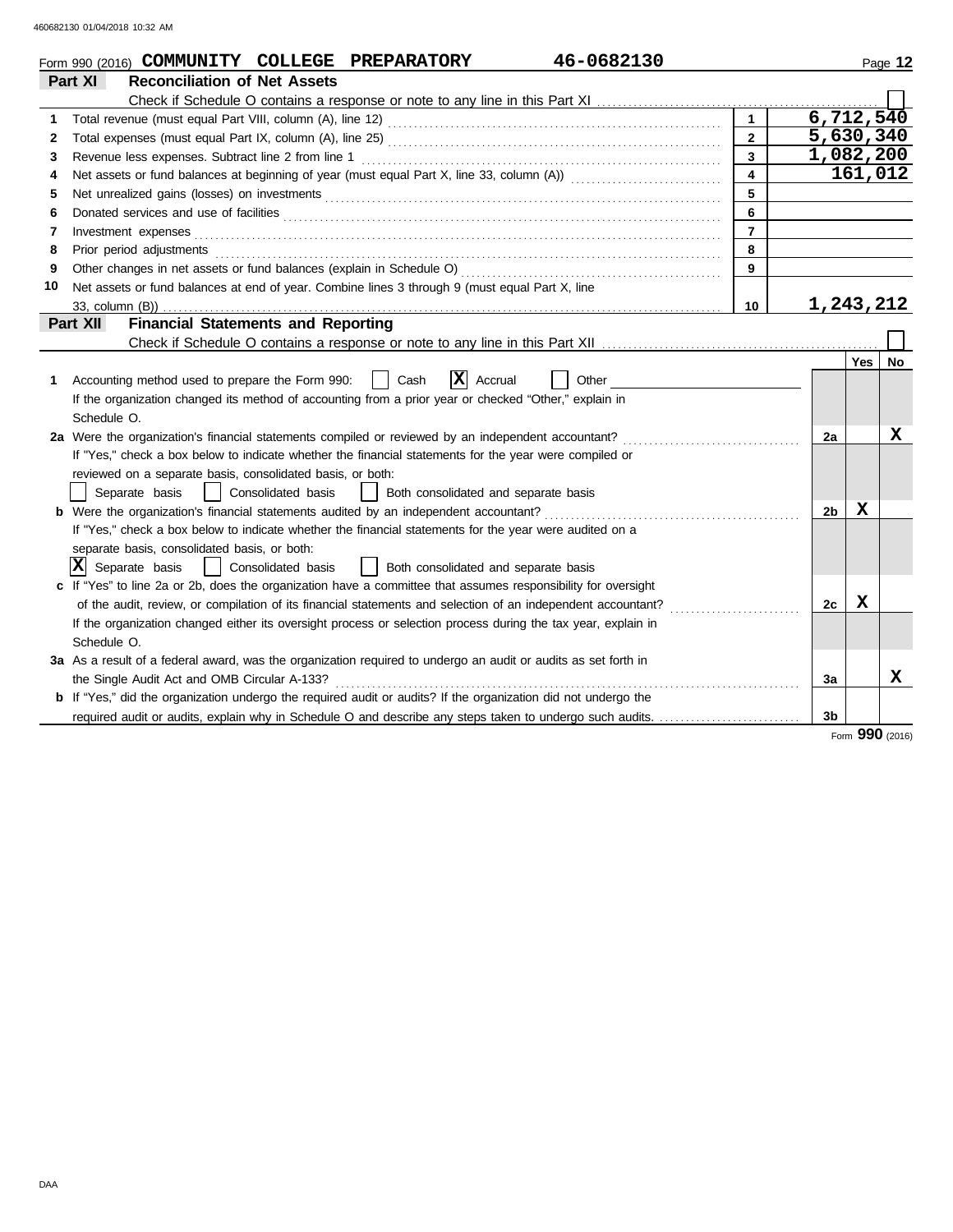| <b>SCHEDULE A</b>          |                                                            | <b>Public Charity Status and Public Support</b>                                                                                                                                                                    |                                       |                                                                                                                                                                                                                                                                | OMB No. 1545-0047                   |  |  |
|----------------------------|------------------------------------------------------------|--------------------------------------------------------------------------------------------------------------------------------------------------------------------------------------------------------------------|---------------------------------------|----------------------------------------------------------------------------------------------------------------------------------------------------------------------------------------------------------------------------------------------------------------|-------------------------------------|--|--|
| (Form 990 or 990-EZ)       |                                                            | 2016<br>Complete if the organization is a section 501(c)(3) organization or a section 4947(a)(1) nonexempt charitable trust.                                                                                       |                                       |                                                                                                                                                                                                                                                                |                                     |  |  |
| Department of the Treasury |                                                            | La Attach to Form 990 or Form 990-EZ.                                                                                                                                                                              |                                       |                                                                                                                                                                                                                                                                |                                     |  |  |
| Internal Revenue Service   |                                                            | <b>u</b> Information about Schedule A (Form 990 or 990-EZ) and its instructions is at www.irs.gov/form990.                                                                                                         |                                       |                                                                                                                                                                                                                                                                | Open to Public<br><b>Inspection</b> |  |  |
| Name of the organization   |                                                            | COMMUNITY COLLEGE PREPARATORY                                                                                                                                                                                      |                                       | Employer identification number                                                                                                                                                                                                                                 |                                     |  |  |
|                            |                                                            | ACADEMY PUBLIC CHARTER SCHOOL                                                                                                                                                                                      |                                       | 46-0682130                                                                                                                                                                                                                                                     |                                     |  |  |
| Part I                     |                                                            |                                                                                                                                                                                                                    |                                       | Reason for Public Charity Status (All organizations must complete this part.) See instructions.                                                                                                                                                                |                                     |  |  |
|                            |                                                            | The organization is not a private foundation because it is: (For lines 1 through 12, check only one box.)                                                                                                          |                                       |                                                                                                                                                                                                                                                                |                                     |  |  |
| 1                          |                                                            | A church, convention of churches, or association of churches described in section 170(b)(1)(A)(i).                                                                                                                 |                                       |                                                                                                                                                                                                                                                                |                                     |  |  |
| x<br>2                     |                                                            | A school described in section 170(b)(1)(A)(ii). (Attach Schedule E (Form 990 or 990-EZ).)                                                                                                                          |                                       |                                                                                                                                                                                                                                                                |                                     |  |  |
| 3                          |                                                            | A hospital or a cooperative hospital service organization described in section 170(b)(1)(A)(iii).                                                                                                                  |                                       |                                                                                                                                                                                                                                                                |                                     |  |  |
| 4                          |                                                            |                                                                                                                                                                                                                    |                                       | A medical research organization operated in conjunction with a hospital described in section 170(b)(1)(A)(iii). Enter the hospital's name,                                                                                                                     |                                     |  |  |
| city, and state:           |                                                            |                                                                                                                                                                                                                    |                                       |                                                                                                                                                                                                                                                                |                                     |  |  |
| 5                          | section 170(b)(1)(A)(iv). (Complete Part II.)              | An organization operated for the benefit of a college or university owned or operated by a governmental unit described in                                                                                          |                                       |                                                                                                                                                                                                                                                                |                                     |  |  |
| 6                          |                                                            | A federal, state, or local government or governmental unit described in section 170(b)(1)(A)(v).                                                                                                                   |                                       |                                                                                                                                                                                                                                                                |                                     |  |  |
| 7                          | described in section 170(b)(1)(A)(vi). (Complete Part II.) | An organization that normally receives a substantial part of its support from a governmental unit or from the general public                                                                                       |                                       |                                                                                                                                                                                                                                                                |                                     |  |  |
| 8                          |                                                            | A community trust described in section 170(b)(1)(A)(vi). (Complete Part II.)                                                                                                                                       |                                       |                                                                                                                                                                                                                                                                |                                     |  |  |
| 9                          |                                                            |                                                                                                                                                                                                                    |                                       | An agricultural research organization described in section 170(b)(1)(A)(ix) operated in conjunction with a land-grant college                                                                                                                                  |                                     |  |  |
| university:                |                                                            | or university or a non-land grant college of agriculture (see instructions). Enter the name, city, and state of the college or                                                                                     |                                       |                                                                                                                                                                                                                                                                |                                     |  |  |
| 10                         |                                                            |                                                                                                                                                                                                                    |                                       | An organization that normally receives: (1) more than 33 1/3% of its support from contributions, membership fees, and gross                                                                                                                                    |                                     |  |  |
|                            |                                                            | receipts from activities related to its exempt functions—subject to certain exceptions, and (2) no more than 33 1/3% of its                                                                                        |                                       |                                                                                                                                                                                                                                                                |                                     |  |  |
|                            |                                                            | support from gross investment income and unrelated business taxable income (less section 511 tax) from businesses<br>acquired by the organization after June 30, 1975. See section 509(a)(2). (Complete Part III.) |                                       |                                                                                                                                                                                                                                                                |                                     |  |  |
| 11                         |                                                            | An organization organized and operated exclusively to test for public safety. See section 509(a)(4).                                                                                                               |                                       |                                                                                                                                                                                                                                                                |                                     |  |  |
| 12                         |                                                            |                                                                                                                                                                                                                    |                                       | An organization organized and operated exclusively for the benefit of, to perform the functions of, or to carry out the purposes                                                                                                                               |                                     |  |  |
|                            |                                                            |                                                                                                                                                                                                                    |                                       | of one or more publicly supported organizations described in section 509(a)(1) or section 509(a)(2). See section 509(a)(3).<br>Check the box in lines 12a through 12d that describes the type of supporting organization and complete lines 12e, 12f, and 12g. |                                     |  |  |
| а                          |                                                            |                                                                                                                                                                                                                    |                                       | Type I. A supporting organization operated, supervised, or controlled by its supported organization(s), typically by giving                                                                                                                                    |                                     |  |  |
|                            |                                                            | the supported organization(s) the power to regularly appoint or elect a majority of the directors or trustees of the<br>supporting organization. You must complete Part IV, Sections A and B.                      |                                       |                                                                                                                                                                                                                                                                |                                     |  |  |
| b                          |                                                            | Type II. A supporting organization supervised or controlled in connection with its supported organization(s), by having                                                                                            |                                       |                                                                                                                                                                                                                                                                |                                     |  |  |
|                            |                                                            | organization(s). You must complete Part IV, Sections A and C.                                                                                                                                                      |                                       | control or management of the supporting organization vested in the same persons that control or manage the supported                                                                                                                                           |                                     |  |  |
| c                          |                                                            |                                                                                                                                                                                                                    |                                       | Type III functionally integrated. A supporting organization operated in connection with, and functionally integrated with,                                                                                                                                     |                                     |  |  |
|                            |                                                            | its supported organization(s) (see instructions). You must complete Part IV, Sections A, D, and E.                                                                                                                 |                                       |                                                                                                                                                                                                                                                                |                                     |  |  |
| d                          |                                                            |                                                                                                                                                                                                                    |                                       | Type III non-functionally integrated. A supporting organization operated in connection with its supported organization(s)<br>that is not functionally integrated. The organization generally must satisfy a distribution requirement and an attentiveness      |                                     |  |  |
|                            |                                                            | requirement (see instructions). You must complete Part IV, Sections A and D, and Part V.                                                                                                                           |                                       |                                                                                                                                                                                                                                                                |                                     |  |  |
| е                          |                                                            | Check this box if the organization received a written determination from the IRS that it is a Type I, Type II, Type III                                                                                            |                                       |                                                                                                                                                                                                                                                                |                                     |  |  |
| f                          | Enter the number of supported organizations                | functionally integrated, or Type III non-functionally integrated supporting organization.                                                                                                                          |                                       |                                                                                                                                                                                                                                                                |                                     |  |  |
| g                          |                                                            | Provide the following information about the supported organization(s).                                                                                                                                             |                                       |                                                                                                                                                                                                                                                                |                                     |  |  |
| (i) Name of supported      | $(ii)$ EIN                                                 | (iii) Type of organization                                                                                                                                                                                         | (iv) Is the organization              | (v) Amount of monetary                                                                                                                                                                                                                                         | (vi) Amount of                      |  |  |
| organization               |                                                            | (described on lines 1-10<br>above (see instructions))                                                                                                                                                              | listed in your governing<br>document? | support (see<br>instructions)                                                                                                                                                                                                                                  | other support (see<br>instructions) |  |  |
|                            |                                                            |                                                                                                                                                                                                                    | Yes<br>No                             |                                                                                                                                                                                                                                                                |                                     |  |  |
| (A)                        |                                                            |                                                                                                                                                                                                                    |                                       |                                                                                                                                                                                                                                                                |                                     |  |  |
|                            |                                                            |                                                                                                                                                                                                                    |                                       |                                                                                                                                                                                                                                                                |                                     |  |  |
| (B)                        |                                                            |                                                                                                                                                                                                                    |                                       |                                                                                                                                                                                                                                                                |                                     |  |  |
| (C)                        |                                                            |                                                                                                                                                                                                                    |                                       |                                                                                                                                                                                                                                                                |                                     |  |  |
| (D)                        |                                                            |                                                                                                                                                                                                                    |                                       |                                                                                                                                                                                                                                                                |                                     |  |  |
| (E)                        |                                                            |                                                                                                                                                                                                                    |                                       |                                                                                                                                                                                                                                                                |                                     |  |  |
|                            |                                                            |                                                                                                                                                                                                                    |                                       |                                                                                                                                                                                                                                                                |                                     |  |  |
| Total                      |                                                            |                                                                                                                                                                                                                    |                                       |                                                                                                                                                                                                                                                                |                                     |  |  |

**For Paperwork Reduction Act Notice, see the Instructions for Form 990 or 990-EZ.**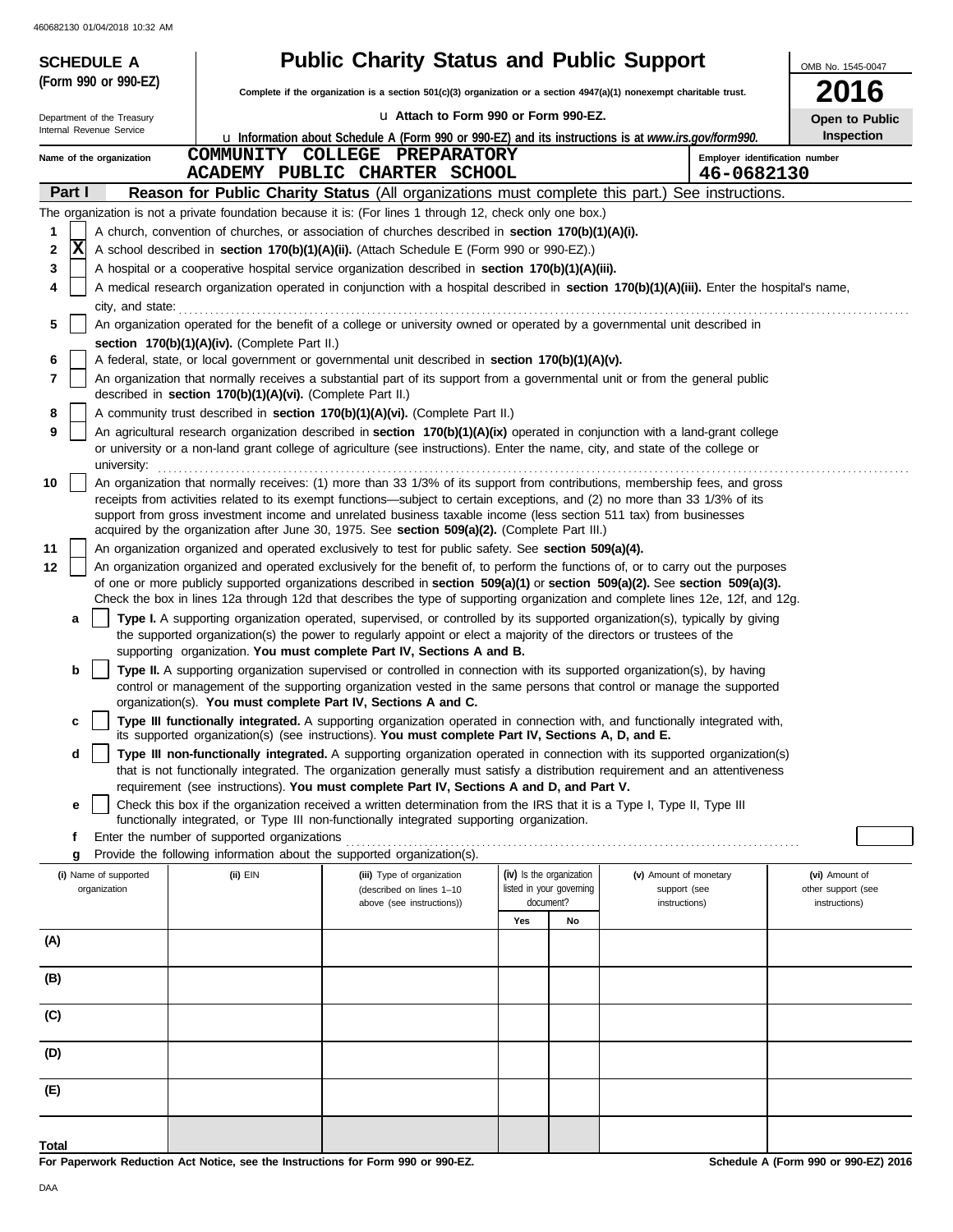|                                                                                                                                  | Schedule A (Form 990 or 990-EZ) 2016                                                                                                                                                                                        |          | COMMUNITY COLLEGE PREPARATORY |            |            | 46-0682130 | Page 2    |
|----------------------------------------------------------------------------------------------------------------------------------|-----------------------------------------------------------------------------------------------------------------------------------------------------------------------------------------------------------------------------|----------|-------------------------------|------------|------------|------------|-----------|
|                                                                                                                                  | Support Schedule for Organizations Described in Sections 170(b)(1)(A)(iv) and 170(b)(1)(A)(vi)<br>Part II                                                                                                                   |          |                               |            |            |            |           |
|                                                                                                                                  | (Complete only if you checked the box on line 5, 7, or 8 of Part I or if the organization failed to qualify under                                                                                                           |          |                               |            |            |            |           |
|                                                                                                                                  | Part III. If the organization fails to qualify under the tests listed below, please complete Part III.)                                                                                                                     |          |                               |            |            |            |           |
|                                                                                                                                  | <b>Section A. Public Support</b>                                                                                                                                                                                            |          |                               |            |            |            |           |
|                                                                                                                                  | Calendar year (or fiscal year beginning in)<br>$\mathbf{u}$                                                                                                                                                                 | (a) 2012 | (b) 2013                      | $(c)$ 2014 | $(d)$ 2015 | (e) $2016$ | (f) Total |
| 1                                                                                                                                | Gifts, grants, contributions, and<br>membership fees received. (Do not<br>include any "unusual grants.")                                                                                                                    |          |                               |            |            |            |           |
| $\mathbf{2}$                                                                                                                     | Tax revenues levied for the<br>organization's benefit and either paid<br>to or expended on its behalf                                                                                                                       |          |                               |            |            |            |           |
| 3                                                                                                                                | The value of services or facilities<br>furnished by a governmental unit to the<br>organization without charge                                                                                                               |          |                               |            |            |            |           |
| 4                                                                                                                                | Total. Add lines 1 through 3                                                                                                                                                                                                |          |                               |            |            |            |           |
| 5                                                                                                                                | The portion of total contributions by<br>each person (other than a<br>governmental unit or publicly<br>supported organization) included on<br>line 1 that exceeds 2% of the amount<br>shown on line 11, column (f) $\ldots$ |          |                               |            |            |            |           |
| 6                                                                                                                                | Public support. Subtract line 5 from line 4.                                                                                                                                                                                |          |                               |            |            |            |           |
|                                                                                                                                  | <b>Section B. Total Support</b>                                                                                                                                                                                             |          |                               |            |            |            |           |
|                                                                                                                                  | Calendar year (or fiscal year beginning in) <b>u</b>                                                                                                                                                                        | (a) 2012 | (b) 2013                      | $(c)$ 2014 | $(d)$ 2015 | (e) $2016$ | (f) Total |
| 7                                                                                                                                | Amounts from line 4                                                                                                                                                                                                         |          |                               |            |            |            |           |
| 8                                                                                                                                | Gross income from interest, dividends,<br>payments received on securities loans,<br>rents, royalties and income from similar                                                                                                |          |                               |            |            |            |           |
| 9                                                                                                                                | Net income from unrelated business<br>activities, whether or not the business<br>is regularly carried on                                                                                                                    |          |                               |            |            |            |           |
| 10                                                                                                                               | Other income. Do not include gain or<br>loss from the sale of capital assets<br>(Explain in Part VI.)                                                                                                                       |          |                               |            |            |            |           |
| 11                                                                                                                               | Total support. Add lines 7 through 10                                                                                                                                                                                       |          |                               |            |            |            |           |
| 12                                                                                                                               |                                                                                                                                                                                                                             |          |                               |            |            | 12         |           |
| 13                                                                                                                               | First five years. If the Form 990 is for the organization's first, second, third, fourth, or fifth tax year as a section 501(c)(3)                                                                                          |          |                               |            |            |            |           |
|                                                                                                                                  | organization, check this box and stop here                                                                                                                                                                                  |          |                               |            |            |            |           |
|                                                                                                                                  | Section C. Computation of Public Support Percentage                                                                                                                                                                         |          |                               |            |            |            |           |
| 14                                                                                                                               | Public support percentage for 2016 (line 6, column (f) divided by line 11, column (f)) [[[[[[[[[[[[[[[[[[[[[[                                                                                                               |          |                               |            |            | 14         | ℅         |
| 15                                                                                                                               | Public support percentage from 2015 Schedule A, Part II, line 14                                                                                                                                                            |          |                               |            |            | 15         | %         |
| 16a                                                                                                                              | 33 1/3% support test-2016. If the organization did not check the box on line 13, and line 14 is 33 1/3% or more, check this                                                                                                 |          |                               |            |            |            |           |
|                                                                                                                                  | box and stop here. The organization qualifies as a publicly supported organization                                                                                                                                          |          |                               |            |            |            |           |
| 33 1/3% support test-2015. If the organization did not check a box on line 13 or 16a, and line 15 is 33 1/3% or more, check<br>b |                                                                                                                                                                                                                             |          |                               |            |            |            |           |
| this box and stop here. The organization qualifies as a publicly supported organization                                          |                                                                                                                                                                                                                             |          |                               |            |            |            |           |
| 17a                                                                                                                              | 10%-facts-and-circumstances test-2016. If the organization did not check a box on line 13, 16a, or 16b, and line 14 is                                                                                                      |          |                               |            |            |            |           |
|                                                                                                                                  | 10% or more, and if the organization meets the "facts-and-circumstances" test, check this box and stop here. Explain in                                                                                                     |          |                               |            |            |            |           |
|                                                                                                                                  | Part VI how the organization meets the "facts-and-circumstances" test. The organization qualifies as a publicly supported                                                                                                   |          |                               |            |            |            |           |
|                                                                                                                                  | organization                                                                                                                                                                                                                |          |                               |            |            |            |           |
| b                                                                                                                                | 10%-facts-and-circumstances test-2015. If the organization did not check a box on line 13, 16a, 16b, or 17a, and line                                                                                                       |          |                               |            |            |            |           |
|                                                                                                                                  | 15 is 10% or more, and if the organization meets the "facts-and-circumstances" test, check this box and stop here.                                                                                                          |          |                               |            |            |            |           |
|                                                                                                                                  | Explain in Part VI how the organization meets the "facts-and-circumstances" test. The organization qualifies as a publicly                                                                                                  |          |                               |            |            |            |           |
|                                                                                                                                  | supported organization                                                                                                                                                                                                      |          |                               |            |            |            |           |
| 18                                                                                                                               | Private foundation. If the organization did not check a box on line 13, 16a, 16b, 17a, or 17b, check this box and see<br>instructions                                                                                       |          |                               |            |            |            |           |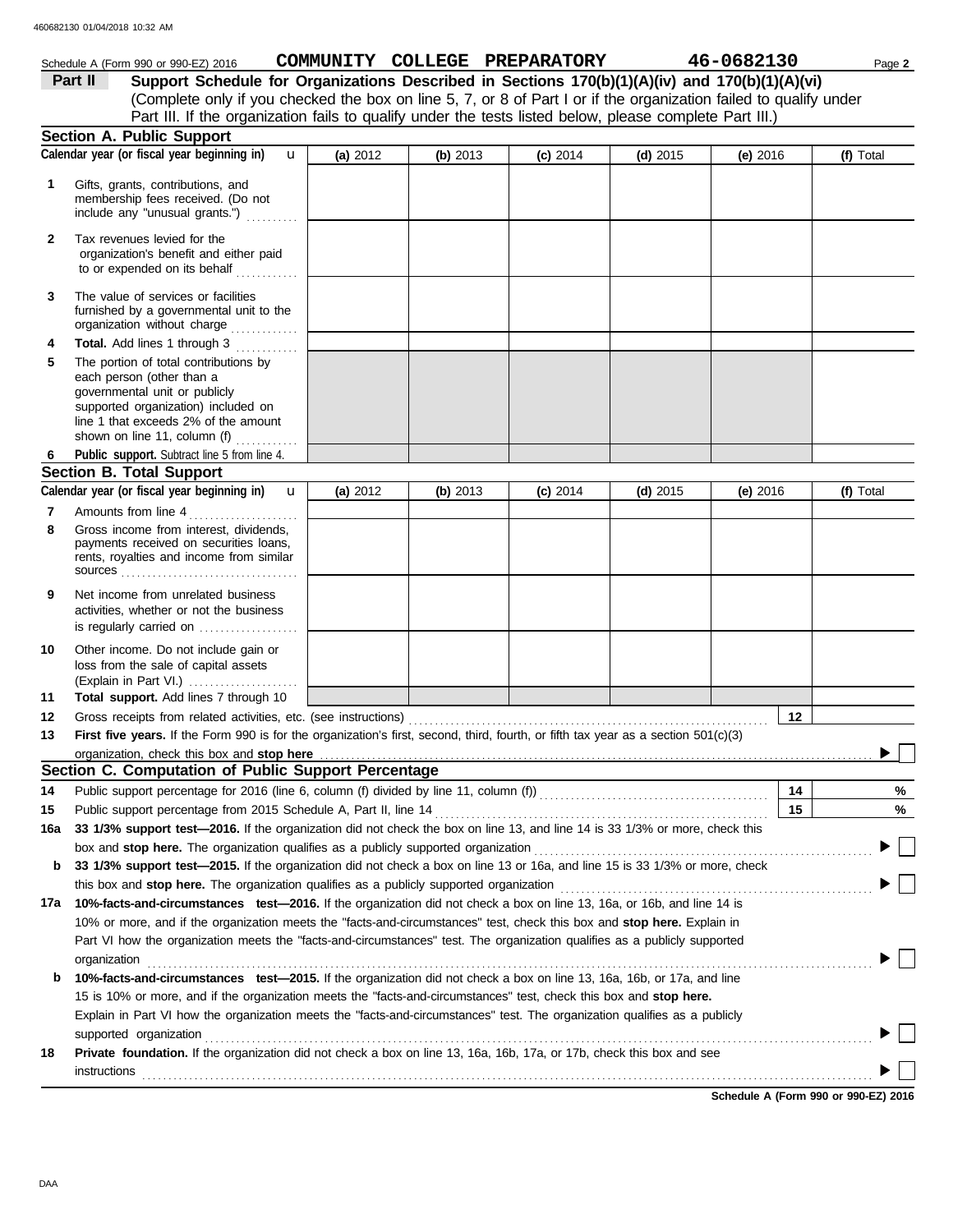#### **Part III Support Schedule for Organizations Described in Section 509(a)(2)** (Complete only if you checked the box on line 10 of Part I or if the organization failed to qualify under Part II. **1 2** Schedule A (Form 990 or 990-EZ) 2016 **COMMUNITY COLLEGE PREPARATORY** 46-0682130 Page 3 Gifts, grants, contributions, and membership fees received. (Do not include any "unusual grants.") . . . Gross receipts from admissions, merchandise sold or services performed, or facilities furnished in any activity that is related to the **Section A. Public Support** organization's tax-exempt purpose .......... **(a)** 2012 **(b)** 2013 **(c)** 2014 **(d)** 2015 **(e)** 2016 **(f)** Total **Calendar year (or fiscal year beginning in)**  If the organization fails to qualify under the tests listed below, please complete Part II.) u

| -3 | Gross receipts from activities that are not an |
|----|------------------------------------------------|
|    | unrelated trade or business under section 513  |

| 4 | Tax revenues levied for the            |
|---|----------------------------------------|
|   | organization's benefit and either paid |
|   | to or expended on its behalf           |

| 5 | The value of services or facilities     |  |  |  |  |
|---|-----------------------------------------|--|--|--|--|
|   | furnished by a governmental unit to the |  |  |  |  |
|   | organization without charge<br>.        |  |  |  |  |
| 6 | <b>Total.</b> Add lines 1 through 5     |  |  |  |  |

|    | .                                                                           |  |
|----|-----------------------------------------------------------------------------|--|
| 7а | Amounts included on lines 1, 2, and 3<br>received from disqualified persons |  |
|    |                                                                             |  |

| <b>b</b> Amounts included on lines 2 and 3<br>received from other than disqualified<br>persons that exceed the greater of \$5,000<br>or 1% of the amount on line 13 for the year |  |  |  |
|----------------------------------------------------------------------------------------------------------------------------------------------------------------------------------|--|--|--|
| .<br>c Add lines 7a and 7b                                                                                                                                                       |  |  |  |
|                                                                                                                                                                                  |  |  |  |

| 8 |             | <b>Public support.</b> (Subtract line 7c from |  |
|---|-------------|-----------------------------------------------|--|
|   | line $6.$ ) |                                               |  |

### **Section B. Total Support**

|                 | Calendar year (or fiscal year beginning in) $\mathbf u$                                                                                                                          | (a) 2012 | (b) 2013 | $(c)$ 2014 | $(d)$ 2015 | (e) 2016 | (f) Total             |
|-----------------|----------------------------------------------------------------------------------------------------------------------------------------------------------------------------------|----------|----------|------------|------------|----------|-----------------------|
| 9               | Amounts from line 6<br>.                                                                                                                                                         |          |          |            |            |          |                       |
| 10a             | Gross income from interest, dividends,<br>payments received on securities loans, rents,<br>royalties and income from similar sources                                             |          |          |            |            |          |                       |
| b               | Unrelated business taxable income (less<br>section 511 taxes) from businesses<br>acquired after June 30, 1975                                                                    |          |          |            |            |          |                       |
| C               | Add lines 10a and 10b                                                                                                                                                            |          |          |            |            |          |                       |
| 11              | Net income from unrelated business<br>activities not included in line 10b, whether<br>or not the business is regularly carried on                                                |          |          |            |            |          |                       |
| 12 <sup>°</sup> | Other income. Do not include gain or<br>loss from the sale of capital assets<br>(Explain in Part VI.)                                                                            |          |          |            |            |          |                       |
| 13              | Total support. (Add lines 9, 10c, 11,                                                                                                                                            |          |          |            |            |          |                       |
|                 | and 12.) $\qquad \qquad$                                                                                                                                                         |          |          |            |            |          |                       |
| 14              | First five years. If the Form 990 is for the organization's first, second, third, fourth, or fifth tax year as a section 501(c)(3)<br>organization, check this box and stop here |          |          |            |            |          |                       |
|                 | Section C. Computation of Public Support Percentage                                                                                                                              |          |          |            |            |          |                       |
| 15              | Public support percentage for 2016 (line 8, column (f) divided by line 13, column (f)) [[[[[[[[[[[[[[[[[[[[[[                                                                    |          |          |            |            | 15       | %                     |
| 16              |                                                                                                                                                                                  |          |          |            |            | 16       | %                     |
|                 | Section D. Computation of Investment Income Percentage                                                                                                                           |          |          |            |            |          |                       |
| 17              |                                                                                                                                                                                  |          |          |            |            | 17       | %                     |
| 18              | Investment income percentage from 2015 Schedule A, Part III, line 17                                                                                                             |          |          |            |            | 18       | %                     |
| 19a             | 33 1/3% support tests—2016. If the organization did not check the box on line 14, and line 15 is more than 33 1/3%, and line                                                     |          |          |            |            |          |                       |
|                 | 17 is not more than 33 1/3%, check this box and stop here. The organization qualifies as a publicly supported organization                                                       |          |          |            |            |          | $\blacktriangleright$ |
| b               | 33 1/3% support tests-2015. If the organization did not check a box on line 14 or line 19a, and line 16 is more than 33 1/3%, and                                                |          |          |            |            |          |                       |
|                 |                                                                                                                                                                                  |          |          |            |            |          | $\blacktriangleright$ |
| 20              |                                                                                                                                                                                  |          |          |            |            |          |                       |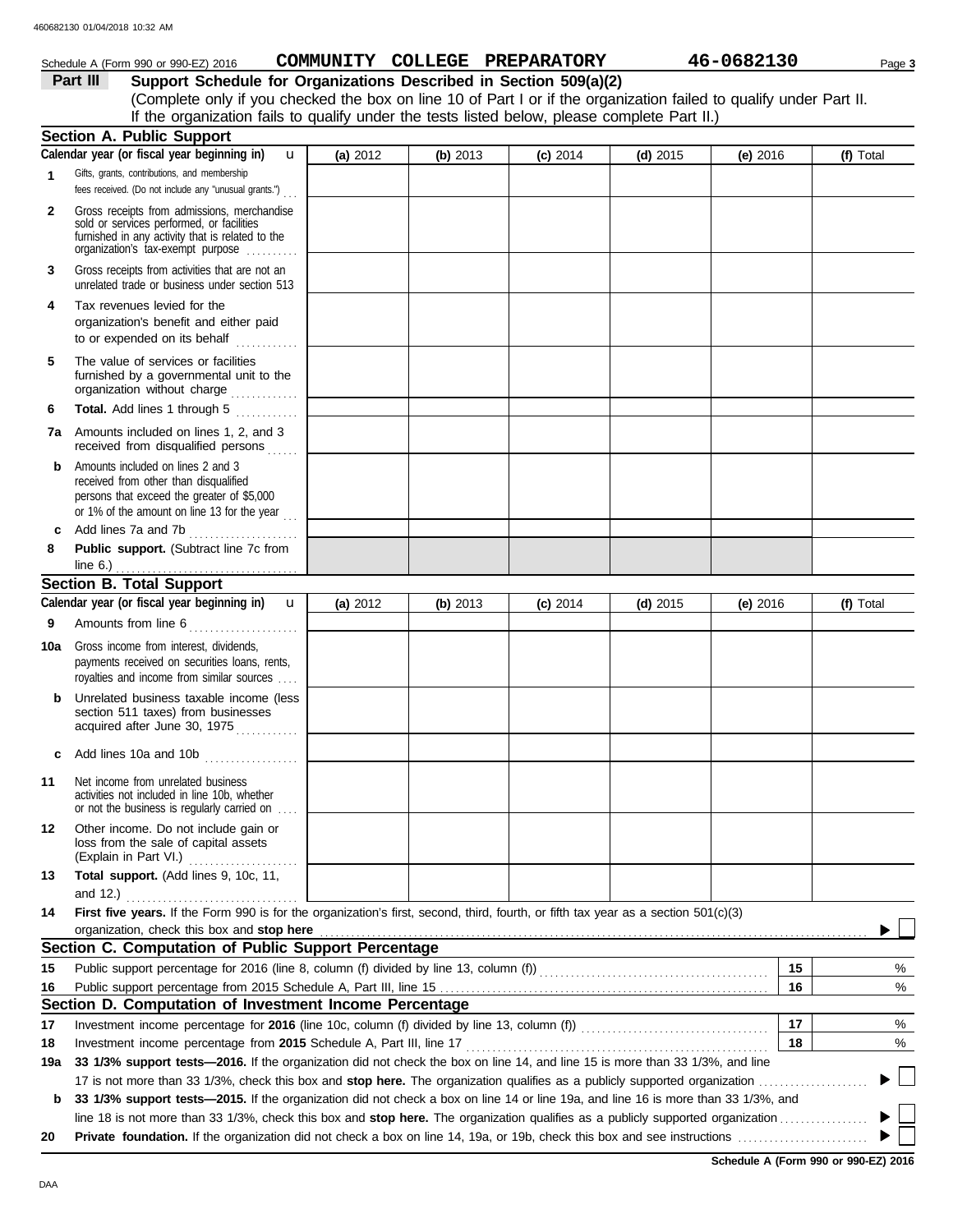|     | 46-0682130<br>COMMUNITY COLLEGE PREPARATORY<br>Schedule A (Form 990 or 990-EZ) 2016                                                                                                                                                                                                                                                                                         |                 |     | Page 4 |
|-----|-----------------------------------------------------------------------------------------------------------------------------------------------------------------------------------------------------------------------------------------------------------------------------------------------------------------------------------------------------------------------------|-----------------|-----|--------|
|     | Part IV<br><b>Supporting Organizations</b><br>(Complete only if you checked a box in line 12 on Part I. If you checked 12a of Part I, complete Sections A<br>and B. If you checked 12b of Part I, complete Sections A and C. If you checked 12c of Part I, complete<br>Sections A, D, and E. If you checked 12d of Part I, complete Sections A and D, and complete Part V.) |                 |     |        |
|     | <b>Section A. All Supporting Organizations</b>                                                                                                                                                                                                                                                                                                                              |                 |     |        |
| 1   | Are all of the organization's supported organizations listed by name in the organization's governing                                                                                                                                                                                                                                                                        |                 | Yes | No     |
|     | documents? If "No," describe in Part VI how the supported organizations are designated. If designated by<br>class or purpose, describe the designation. If historic and continuing relationship, explain.                                                                                                                                                                   | 1               |     |        |
| 2   | Did the organization have any supported organization that does not have an IRS determination of status                                                                                                                                                                                                                                                                      |                 |     |        |
|     | under section 509(a)(1) or (2)? If "Yes," explain in Part VI how the organization determined that the supported                                                                                                                                                                                                                                                             |                 |     |        |
|     | organization was described in section 509(a)(1) or (2).                                                                                                                                                                                                                                                                                                                     | 2               |     |        |
| За  | Did the organization have a supported organization described in section $501(c)(4)$ , (5), or (6)? If "Yes," answer                                                                                                                                                                                                                                                         |                 |     |        |
|     | $(b)$ and $(c)$ below.                                                                                                                                                                                                                                                                                                                                                      | 3a              |     |        |
| b   | Did the organization confirm that each supported organization qualified under section $501(c)(4)$ , $(5)$ , or $(6)$ and<br>satisfied the public support tests under section 509(a)(2)? If "Yes," describe in Part VI when and how the                                                                                                                                      |                 |     |        |
|     | organization made the determination.                                                                                                                                                                                                                                                                                                                                        | 3b              |     |        |
| c   | Did the organization ensure that all support to such organizations was used exclusively for section $170(c)(2)(B)$                                                                                                                                                                                                                                                          |                 |     |        |
|     | purposes? If "Yes," explain in Part VI what controls the organization put in place to ensure such use.                                                                                                                                                                                                                                                                      | 3c              |     |        |
| 4a  | Was any supported organization not organized in the United States ("foreign supported organization")? If                                                                                                                                                                                                                                                                    |                 |     |        |
|     | "Yes," and if you checked 12a or 12b in Part I, answer (b) and (c) below.                                                                                                                                                                                                                                                                                                   | 4a              |     |        |
| b   | Did the organization have ultimate control and discretion in deciding whether to make grants to the foreign                                                                                                                                                                                                                                                                 |                 |     |        |
|     | supported organization? If "Yes," describe in Part VI how the organization had such control and discretion                                                                                                                                                                                                                                                                  |                 |     |        |
|     | despite being controlled or supervised by or in connection with its supported organizations.                                                                                                                                                                                                                                                                                | 4b              |     |        |
| c   | Did the organization support any foreign supported organization that does not have an IRS determination<br>under sections $501(c)(3)$ and $509(a)(1)$ or (2)? If "Yes," explain in Part VI what controls the organization used                                                                                                                                              |                 |     |        |
|     | to ensure that all support to the foreign supported organization was used exclusively for section $170(c)(2)(B)$                                                                                                                                                                                                                                                            |                 |     |        |
|     | purposes.                                                                                                                                                                                                                                                                                                                                                                   | 4с              |     |        |
| 5a  | Did the organization add, substitute, or remove any supported organizations during the tax year? If "Yes,"                                                                                                                                                                                                                                                                  |                 |     |        |
|     | answer (b) and (c) below (if applicable). Also, provide detail in Part VI, including (i) the names and EIN                                                                                                                                                                                                                                                                  |                 |     |        |
|     | numbers of the supported organizations added, substituted, or removed; (ii) the reasons for each such action;                                                                                                                                                                                                                                                               |                 |     |        |
|     | (iii) the authority under the organization's organizing document authorizing such action; and (iv) how the action                                                                                                                                                                                                                                                           |                 |     |        |
|     | was accomplished (such as by amendment to the organizing document).                                                                                                                                                                                                                                                                                                         | 5a              |     |        |
| b   | Type I or Type II only. Was any added or substituted supported organization part of a class already<br>designated in the organization's organizing document?                                                                                                                                                                                                                | 5b              |     |        |
| c   | Substitutions only. Was the substitution the result of an event beyond the organization's control?                                                                                                                                                                                                                                                                          | 5c              |     |        |
| 6   | Did the organization provide support (whether in the form of grants or the provision of services or facilities) to                                                                                                                                                                                                                                                          |                 |     |        |
|     | anyone other than (i) its supported organizations, (ii) individuals that are part of the charitable class benefited                                                                                                                                                                                                                                                         |                 |     |        |
|     | by one or more of its supported organizations, or (iii) other supporting organizations that also support or                                                                                                                                                                                                                                                                 |                 |     |        |
|     | benefit one or more of the filing organization's supported organizations? If "Yes," provide detail in Part VI.                                                                                                                                                                                                                                                              | 6               |     |        |
| 7   | Did the organization provide a grant, loan, compensation, or other similar payment to a substantial contributor                                                                                                                                                                                                                                                             |                 |     |        |
|     | (defined in section $4958(c)(3)(C)$ ), a family member of a substantial contributor, or a 35% controlled entity with                                                                                                                                                                                                                                                        |                 |     |        |
| 8   | regard to a substantial contributor? If "Yes," complete Part I of Schedule L (Form 990 or 990-EZ).<br>Did the organization make a loan to a disqualified person (as defined in section 4958) not described in line 7?                                                                                                                                                       | 7               |     |        |
|     | If "Yes," complete Part I of Schedule L (Form 990 or 990-EZ).                                                                                                                                                                                                                                                                                                               | 8               |     |        |
| 9а  | Was the organization controlled directly or indirectly at any time during the tax year by one or more                                                                                                                                                                                                                                                                       |                 |     |        |
|     | disqualified persons as defined in section 4946 (other than foundation managers and organizations described                                                                                                                                                                                                                                                                 |                 |     |        |
|     | in section $509(a)(1)$ or $(2)$ ? If "Yes," provide detail in Part VI.                                                                                                                                                                                                                                                                                                      | 9a              |     |        |
| b   | Did one or more disqualified persons (as defined in line 9a) hold a controlling interest in any entity in which                                                                                                                                                                                                                                                             |                 |     |        |
|     | the supporting organization had an interest? If "Yes," provide detail in Part VI.                                                                                                                                                                                                                                                                                           | 9b              |     |        |
| c   | Did a disqualified person (as defined in line 9a) have an ownership interest in, or derive any personal benefit                                                                                                                                                                                                                                                             |                 |     |        |
|     | from, assets in which the supporting organization also had an interest? If "Yes," provide detail in Part VI.                                                                                                                                                                                                                                                                | 9c              |     |        |
| 10a | Was the organization subject to the excess business holdings rules of section 4943 because of section<br>4943(f) (regarding certain Type II supporting organizations, and all Type III non-functionally integrated                                                                                                                                                          |                 |     |        |
|     | supporting organizations)? If "Yes," answer 10b below.                                                                                                                                                                                                                                                                                                                      | 10a             |     |        |
| b   | Did the organization have any excess business holdings in the tax year? (Use Schedule C, Form 4720, to                                                                                                                                                                                                                                                                      |                 |     |        |
|     | determine whether the organization had excess business holdings.)                                                                                                                                                                                                                                                                                                           | 10 <sub>b</sub> |     |        |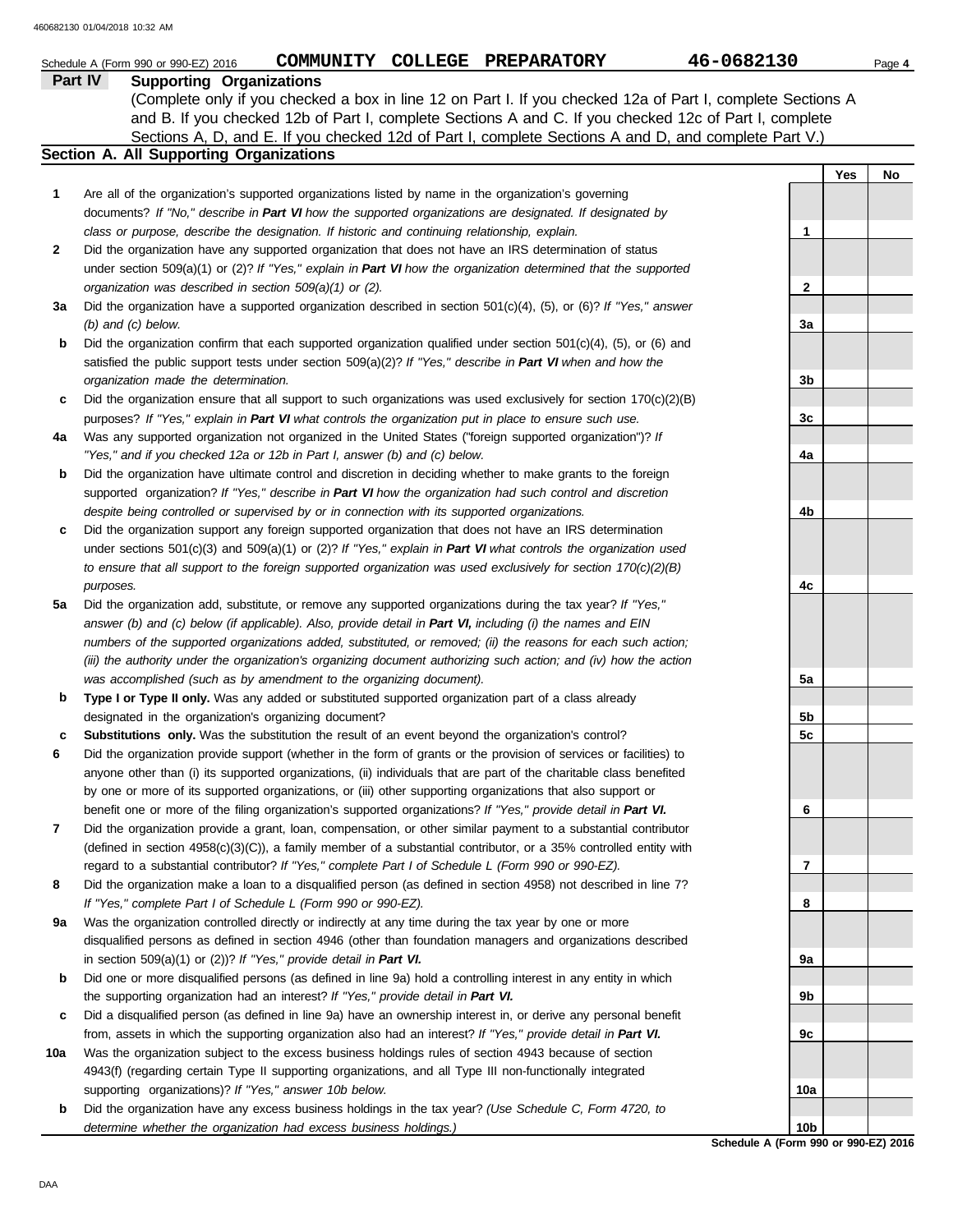|              | COMMUNITY COLLEGE PREPARATORY<br>Schedule A (Form 990 or 990-EZ) 2016                                                             | 46-0682130      |     | Page 5 |
|--------------|-----------------------------------------------------------------------------------------------------------------------------------|-----------------|-----|--------|
|              | Part IV<br><b>Supporting Organizations (continued)</b>                                                                            |                 |     |        |
|              |                                                                                                                                   |                 | Yes | No     |
| 11           | Has the organization accepted a gift or contribution from any of the following persons?                                           |                 |     |        |
| a            | A person who directly or indirectly controls, either alone or together with persons described in (b) and (c)                      |                 |     |        |
|              | below, the governing body of a supported organization?                                                                            | 11a             |     |        |
|              | <b>b</b> A family member of a person described in (a) above?                                                                      | 11 <sub>b</sub> |     |        |
| c            | A 35% controlled entity of a person described in (a) or (b) above? If "Yes" to a, b, or c, provide detail in Part VI.             | 11c             |     |        |
|              | <b>Section B. Type I Supporting Organizations</b>                                                                                 |                 |     |        |
|              |                                                                                                                                   |                 | Yes | No     |
| 1            | Did the directors, trustees, or membership of one or more supported organizations have the power to                               |                 |     |        |
|              | regularly appoint or elect at least a majority of the organization's directors or trustees at all times during the                |                 |     |        |
|              | tax year? If "No," describe in Part VI how the supported organization(s) effectively operated, supervised, or                     |                 |     |        |
|              | controlled the organization's activities. If the organization had more than one supported organization,                           |                 |     |        |
|              | describe how the powers to appoint and/or remove directors or trustees were allocated among the supported                         |                 |     |        |
|              | organizations and what conditions or restrictions, if any, applied to such powers during the tax year.                            | 1               |     |        |
| 2            | Did the organization operate for the benefit of any supported organization other than the supported                               |                 |     |        |
|              | organization(s) that operated, supervised, or controlled the supporting organization? If "Yes," explain in Part                   |                 |     |        |
|              | VI how providing such benefit carried out the purposes of the supported organization(s) that operated,                            |                 |     |        |
|              | supervised, or controlled the supporting organization.                                                                            | $\mathbf{2}$    |     |        |
|              | Section C. Type II Supporting Organizations                                                                                       |                 |     |        |
|              |                                                                                                                                   |                 | Yes | No     |
| 1            | Were a majority of the organization's directors or trustees during the tax year also a majority of the directors                  |                 |     |        |
|              | or trustees of each of the organization's supported organization(s)? If "No," describe in Part VI how control                     |                 |     |        |
|              | or management of the supporting organization was vested in the same persons that controlled or managed                            |                 |     |        |
|              | the supported organization(s).                                                                                                    | 1               |     |        |
|              | Section D. All Type III Supporting Organizations                                                                                  |                 |     |        |
|              |                                                                                                                                   |                 | Yes | No     |
| 1            | Did the organization provide to each of its supported organizations, by the last day of the fifth month of the                    |                 |     |        |
|              | organization's tax year, (i) a written notice describing the type and amount of support provided during the prior tax             |                 |     |        |
|              | year, (ii) a copy of the Form 990 that was most recently filed as of the date of notification, and (iii) copies of the            |                 |     |        |
|              | organization's governing documents in effect on the date of notification, to the extent not previously provided?                  | 1               |     |        |
| 2            | Were any of the organization's officers, directors, or trustees either (i) appointed or elected by the supported                  |                 |     |        |
|              | organization(s) or (ii) serving on the governing body of a supported organization? If "No," explain in Part VI how                |                 |     |        |
|              | the organization maintained a close and continuous working relationship with the supported organization(s).                       | 2               |     |        |
| 3            | By reason of the relationship described in (2), did the organization's supported organizations have a                             |                 |     |        |
|              | significant voice in the organization's investment policies and in directing the use of the organization's                        |                 |     |        |
|              | income or assets at all times during the tax year? If "Yes," describe in Part VI the role the organization's                      |                 |     |        |
|              | supported organizations played in this regard.                                                                                    | 3               |     |        |
|              | Section E. Type III Functionally-Integrated Supporting Organizations                                                              |                 |     |        |
| 1            | Check the box next to the method that the organization used to satisfy the Integral Part Test during the year (see instructions). |                 |     |        |
| а            | The organization satisfied the Activities Test. Complete line 2 below.                                                            |                 |     |        |
| b            | The organization is the parent of each of its supported organizations. Complete line 3 below.                                     |                 |     |        |
| c            | The organization supported a governmental entity. Describe in Part VI how you supported a government entity (see instructions).   |                 |     |        |
|              |                                                                                                                                   |                 |     |        |
| $\mathbf{z}$ | Activities Test. Answer (a) and (b) below.                                                                                        |                 | Yes | No     |
| а            | Did substantially all of the organization's activities during the tax year directly further the exempt purposes of                |                 |     |        |
|              | the supported organization(s) to which the organization was responsive? If "Yes," then in Part VI identify                        |                 |     |        |
|              | those supported organizations and explain how these activities directly furthered their exempt purposes,                          |                 |     |        |
|              | how the organization was responsive to those supported organizations, and how the organization determined                         |                 |     |        |
|              | that these activities constituted substantially all of its activities.                                                            | 2a              |     |        |
| b            | Did the activities described in (a) constitute activities that, but for the organization's involvement, one or more               |                 |     |        |
|              | of the organization's supported organization(s) would have been engaged in? If "Yes," explain in Part VI the                      |                 |     |        |
|              | reasons for the organization's position that its supported organization(s) would have engaged in these                            |                 |     |        |
|              | activities but for the organization's involvement.                                                                                | 2b              |     |        |
| 3            | Parent of Supported Organizations. Answer (a) and (b) below.                                                                      |                 |     |        |
| а            | Did the organization have the power to regularly appoint or elect a majority of the officers, directors, or                       |                 |     |        |

DAA **Schedule A (Form 990 or 990-EZ) 2016 3b**

**3a**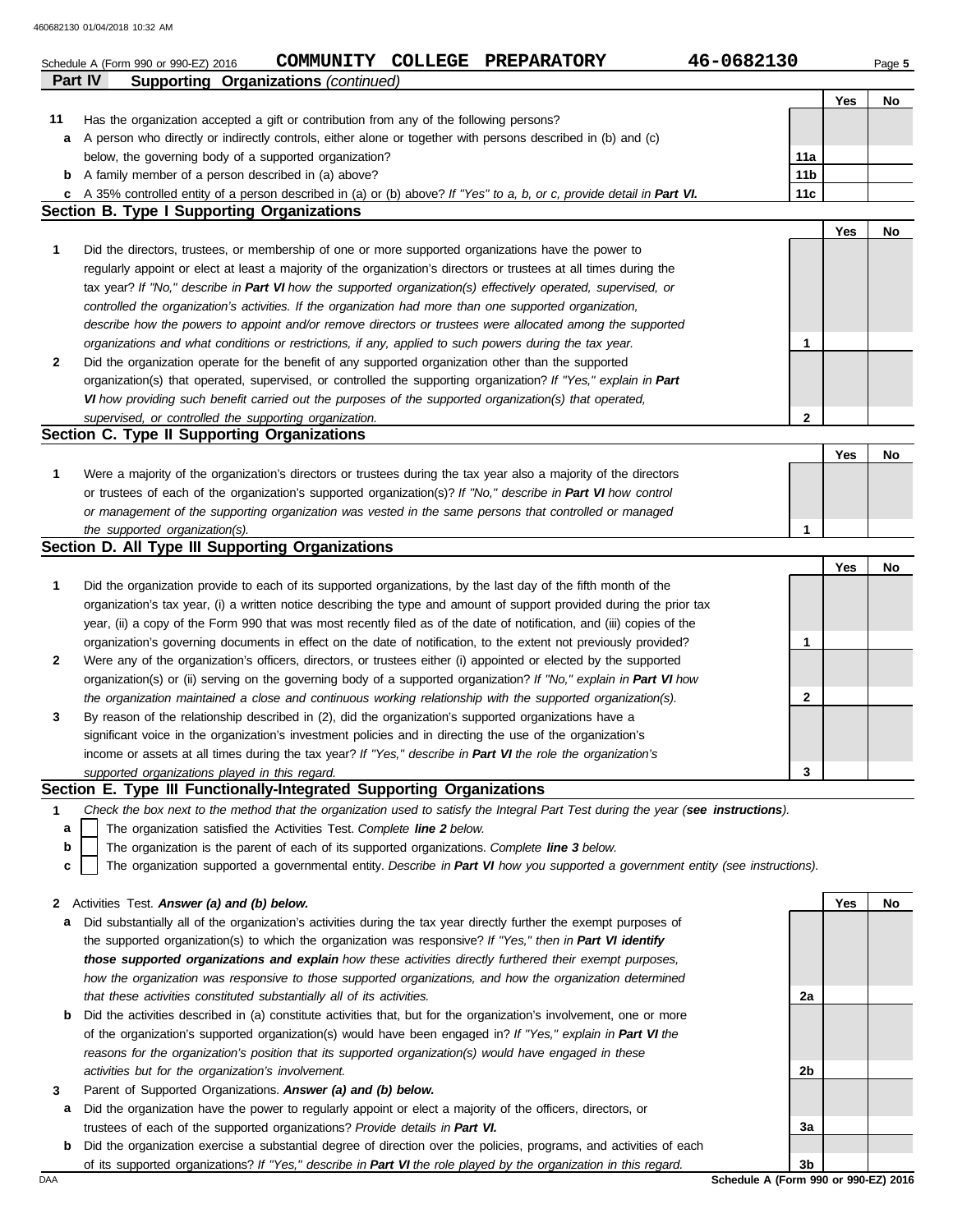|               | COMMUNITY COLLEGE PREPARATORY<br>Schedule A (Form 990 or 990-EZ) 2016                                                            |                         | 46-0682130     | Page 6                         |  |  |  |  |  |
|---------------|----------------------------------------------------------------------------------------------------------------------------------|-------------------------|----------------|--------------------------------|--|--|--|--|--|
| <b>Part V</b> | Type III Non-Functionally Integrated 509(a)(3) Supporting Organizations                                                          |                         |                |                                |  |  |  |  |  |
| $\mathbf{1}$  | Check here if the organization satisfied the Integral Part Test as a qualifying trust on Nov. 20, 1970 (explain in Part VI). See |                         |                |                                |  |  |  |  |  |
|               | instructions. All other Type III non-functionally integrated supporting organizations must complete Sections A through E.        |                         |                |                                |  |  |  |  |  |
|               |                                                                                                                                  |                         |                | (B) Current Year               |  |  |  |  |  |
|               | Section A - Adjusted Net Income                                                                                                  |                         | (A) Prior Year | (optional)                     |  |  |  |  |  |
| 1             | Net short-term capital gain                                                                                                      | 1                       |                |                                |  |  |  |  |  |
| $\mathbf{2}$  | Recoveries of prior-year distributions                                                                                           | $\mathbf{2}$            |                |                                |  |  |  |  |  |
| 3             | Other gross income (see instructions)                                                                                            | 3                       |                |                                |  |  |  |  |  |
| 4             | Add lines 1 through 3.                                                                                                           | 4                       |                |                                |  |  |  |  |  |
| 5             | Depreciation and depletion                                                                                                       | 5                       |                |                                |  |  |  |  |  |
| 6             | Portion of operating expenses paid or incurred for production or                                                                 |                         |                |                                |  |  |  |  |  |
|               | collection of gross income or for management, conservation, or                                                                   |                         |                |                                |  |  |  |  |  |
|               | maintenance of property held for production of income (see instructions)                                                         | 6                       |                |                                |  |  |  |  |  |
| 7             | Other expenses (see instructions)                                                                                                | $\overline{7}$          |                |                                |  |  |  |  |  |
| 8             | Adjusted Net Income (subtract lines 5, 6 and 7 from line 4).                                                                     | 8                       |                |                                |  |  |  |  |  |
|               | <b>Section B - Minimum Asset Amount</b>                                                                                          |                         | (A) Prior Year | (B) Current Year<br>(optional) |  |  |  |  |  |
| 1             | Aggregate fair market value of all non-exempt-use assets (see                                                                    |                         |                |                                |  |  |  |  |  |
|               | instructions for short tax year or assets held for part of year):                                                                |                         |                |                                |  |  |  |  |  |
|               | Average monthly value of securities<br>a                                                                                         | 1a                      |                |                                |  |  |  |  |  |
|               | Average monthly cash balances<br>b                                                                                               | 1 <sub>b</sub>          |                |                                |  |  |  |  |  |
|               | Fair market value of other non-exempt-use assets<br>$\mathbf{c}$                                                                 | 1c                      |                |                                |  |  |  |  |  |
|               | <b>d</b> Total (add lines 1a, 1b, and 1c)                                                                                        | 1d                      |                |                                |  |  |  |  |  |
|               | <b>Discount</b> claimed for blockage or other<br>e.                                                                              |                         |                |                                |  |  |  |  |  |
|               | factors (explain in detail in Part VI):                                                                                          |                         |                |                                |  |  |  |  |  |
| $\mathbf{2}$  | Acquisition indebtedness applicable to non-exempt-use assets                                                                     | $\mathbf{2}$            |                |                                |  |  |  |  |  |
| 3             | Subtract line 2 from line 1d.                                                                                                    | 3                       |                |                                |  |  |  |  |  |
| 4             | Cash deemed held for exempt use. Enter 1-1/2% of line 3 (for greater amount,                                                     |                         |                |                                |  |  |  |  |  |
|               | see instructions).                                                                                                               | 4                       |                |                                |  |  |  |  |  |
| 5             | Net value of non-exempt-use assets (subtract line 4 from line 3)                                                                 | 5                       |                |                                |  |  |  |  |  |
| 6             | Multiply line 5 by .035.                                                                                                         | 6                       |                |                                |  |  |  |  |  |
| 7             | Recoveries of prior-year distributions                                                                                           | $\overline{\mathbf{r}}$ |                |                                |  |  |  |  |  |
| 8             | Minimum Asset Amount (add line 7 to line 6)                                                                                      | 8                       |                |                                |  |  |  |  |  |
|               | Section C - Distributable Amount                                                                                                 |                         |                | <b>Current Year</b>            |  |  |  |  |  |
| 1             | Adjusted net income for prior year (from Section A, line 8, Column A)                                                            | 1                       |                |                                |  |  |  |  |  |
| $\mathbf{2}$  | Enter 85% of line 1.                                                                                                             | 2                       |                |                                |  |  |  |  |  |
| 3             | Minimum asset amount for prior year (from Section B, line 8, Column A)                                                           | 3                       |                |                                |  |  |  |  |  |
| 4             | Enter greater of line 2 or line 3.                                                                                               | 4                       |                |                                |  |  |  |  |  |
| 5             | Income tax imposed in prior year                                                                                                 | 5                       |                |                                |  |  |  |  |  |
| 6             | <b>Distributable Amount.</b> Subtract line 5 from line 4, unless subject to                                                      |                         |                |                                |  |  |  |  |  |
|               | emergency temporary reduction (see instructions).                                                                                | 6                       |                |                                |  |  |  |  |  |

**7** instructions). Check here if the current year is the organization's first as a non-functionally integrated Type III supporting organization (see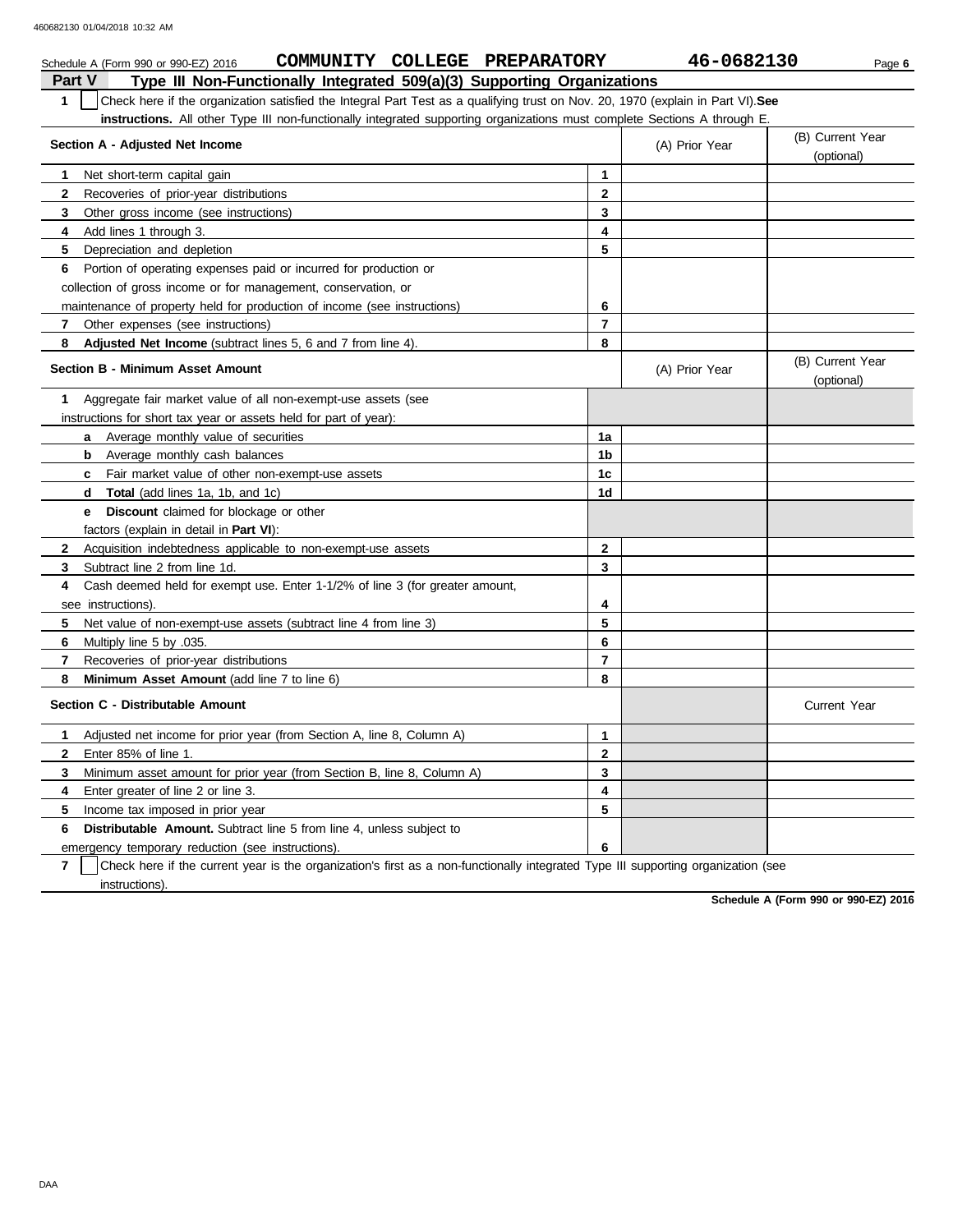| Part V       | COMMUNITY COLLEGE PREPARATORY<br>Schedule A (Form 990 or 990-EZ) 2016<br>Type III Non-Functionally Integrated 509(a)(3) Supporting Organizations (continued) |                                    | 46-0682130                                    | Page 7                                           |
|--------------|--------------------------------------------------------------------------------------------------------------------------------------------------------------|------------------------------------|-----------------------------------------------|--------------------------------------------------|
|              | <b>Section D - Distributions</b>                                                                                                                             |                                    |                                               | <b>Current Year</b>                              |
| 1            | Amounts paid to supported organizations to accomplish exempt purposes                                                                                        |                                    |                                               |                                                  |
| $\mathbf{2}$ | Amounts paid to perform activity that directly furthers exempt purposes of supported                                                                         |                                    |                                               |                                                  |
|              | organizations, in excess of income from activity                                                                                                             |                                    |                                               |                                                  |
| 3            | Administrative expenses paid to accomplish exempt purposes of supported organizations                                                                        |                                    |                                               |                                                  |
| 4            | Amounts paid to acquire exempt-use assets                                                                                                                    |                                    |                                               |                                                  |
| 5            | Qualified set-aside amounts (prior IRS approval required)                                                                                                    |                                    |                                               |                                                  |
| 6            | Other distributions (describe in Part VI). See instructions.                                                                                                 |                                    |                                               |                                                  |
| 7            | Total annual distributions. Add lines 1 through 6.                                                                                                           |                                    |                                               |                                                  |
| 8            | Distributions to attentive supported organizations to which the organization is responsive                                                                   |                                    |                                               |                                                  |
|              | (provide details in Part VI). See instructions.                                                                                                              |                                    |                                               |                                                  |
| 9            | Distributable amount for 2016 from Section C, line 6                                                                                                         |                                    |                                               |                                                  |
| 10           | Line 8 amount divided by Line 9 amount                                                                                                                       |                                    |                                               |                                                  |
|              | Section E - Distribution Allocations (see instructions)                                                                                                      | (i)<br><b>Excess Distributions</b> | (ii)<br><b>Underdistributions</b><br>Pre-2016 | (iii)<br><b>Distributable</b><br>Amount for 2016 |
| 1            | Distributable amount for 2016 from Section C, line 6                                                                                                         |                                    |                                               |                                                  |
|              | Underdistributions, if any, for years prior to 2016                                                                                                          |                                    |                                               |                                                  |
| $\mathbf{2}$ | (reasonable cause required-explain in Part VI). See<br>instructions.                                                                                         |                                    |                                               |                                                  |
| 3            | Excess distributions carryover, if any, to 2016:                                                                                                             |                                    |                                               |                                                  |
| a            |                                                                                                                                                              |                                    |                                               |                                                  |
| b            |                                                                                                                                                              |                                    |                                               |                                                  |
|              |                                                                                                                                                              |                                    |                                               |                                                  |
|              |                                                                                                                                                              |                                    |                                               |                                                  |
|              |                                                                                                                                                              |                                    |                                               |                                                  |
|              | f Total of lines 3a through e                                                                                                                                |                                    |                                               |                                                  |
|              | <b>g</b> Applied to underdistributions of prior years                                                                                                        |                                    |                                               |                                                  |
|              | h Applied to 2016 distributable amount                                                                                                                       |                                    |                                               |                                                  |
|              | <i>i</i> Carryover from 2011 not applied (see instructions)                                                                                                  |                                    |                                               |                                                  |
|              | Remainder. Subtract lines 3g, 3h, and 3i from 3f.                                                                                                            |                                    |                                               |                                                  |
| 4            | Distributions for 2016 from                                                                                                                                  |                                    |                                               |                                                  |
|              | Section D. line 7:<br>\$                                                                                                                                     |                                    |                                               |                                                  |
|              | a Applied to underdistributions of prior years                                                                                                               |                                    |                                               |                                                  |
|              | <b>b</b> Applied to 2016 distributable amount                                                                                                                |                                    |                                               |                                                  |
|              | c Remainder. Subtract lines 4a and 4b from 4.                                                                                                                |                                    |                                               |                                                  |
| 5            | Remaining underdistributions for years prior to 2016, if                                                                                                     |                                    |                                               |                                                  |
|              | any. Subtract lines 3g and 4a from line 2. For result                                                                                                        |                                    |                                               |                                                  |
|              | greater than zero, explain in Part VI. See instructions.                                                                                                     |                                    |                                               |                                                  |
| 6            | Remaining underdistributions for 2016. Subtract lines 3h                                                                                                     |                                    |                                               |                                                  |
|              | and 4b from line 1. For result greater than zero, explain in                                                                                                 |                                    |                                               |                                                  |
|              | Part VI. See instructions.                                                                                                                                   |                                    |                                               |                                                  |
| 7            | Excess distributions carryover to 2017. Add lines 3j                                                                                                         |                                    |                                               |                                                  |
|              | and 4c.                                                                                                                                                      |                                    |                                               |                                                  |
| 8            | Breakdown of line 7:                                                                                                                                         |                                    |                                               |                                                  |
| а            |                                                                                                                                                              |                                    |                                               |                                                  |
|              |                                                                                                                                                              |                                    |                                               |                                                  |
|              | c Excess from 2014                                                                                                                                           |                                    |                                               |                                                  |
|              |                                                                                                                                                              |                                    |                                               |                                                  |
|              | e Excess from 2016                                                                                                                                           |                                    |                                               |                                                  |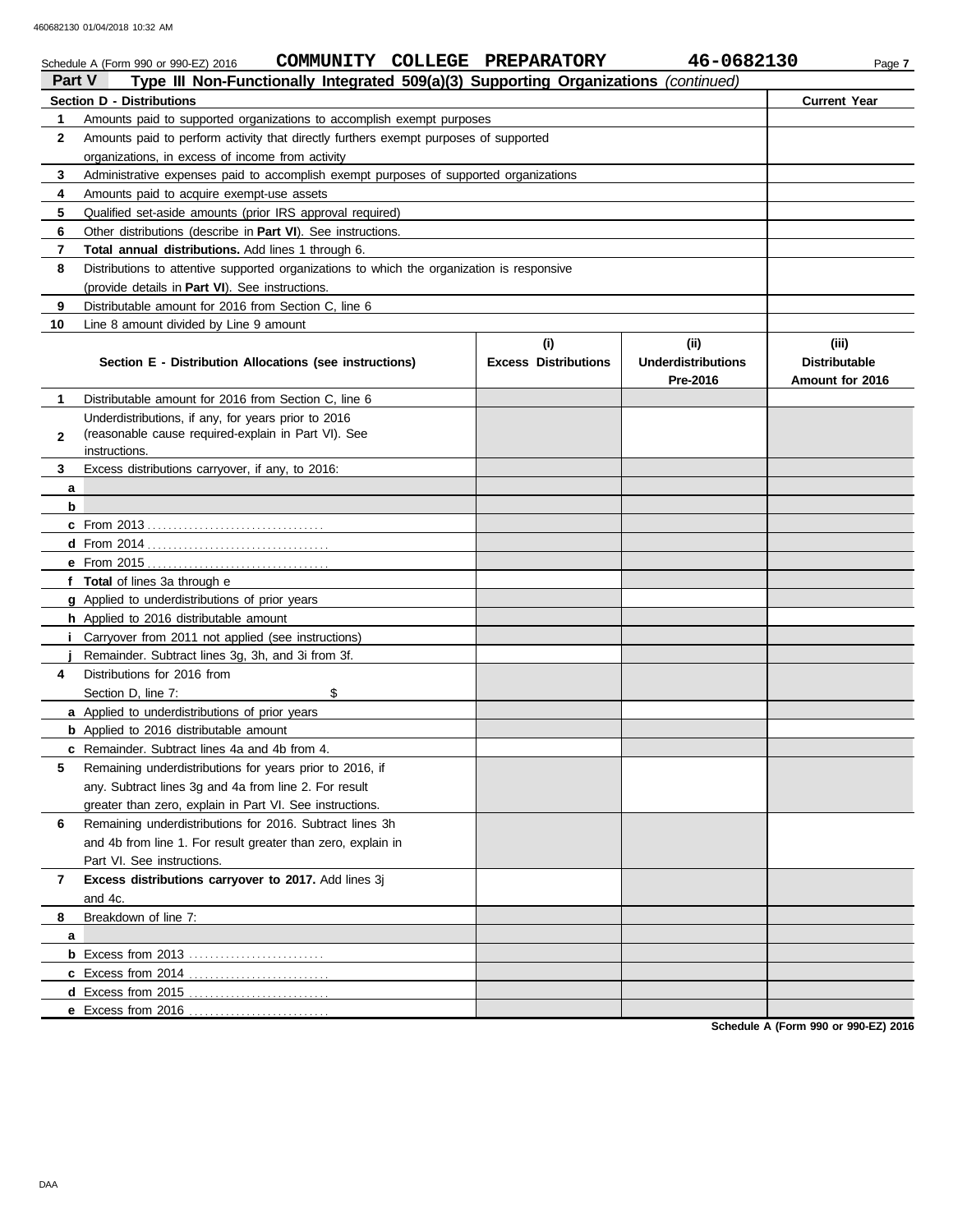|         | Schedule A (Form 990 or 990-EZ) 2016 | COMMUNITY COLLEGE PREPARATORY |                                                                                                | 46-0682130                                                                                                                                                                                                                                                                                                                                                                                                                                                                               | Page 8 |
|---------|--------------------------------------|-------------------------------|------------------------------------------------------------------------------------------------|------------------------------------------------------------------------------------------------------------------------------------------------------------------------------------------------------------------------------------------------------------------------------------------------------------------------------------------------------------------------------------------------------------------------------------------------------------------------------------------|--------|
| Part VI |                                      |                               |                                                                                                | Supplemental Information. Provide the explanations required by Part II, line 10; Part II, line 17a or 17b; Part<br>III, line 12; Part IV, Section A, lines 1, 2, 3b, 3c, 4b, 4c, 5a, 6, 9a, 9b, 9c, 11a, 11b, and 11c; Part IV, Section<br>B, lines 1 and 2; Part IV, Section C, line 1; Part IV, Section D, lines 2 and 3; Part IV, Section E, lines 1c, 2a, 2b,<br>3a and 3b; Part V, line 1; Part V, Section B, line 1e; Part V, Section D, lines 5, 6, and 8; and Part V, Section E, |        |
|         |                                      |                               | lines 2, 5, and 6. Also complete this part for any additional information. (See instructions.) |                                                                                                                                                                                                                                                                                                                                                                                                                                                                                          |        |
|         |                                      |                               |                                                                                                |                                                                                                                                                                                                                                                                                                                                                                                                                                                                                          |        |
|         |                                      |                               |                                                                                                |                                                                                                                                                                                                                                                                                                                                                                                                                                                                                          |        |
|         |                                      |                               |                                                                                                |                                                                                                                                                                                                                                                                                                                                                                                                                                                                                          |        |
|         |                                      |                               |                                                                                                |                                                                                                                                                                                                                                                                                                                                                                                                                                                                                          |        |
|         |                                      |                               |                                                                                                |                                                                                                                                                                                                                                                                                                                                                                                                                                                                                          |        |
|         |                                      |                               |                                                                                                |                                                                                                                                                                                                                                                                                                                                                                                                                                                                                          |        |
|         |                                      |                               |                                                                                                |                                                                                                                                                                                                                                                                                                                                                                                                                                                                                          |        |
|         |                                      |                               |                                                                                                |                                                                                                                                                                                                                                                                                                                                                                                                                                                                                          |        |
|         |                                      |                               |                                                                                                |                                                                                                                                                                                                                                                                                                                                                                                                                                                                                          |        |
|         |                                      |                               |                                                                                                |                                                                                                                                                                                                                                                                                                                                                                                                                                                                                          |        |
|         |                                      |                               |                                                                                                |                                                                                                                                                                                                                                                                                                                                                                                                                                                                                          |        |
|         |                                      |                               |                                                                                                |                                                                                                                                                                                                                                                                                                                                                                                                                                                                                          |        |
|         |                                      |                               |                                                                                                |                                                                                                                                                                                                                                                                                                                                                                                                                                                                                          |        |
|         |                                      |                               |                                                                                                |                                                                                                                                                                                                                                                                                                                                                                                                                                                                                          |        |
|         |                                      |                               |                                                                                                |                                                                                                                                                                                                                                                                                                                                                                                                                                                                                          |        |
|         |                                      |                               |                                                                                                |                                                                                                                                                                                                                                                                                                                                                                                                                                                                                          |        |
|         |                                      |                               |                                                                                                |                                                                                                                                                                                                                                                                                                                                                                                                                                                                                          |        |
|         |                                      |                               |                                                                                                |                                                                                                                                                                                                                                                                                                                                                                                                                                                                                          |        |
|         |                                      |                               |                                                                                                |                                                                                                                                                                                                                                                                                                                                                                                                                                                                                          |        |
|         |                                      |                               |                                                                                                |                                                                                                                                                                                                                                                                                                                                                                                                                                                                                          |        |
|         |                                      |                               |                                                                                                |                                                                                                                                                                                                                                                                                                                                                                                                                                                                                          |        |
|         |                                      |                               |                                                                                                |                                                                                                                                                                                                                                                                                                                                                                                                                                                                                          |        |
|         |                                      |                               |                                                                                                |                                                                                                                                                                                                                                                                                                                                                                                                                                                                                          |        |
|         |                                      |                               |                                                                                                |                                                                                                                                                                                                                                                                                                                                                                                                                                                                                          |        |
|         |                                      |                               |                                                                                                |                                                                                                                                                                                                                                                                                                                                                                                                                                                                                          |        |
|         |                                      |                               |                                                                                                |                                                                                                                                                                                                                                                                                                                                                                                                                                                                                          |        |
|         |                                      |                               |                                                                                                |                                                                                                                                                                                                                                                                                                                                                                                                                                                                                          |        |
|         |                                      |                               |                                                                                                |                                                                                                                                                                                                                                                                                                                                                                                                                                                                                          |        |
|         |                                      |                               |                                                                                                |                                                                                                                                                                                                                                                                                                                                                                                                                                                                                          |        |
|         |                                      |                               |                                                                                                |                                                                                                                                                                                                                                                                                                                                                                                                                                                                                          |        |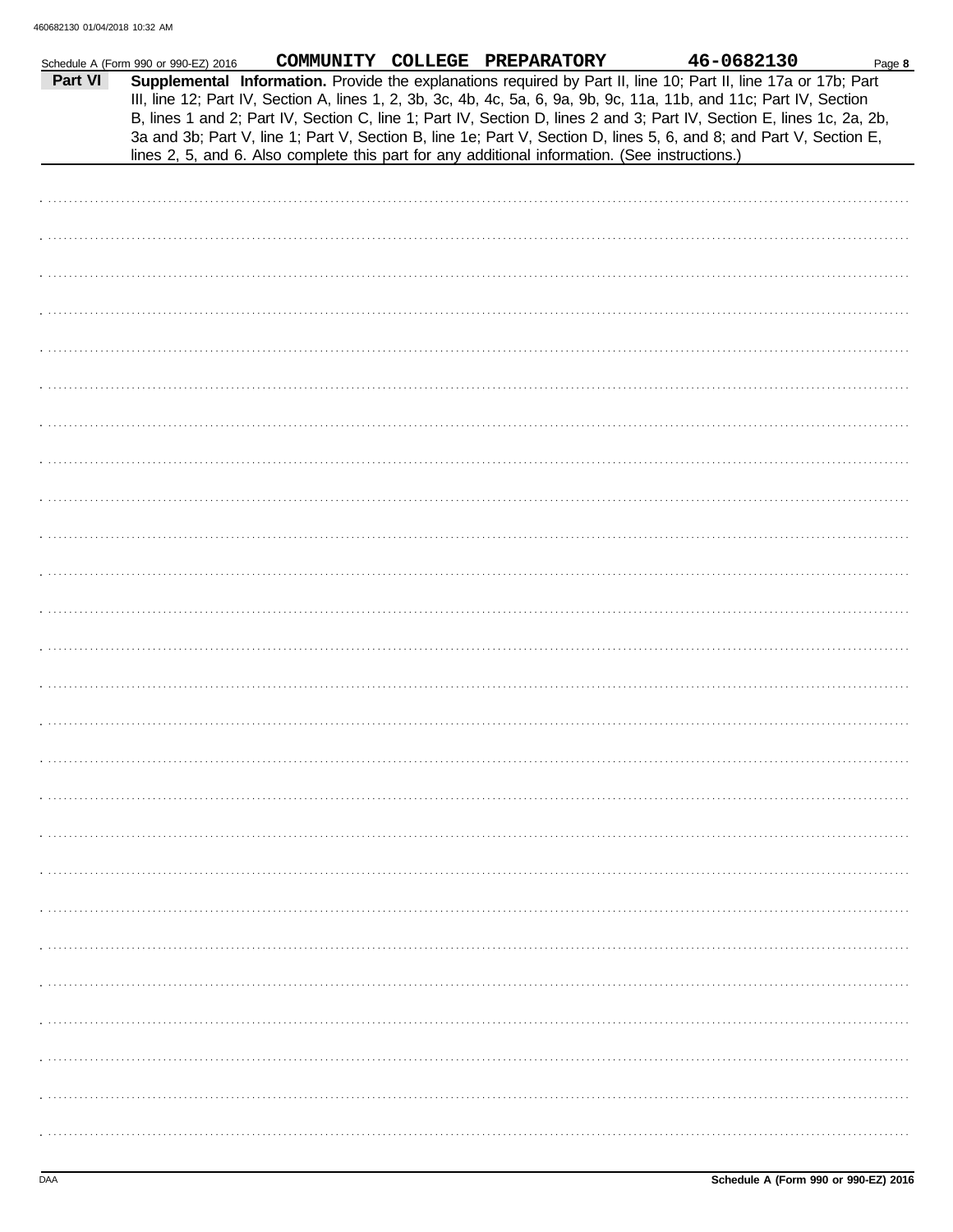| <b>Schedule B</b><br>(Form 990, 990-EZ,<br>or 990-PF)<br>Department of the Treasury<br>Internal Revenue Service | <b>Schedule of Contributors</b><br>La Attach to Form 990, Form 990-EZ, or Form 990-PF.<br>Lu Information about Schedule B (Form 990, 990-EZ, or 990-PF) and its instructions is at www.irs.gov/form990. | OMB No. 1545-0047<br>2016 |                                |  |  |  |  |  |
|-----------------------------------------------------------------------------------------------------------------|---------------------------------------------------------------------------------------------------------------------------------------------------------------------------------------------------------|---------------------------|--------------------------------|--|--|--|--|--|
| Name of the organization                                                                                        |                                                                                                                                                                                                         |                           | Employer identification number |  |  |  |  |  |
| COMMUNITY COLLEGE<br>PUBLIC<br><b>ACADEMY</b>                                                                   | <b>PREPARATORY</b><br>CHARTER<br><b>SCHOOL</b>                                                                                                                                                          | 46-0682130                |                                |  |  |  |  |  |
| <b>Organization type</b> (check one):                                                                           |                                                                                                                                                                                                         |                           |                                |  |  |  |  |  |
| Filers of:                                                                                                      | Section:                                                                                                                                                                                                |                           |                                |  |  |  |  |  |
| Form 990 or 990-EZ                                                                                              | Iх<br>3 ) (enter number) organization<br>501(c)                                                                                                                                                         |                           |                                |  |  |  |  |  |
|                                                                                                                 | $4947(a)(1)$ nonexempt charitable trust not treated as a private foundation                                                                                                                             |                           |                                |  |  |  |  |  |
|                                                                                                                 | 527 political organization                                                                                                                                                                              |                           |                                |  |  |  |  |  |
| Form 990-PF                                                                                                     | 501(c)(3) exempt private foundation                                                                                                                                                                     |                           |                                |  |  |  |  |  |
|                                                                                                                 | 4947(a)(1) nonexempt charitable trust treated as a private foundation                                                                                                                                   |                           |                                |  |  |  |  |  |
|                                                                                                                 | 501(c)(3) taxable private foundation                                                                                                                                                                    |                           |                                |  |  |  |  |  |
|                                                                                                                 |                                                                                                                                                                                                         |                           |                                |  |  |  |  |  |
|                                                                                                                 | Check if your organization is covered by the General Rule or a Special Rule.                                                                                                                            |                           |                                |  |  |  |  |  |

**Note:** Only a section 501(c)(7), (8), or (10) organization can check boxes for both the General Rule and a Special Rule. See instructions.

### **General Rule**

For an organization filing Form 990, 990-EZ, or 990-PF that received, during the year, contributions totaling \$5,000 **X** or more (in money or property) from any one contributor. Complete Parts I and II. See instructions for determining a contributor's total contributions.

### **Special Rules**

| For an organization described in section 501(c)(3) filing Form 990 or 990-EZ that met the 33 <sup>1</sup> /3 % support test of the |
|------------------------------------------------------------------------------------------------------------------------------------|
| regulations under sections $509(a)(1)$ and $170(b)(1)(A)(vi)$ , that checked Schedule A (Form 990 or 990-EZ), Part II, line        |
| 13, 16a, or 16b, and that received from any one contributor, during the year, total contributions of the greater of (1)            |
| \$5,000 or (2) 2% of the amount on (i) Form 990, Part VIII, line 1h, or (ii) Form 990-EZ, line 1. Complete Parts I and II.         |

literary, or educational purposes, or for the prevention of cruelty to children or animals. Complete Parts I, II, and III. For an organization described in section 501(c)(7), (8), or (10) filing Form 990 or 990-EZ that received from any one contributor, during the year, total contributions of more than \$1,000 exclusively for religious, charitable, scientific,

For an organization described in section 501(c)(7), (8), or (10) filing Form 990 or 990-EZ that received from any one contributor, during the year, contributions *exclusively* for religious, charitable, etc., purposes, but no such contributions totaled more than \$1,000. If this box is checked, enter here the total contributions that were received during the year for an *exclusively* religious, charitable, etc., purpose. Don't complete any of the parts unless the **General Rule** applies to this organization because it received *nonexclusively* religious, charitable, etc., contributions totaling \$5,000 or more during the year . . . . . . . . . . . . . . . . . . . . . . . . . . . . . . . . . . . . . . . . . . . . . . . . . . . . . . . . . . . . . . . . . . . . . . . . . . . . . . . .

990-EZ, or 990-PF), but it **must** answer "No" on Part IV, line 2, of its Form 990; or check the box on line H of its Form 990-EZ or on its Form 990-PF, Part I, line 2, to certify that it doesn't meet the filing requirements of Schedule B (Form 990, 990-EZ, or 990-PF). **Caution:** An organization that isn't covered by the General Rule and/or the Special Rules doesn't file Schedule B (Form 990,

**For Paperwork Reduction Act Notice, see the Instructions for Form 990, 990-EZ, or 990-PF.**

\$ . . . . . . . . . . . . . . . . . . . . . . . . . . .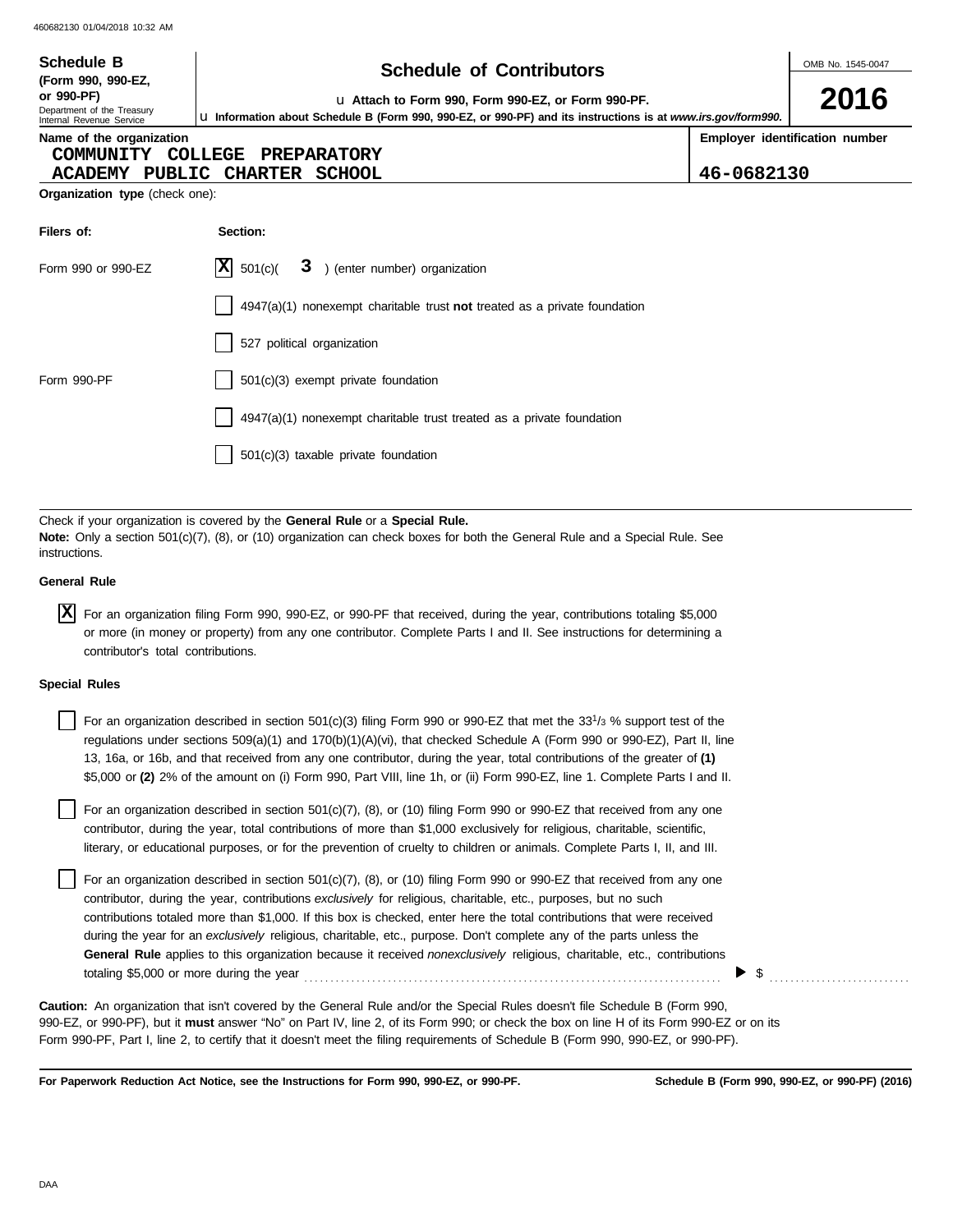| Schedule B (Form 990, 990-EZ, or 990-PF) (2016) | PAGE 1 OF  |  | Page $\lambda$                 |
|-------------------------------------------------|------------|--|--------------------------------|
| Name of organization                            |            |  | Employer identification number |
| COMMUNITY COLLEGE PREPARATORY                   | 46-0682130 |  |                                |

**Part I Type of contribution Person Payroll Noncash (a) (b) (c) (d) No. Name, address, and ZIP + 4 Type of contribution Person Payroll Noncash (a) (b) (c) (d) No. Name, address, and ZIP + 4 Type of contribution Person Payroll Noncash (a) (b) (c) (d) No. Name, address, and ZIP + 4 Type of contribution Person Payroll Noncash** \$ . . . . . . . . . . . . . . . . . . . . . . . . . . . . **275,357** (Complete Part II for noncash contributions.) \$ . . . . . . . . . . . . . . . . . . . . . . . . . . . . **16,522** (Complete Part II for noncash contributions.) \$ . . . . . . . . . . . . . . . . . . . . . . . . . . . . **10,000** (Complete Part II for noncash contributions.) \$ . . . . . . . . . . . . . . . . . . . . . . . . . . . . **10,000** (Complete Part II for noncash contributions.)  $\frac{1}{2}$ (Complete Part II for noncash contributions.)  $\frac{1}{2}$ (Complete Part II for noncash contributions.) **Contributors** (See instructions). Use duplicate copies of Part I if additional space is needed. **(a) (b) (c) (d) No. Name, address, and ZIP + 4 Total contributions Type of contribution Person Payroll Noncash (a) (b) (c) (d) No. Name, address, and ZIP + 4 Type of contribution Person Payroll Noncash (a) (b) (c) (d) No. Name, address, and ZIP + 4**  $\mathbf{1}$ .... . **2** . . . . . . . **3**  $4$ ... . . . . . . . . . . . . . . . . . . . . . . . . . . . . . . . . . . . . . . . . . . . . . . . . . . . . . . . . . . . . . . . . . . . . . . . . . . . . . . . . . . . . . . . . . . . . . . . . . . . . . . . . . . . . . . . . . . . . . . . . . . . . . . . . . . . . . . . . . . . . . . . . . . . . . . . . . . . . . . . . . . . . . . . . . . . . . . . . . . . . . . . . . . . . . . . . . . . . . . . . . . . . . . . . . . . . . . . . . . . . . . . . . . . . . . . . . . . . . . . . . . . . . . . . . . . . . . . . . . . . . . . . . . . . . . . . . . . . . . . . . . . . . . . . . . . . . . . . . . . . . . . . . . . . . . . . . . . . . . . . . . . . . . . . . . . . . . . . . . . . . . . . . . . . . . . . . . . . . . . . . . . . . . . . . . . . . . . . . . . . . . . . . . . . . . . . . . . . . . . . . . . . . . . . . . . . . . . . . . . . . . . . . . . . . . . . . . . . . . . . . . . . . . . . . . . . . . . . . . . . . . . . . . . . . . . . . . . . DC 20020 . . . . . . . . . . . . . . . . . . . . . . . . . . . . . . . . . . . . . . . . . . . . . . . . . . . . . . . . . . . . . . . . . . . . . . . . . . . . . . . . . . . . . . . . . . . . . . . . . . . . . . . . . . . . . . . . . . . . . . . . . . . . . . . . . . . . . . . . . . . . . . . . . . . . . . . . . . **4 PHINIS JONES NATIONAL CAPITAL REGION** . . . . . . . . . . . . . . . . . . . . . . . . . . . . . . . . . . . . . . . . . . . . . . . . . . . . . . . . . . . . . . . . . . . . . . . . . . . . . **WASHINGTON DC** 20005 DC 20002 . . . . . . . . . . . . . . . . . . . . . . . . . . . . . . . . . . . . . . . . . . . . . . . . . . . . . . . . . . . . . . . . . . . . . . . . . . . . . OF EDUCATION 1 . . . . . CHARTER SCHOOL INCUBATOR INITIATIVE . . . . . . . . . . . . . . . . . . . . . . . . . . . . . . . . . . . . . . . . . . . . . . . . . . . . . . . . . . . . . . . . . . . . . . . . . . . . . **SUITE 1100** DC 20006 **Total contributions Total contributions Total contributions Total contributions Total contributions 910 17TH ST, NW WASHINGTON DC 20006 X OFFICE OF STATE SUPERINTENDENT 810 FIRST ST, NE, 9TH FLOOR WASHINGTON DC 20002 X THE COMMUNITY FOUNDATION FOR THE 1201 15TH ST, NW X 1847 WOODMONT PL, SE WASHINGTON DC 20020 X**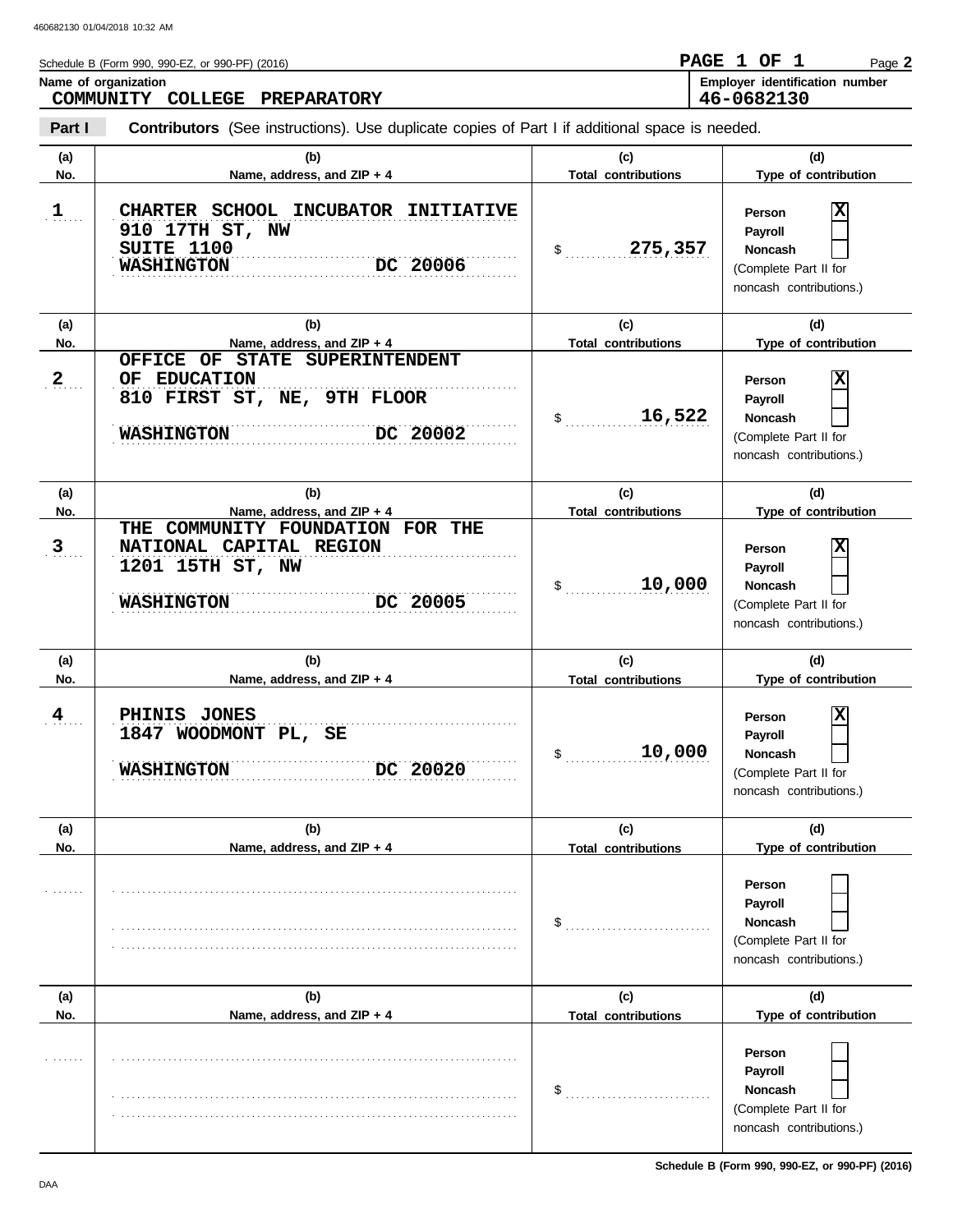|   | <b>SCHEDULE D</b>                         |                                                                                                                                                                                                                                                                     | <b>Supplemental Financial Statements</b>                                                          |                       | OMB No. 1545-0047               |
|---|-------------------------------------------|---------------------------------------------------------------------------------------------------------------------------------------------------------------------------------------------------------------------------------------------------------------------|---------------------------------------------------------------------------------------------------|-----------------------|---------------------------------|
|   | (Form 990)                                |                                                                                                                                                                                                                                                                     | u Complete if the organization answered "Yes" on Form 990,                                        | 6                     |                                 |
|   | Department of the Treasury                |                                                                                                                                                                                                                                                                     | Part IV, line 6, 7, 8, 9, 10, 11a, 11b, 11c, 11d, 11e, 11f, 12a, or 12b.<br>u Attach to Form 990. | <b>Open to Public</b> |                                 |
|   | Internal Revenue Service                  |                                                                                                                                                                                                                                                                     | La Information about Schedule D (Form 990) and its instructions is at www.irs.gov/form990.        |                       | <b>Inspection</b>               |
|   | Name of the organization                  |                                                                                                                                                                                                                                                                     |                                                                                                   |                       | Employer identification number  |
|   |                                           | COMMUNITY COLLEGE PREPARATORY<br>ACADEMY PUBLIC CHARTER SCHOOL                                                                                                                                                                                                      |                                                                                                   | 46-0682130            |                                 |
|   | Part I                                    | Organizations Maintaining Donor Advised Funds or Other Similar Funds or Accounts.                                                                                                                                                                                   |                                                                                                   |                       |                                 |
|   |                                           | Complete if the organization answered "Yes" on Form 990, Part IV, line 6.                                                                                                                                                                                           |                                                                                                   |                       |                                 |
|   |                                           |                                                                                                                                                                                                                                                                     | (a) Donor advised funds                                                                           |                       | (b) Funds and other accounts    |
| 1 | Total number at end of year               |                                                                                                                                                                                                                                                                     |                                                                                                   |                       |                                 |
| 2 |                                           |                                                                                                                                                                                                                                                                     |                                                                                                   |                       |                                 |
| 3 |                                           |                                                                                                                                                                                                                                                                     |                                                                                                   |                       |                                 |
| 4 |                                           |                                                                                                                                                                                                                                                                     |                                                                                                   |                       |                                 |
| 5 |                                           | Did the organization inform all donors and donor advisors in writing that the assets held in donor advised                                                                                                                                                          |                                                                                                   |                       |                                 |
|   |                                           |                                                                                                                                                                                                                                                                     |                                                                                                   |                       | Yes<br>No                       |
| 6 |                                           | Did the organization inform all grantees, donors, and donor advisors in writing that grant funds can be used                                                                                                                                                        |                                                                                                   |                       |                                 |
|   |                                           | only for charitable purposes and not for the benefit of the donor or donor advisor, or for any other purpose                                                                                                                                                        |                                                                                                   |                       | Yes<br>No                       |
|   | Part II                                   | <b>Conservation Easements.</b>                                                                                                                                                                                                                                      |                                                                                                   |                       |                                 |
|   |                                           | Complete if the organization answered "Yes" on Form 990, Part IV, line 7.                                                                                                                                                                                           |                                                                                                   |                       |                                 |
| 1 |                                           | Purpose(s) of conservation easements held by the organization (check all that apply).                                                                                                                                                                               |                                                                                                   |                       |                                 |
|   |                                           | Preservation of land for public use (e.g., recreation or education)                                                                                                                                                                                                 | Preservation of a historically important land area                                                |                       |                                 |
|   | Protection of natural habitat             |                                                                                                                                                                                                                                                                     | Preservation of a certified historic structure                                                    |                       |                                 |
|   | Preservation of open space                |                                                                                                                                                                                                                                                                     |                                                                                                   |                       |                                 |
| 2 |                                           | Complete lines 2a through 2d if the organization held a qualified conservation contribution in the form of a conservation                                                                                                                                           |                                                                                                   |                       |                                 |
|   | easement on the last day of the tax year. |                                                                                                                                                                                                                                                                     |                                                                                                   |                       | Held at the End of the Tax Year |
| а | Total number of conservation easements    |                                                                                                                                                                                                                                                                     |                                                                                                   | 2a                    |                                 |
| b |                                           | Number of conservation easements on a certified historic structure included in (a) [[[[[ [ [ ]]]                                                                                                                                                                    |                                                                                                   | 2 <sub>b</sub><br>2c  |                                 |
| d |                                           | Number of conservation easements included in (c) acquired after 8/17/06, and not on a                                                                                                                                                                               |                                                                                                   |                       |                                 |
|   |                                           | historic structure listed in the National Register                                                                                                                                                                                                                  |                                                                                                   | 2d                    |                                 |
| 3 |                                           | Number of conservation easements modified, transferred, released, extinguished, or terminated by the organization during the                                                                                                                                        |                                                                                                   |                       |                                 |
|   | tax year $\mathbf u$<br>.                 |                                                                                                                                                                                                                                                                     |                                                                                                   |                       |                                 |
|   |                                           | Number of states where property subject to conservation easement is located u                                                                                                                                                                                       |                                                                                                   |                       |                                 |
|   |                                           | Does the organization have a written policy regarding the periodic monitoring, inspection, handling of                                                                                                                                                              |                                                                                                   |                       |                                 |
|   |                                           |                                                                                                                                                                                                                                                                     |                                                                                                   |                       | $\Box$ Yes $\Box$ No            |
| 6 |                                           | Staff and volunteer hours devoted to monitoring, inspecting, handling of violations, and enforcing conservation easements during the year                                                                                                                           |                                                                                                   |                       |                                 |
|   | $\mathbf{u}$                              |                                                                                                                                                                                                                                                                     |                                                                                                   |                       |                                 |
| 7 |                                           | Amount of expenses incurred in monitoring, inspecting, handling of violations, and enforcing conservation easements during the year                                                                                                                                 |                                                                                                   |                       |                                 |
| 8 |                                           | Does each conservation easement reported on line 2(d) above satisfy the requirements of section 170(h)(4)(B)(i)                                                                                                                                                     |                                                                                                   |                       |                                 |
|   |                                           |                                                                                                                                                                                                                                                                     |                                                                                                   |                       | Yes<br>No                       |
| 9 |                                           | In Part XIII, describe how the organization reports conservation easements in its revenue and expense statement, and                                                                                                                                                |                                                                                                   |                       |                                 |
|   |                                           | balance sheet, and include, if applicable, the text of the footnote to the organization's financial statements that describes the                                                                                                                                   |                                                                                                   |                       |                                 |
|   |                                           | organization's accounting for conservation easements.                                                                                                                                                                                                               |                                                                                                   |                       |                                 |
|   | Part III                                  | Organizations Maintaining Collections of Art, Historical Treasures, or Other Similar Assets.                                                                                                                                                                        |                                                                                                   |                       |                                 |
|   |                                           | Complete if the organization answered "Yes" on Form 990, Part IV, line 8.                                                                                                                                                                                           |                                                                                                   |                       |                                 |
|   |                                           | 1a If the organization elected, as permitted under SFAS 116 (ASC 958), not to report in its revenue statement and balance sheet<br>works of art, historical treasures, or other similar assets held for public exhibition, education, or research in furtherance of |                                                                                                   |                       |                                 |
|   |                                           | public service, provide, in Part XIII, the text of the footnote to its financial statements that describes these items.                                                                                                                                             |                                                                                                   |                       |                                 |
|   |                                           | <b>b</b> If the organization elected, as permitted under SFAS 116 (ASC 958), to report in its revenue statement and balance sheet                                                                                                                                   |                                                                                                   |                       |                                 |
|   |                                           | works of art, historical treasures, or other similar assets held for public exhibition, education, or research in furtherance of                                                                                                                                    |                                                                                                   |                       |                                 |
|   |                                           | public service, provide the following amounts relating to these items:                                                                                                                                                                                              |                                                                                                   |                       |                                 |
|   |                                           |                                                                                                                                                                                                                                                                     |                                                                                                   |                       |                                 |
|   | (ii) Assets included in Form 990, Part X  |                                                                                                                                                                                                                                                                     |                                                                                                   |                       | $\mathbf{u}$ \$                 |
| 2 |                                           | If the organization received or held works of art, historical treasures, or other similar assets for financial gain, provide the                                                                                                                                    |                                                                                                   |                       |                                 |
|   |                                           | following amounts required to be reported under SFAS 116 (ASC 958) relating to these items:                                                                                                                                                                         |                                                                                                   |                       |                                 |
| a |                                           |                                                                                                                                                                                                                                                                     |                                                                                                   |                       |                                 |
|   |                                           |                                                                                                                                                                                                                                                                     |                                                                                                   |                       |                                 |

| For Paperwork Reduction Act Notice, see the Instructions for Form 990. |  |  |  |
|------------------------------------------------------------------------|--|--|--|
| DAA                                                                    |  |  |  |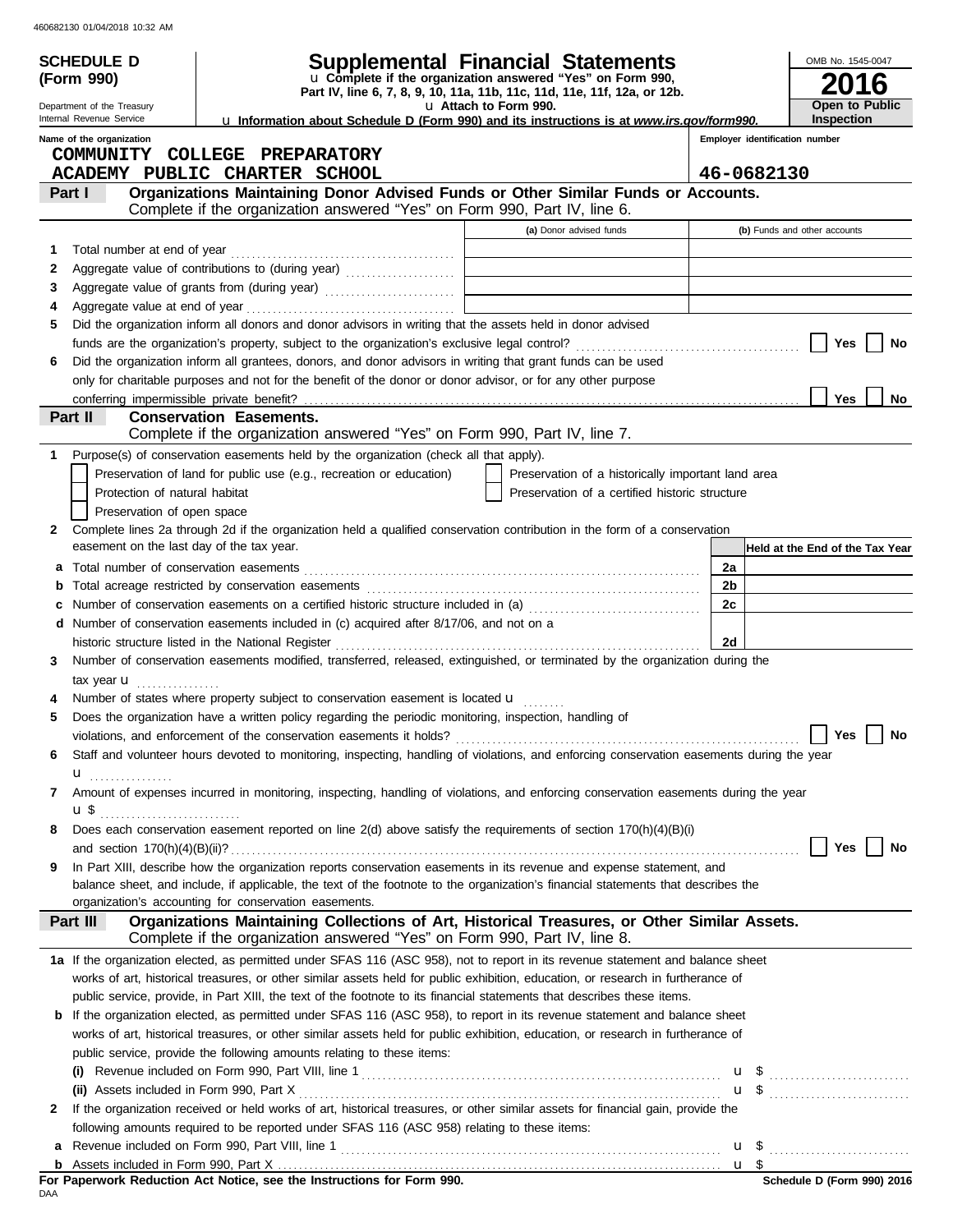|    | Schedule D (Form 990) 2016 COMMUNITY COLLEGE PREPARATORY                                                                                                                     |                         |                           |                    | 46-0682130      |                      |                | Page 2              |
|----|------------------------------------------------------------------------------------------------------------------------------------------------------------------------------|-------------------------|---------------------------|--------------------|-----------------|----------------------|----------------|---------------------|
|    | Organizations Maintaining Collections of Art, Historical Treasures, or Other Similar Assets (continued)<br>Part III                                                          |                         |                           |                    |                 |                      |                |                     |
| 3  | Using the organization's acquisition, accession, and other records, check any of the following that are a significant use of its<br>collection items (check all that apply): |                         |                           |                    |                 |                      |                |                     |
| a  | Public exhibition                                                                                                                                                            | d                       | Loan or exchange programs |                    |                 |                      |                |                     |
| b  | Scholarly research                                                                                                                                                           | е                       |                           |                    |                 |                      |                |                     |
| c  | Preservation for future generations                                                                                                                                          |                         |                           |                    |                 |                      |                |                     |
|    | Provide a description of the organization's collections and explain how they further the organization's exempt purpose in Part                                               |                         |                           |                    |                 |                      |                |                     |
|    | XIII.                                                                                                                                                                        |                         |                           |                    |                 |                      |                |                     |
| 5. | During the year, did the organization solicit or receive donations of art, historical treasures, or other similar                                                            |                         |                           |                    |                 |                      |                |                     |
|    |                                                                                                                                                                              |                         |                           |                    |                 |                      | Yes            | No                  |
|    | Part IV<br><b>Escrow and Custodial Arrangements.</b>                                                                                                                         |                         |                           |                    |                 |                      |                |                     |
|    | Complete if the organization answered "Yes" on Form 990, Part IV, line 9, or reported an amount on Form<br>990, Part X, line 21.                                             |                         |                           |                    |                 |                      |                |                     |
|    | 1a Is the organization an agent, trustee, custodian or other intermediary for contributions or other assets not                                                              |                         |                           |                    |                 |                      |                |                     |
|    |                                                                                                                                                                              |                         |                           |                    |                 |                      | Yes            | No                  |
|    | b If "Yes," explain the arrangement in Part XIII and complete the following table:                                                                                           |                         |                           |                    |                 |                      |                |                     |
|    |                                                                                                                                                                              |                         |                           |                    |                 |                      | Amount         |                     |
| c  |                                                                                                                                                                              |                         |                           |                    |                 | 1c                   |                |                     |
| d  |                                                                                                                                                                              |                         |                           |                    |                 | 1 <sub>d</sub>       |                |                     |
| е  |                                                                                                                                                                              |                         |                           |                    |                 | 1е                   |                |                     |
| f  |                                                                                                                                                                              |                         |                           |                    |                 | 1f                   |                |                     |
|    | 2a Did the organization include an amount on Form 990, Part X, line 21, for escrow or custodial account liability?                                                           |                         |                           |                    |                 |                      | Yes            | <b>No</b>           |
|    |                                                                                                                                                                              |                         |                           |                    |                 |                      |                |                     |
|    | <b>Endowment Funds.</b><br>Part V                                                                                                                                            |                         |                           |                    |                 |                      |                |                     |
|    | Complete if the organization answered "Yes" on Form 990, Part IV, line 10.                                                                                                   |                         |                           |                    |                 |                      |                |                     |
|    |                                                                                                                                                                              | (a) Current year        | (b) Prior year            | (c) Two years back |                 | (d) Three years back |                | (e) Four years back |
|    | 1a Beginning of year balance                                                                                                                                                 |                         |                           |                    |                 |                      |                |                     |
| b  | Contributions <b>Contributions</b>                                                                                                                                           |                         |                           |                    |                 |                      |                |                     |
| c  | Net investment earnings, gains, and                                                                                                                                          |                         |                           |                    |                 |                      |                |                     |
|    |                                                                                                                                                                              |                         |                           |                    |                 |                      |                |                     |
|    | d Grants or scholarships                                                                                                                                                     |                         |                           |                    |                 |                      |                |                     |
|    | e Other expenditures for facilities and                                                                                                                                      |                         |                           |                    |                 |                      |                |                     |
|    |                                                                                                                                                                              |                         |                           |                    |                 |                      |                |                     |
|    | f Administrative expenses                                                                                                                                                    |                         |                           |                    |                 |                      |                |                     |
| g  |                                                                                                                                                                              |                         |                           |                    |                 |                      |                |                     |
| 2  | Provide the estimated percentage of the current year end balance (line 1g, column (a)) held as:                                                                              |                         |                           |                    |                 |                      |                |                     |
|    | a Board designated or quasi-endowment u                                                                                                                                      | $\%$                    |                           |                    |                 |                      |                |                     |
|    | Permanent endowment <b>u</b> %                                                                                                                                               |                         |                           |                    |                 |                      |                |                     |
| c  | Temporarily restricted endowment <b>u</b>                                                                                                                                    | %                       |                           |                    |                 |                      |                |                     |
|    | The percentages on lines 2a, 2b, and 2c should equal 100%.                                                                                                                   |                         |                           |                    |                 |                      |                |                     |
|    | 3a Are there endowment funds not in the possession of the organization that are held and administered for the                                                                |                         |                           |                    |                 |                      |                |                     |
|    | organization by:                                                                                                                                                             |                         |                           |                    |                 |                      |                | Yes<br>No           |
|    |                                                                                                                                                                              |                         |                           |                    |                 |                      | 3a(i)          |                     |
|    | (ii) related organizations                                                                                                                                                   |                         |                           |                    |                 |                      | 3a(ii)         |                     |
|    |                                                                                                                                                                              |                         |                           |                    |                 |                      | 3b             |                     |
|    | Describe in Part XIII the intended uses of the organization's endowment funds.                                                                                               |                         |                           |                    |                 |                      |                |                     |
|    | Land, Buildings, and Equipment.<br>Part VI<br>Complete if the organization answered "Yes" on Form 990, Part IV, line 11a. See Form 990, Part X, line 10.                     |                         |                           |                    |                 |                      |                |                     |
|    | Description of property                                                                                                                                                      | (a) Cost or other basis | (b) Cost or other basis   |                    | (c) Accumulated |                      | (d) Book value |                     |
|    |                                                                                                                                                                              | (investment)            | (other)                   |                    | depreciation    |                      |                |                     |
|    |                                                                                                                                                                              |                         |                           |                    |                 |                      |                |                     |
|    |                                                                                                                                                                              |                         |                           |                    |                 |                      |                |                     |
| c  |                                                                                                                                                                              |                         |                           | 23,894             |                 | 14,029               |                | 9,865               |
| d  | Leasehold improvements                                                                                                                                                       |                         |                           | 588,021            |                 | 282,328              |                | 305,693             |
|    |                                                                                                                                                                              |                         |                           |                    |                 |                      |                |                     |
|    |                                                                                                                                                                              |                         |                           |                    |                 | u                    |                | 315,558             |
|    |                                                                                                                                                                              |                         |                           |                    |                 |                      |                |                     |

**Schedule D (Form 990) 2016**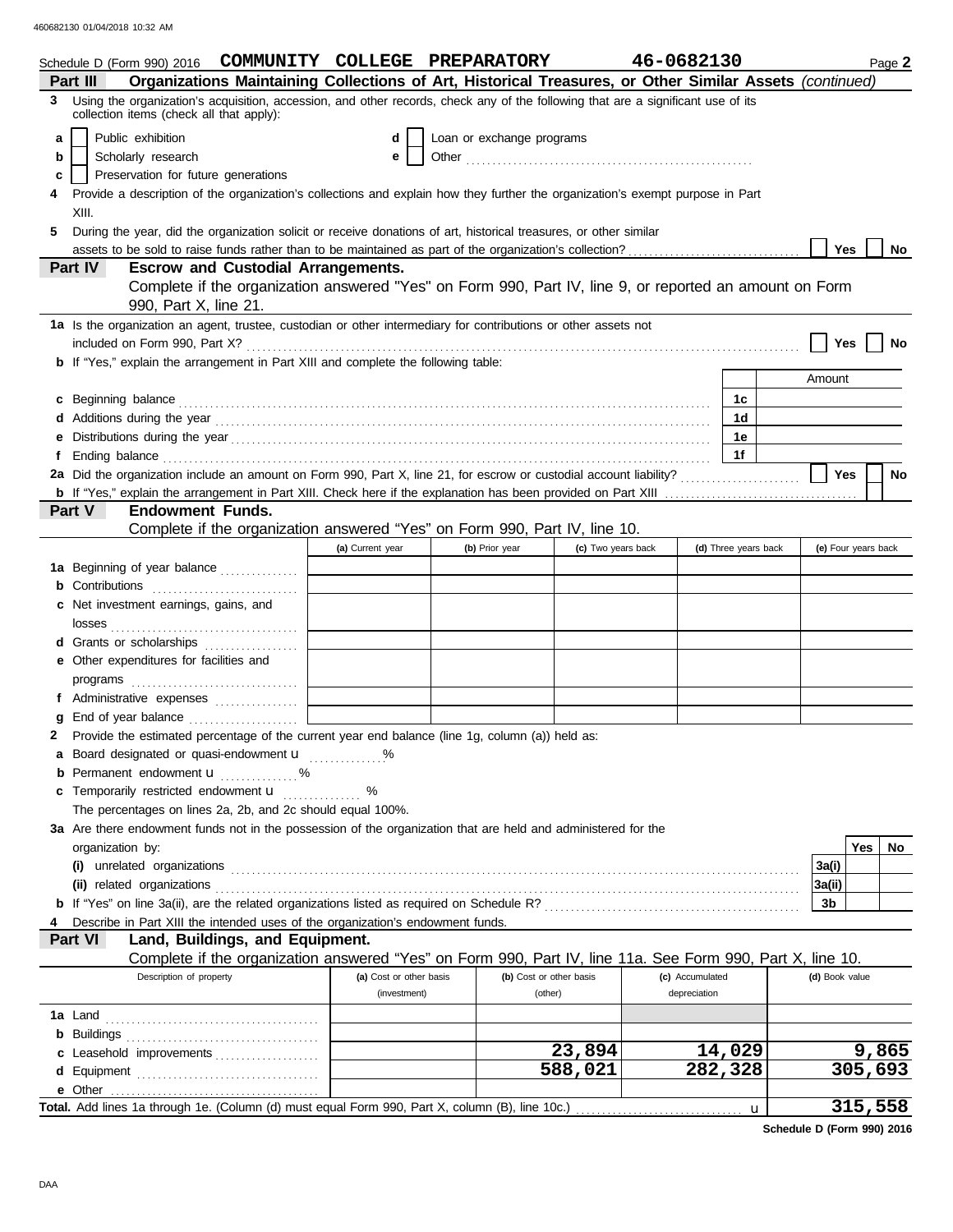|                           | Schedule D (Form 990) 2016 COMMUNITY COLLEGE PREPARATORY                                                   |                | 46-0682130                       | Page 3         |
|---------------------------|------------------------------------------------------------------------------------------------------------|----------------|----------------------------------|----------------|
| <b>Part VII</b>           | <b>Investments-Other Securities.</b>                                                                       |                |                                  |                |
|                           | Complete if the organization answered "Yes" on Form 990, Part IV, line 11b. See Form 990, Part X, line 12. |                |                                  |                |
|                           | (a) Description of security or category                                                                    | (b) Book value | (c) Method of valuation:         |                |
|                           | (including name of security)                                                                               |                | Cost or end-of-year market value |                |
| (1) Financial derivatives |                                                                                                            |                |                                  |                |
|                           |                                                                                                            |                |                                  |                |
| $(3)$ Other               |                                                                                                            |                |                                  |                |
|                           |                                                                                                            |                |                                  |                |
|                           |                                                                                                            |                |                                  |                |
|                           |                                                                                                            |                |                                  |                |
|                           |                                                                                                            |                |                                  |                |
|                           |                                                                                                            |                |                                  |                |
|                           |                                                                                                            |                |                                  |                |
|                           |                                                                                                            |                |                                  |                |
| (H)                       |                                                                                                            |                |                                  |                |
|                           | Total. (Column (b) must equal Form 990, Part X, col. (B) line 12.) $\mathbf u$                             |                |                                  |                |
| Part VIII                 | Investments-Program Related.                                                                               |                |                                  |                |
|                           | Complete if the organization answered "Yes" on Form 990, Part IV, line 11c. See Form 990, Part X, line 13. |                |                                  |                |
|                           | (a) Description of investment                                                                              | (b) Book value | (c) Method of valuation:         |                |
|                           |                                                                                                            |                | Cost or end-of-year market value |                |
| (1)                       |                                                                                                            |                |                                  |                |
| (2)                       |                                                                                                            |                |                                  |                |
| (3)                       |                                                                                                            |                |                                  |                |
| (4)                       |                                                                                                            |                |                                  |                |
| (5)                       |                                                                                                            |                |                                  |                |
| (6)                       |                                                                                                            |                |                                  |                |
| (7)                       |                                                                                                            |                |                                  |                |
| (8)                       |                                                                                                            |                |                                  |                |
| (9)                       |                                                                                                            |                |                                  |                |
|                           | Total. (Column (b) must equal Form 990, Part X, col. (B) line 13.) $\mathbf u$                             |                |                                  |                |
| Part IX                   | <b>Other Assets.</b>                                                                                       |                |                                  |                |
|                           | Complete if the organization answered "Yes" on Form 990, Part IV, line 11d. See Form 990, Part X, line 15. |                |                                  |                |
|                           | (a) Description                                                                                            |                |                                  | (b) Book value |
| (1)                       |                                                                                                            |                |                                  |                |
| (2)                       |                                                                                                            |                |                                  |                |
| (3)                       |                                                                                                            |                |                                  |                |
| (4)                       |                                                                                                            |                |                                  |                |
| (5)                       |                                                                                                            |                |                                  |                |
| (6)                       |                                                                                                            |                |                                  |                |
| (7)                       |                                                                                                            |                |                                  |                |
| (8)                       |                                                                                                            |                |                                  |                |
| (9)                       |                                                                                                            |                |                                  |                |
|                           | Total. (Column (b) must equal Form 990, Part X, col. (B) line 15.)                                         |                | u                                |                |
| Part X                    | Other Liabilities.                                                                                         |                |                                  |                |
|                           | Complete if the organization answered "Yes" on Form 990, Part IV, line 11e or 11f. See Form 990, Part X,   |                |                                  |                |
|                           | line 25.                                                                                                   |                |                                  |                |
| 1.                        | (a) Description of liability                                                                               | (b) Book value |                                  |                |
| (1)                       | Federal income taxes                                                                                       |                |                                  |                |
| (2)                       |                                                                                                            |                |                                  |                |
| (3)                       |                                                                                                            |                |                                  |                |
| (4)                       |                                                                                                            |                |                                  |                |
| (5)                       |                                                                                                            |                |                                  |                |
| (6)                       |                                                                                                            |                |                                  |                |
| (7)                       |                                                                                                            |                |                                  |                |
| (8)                       |                                                                                                            |                |                                  |                |
| (9)                       |                                                                                                            |                |                                  |                |

**Total.** *(Column (b) must equal Form 990, Part X, col. (B) line 25.)* u

Liability for uncertain tax positions. In Part XIII, provide the text of the footnote to the organization's financial statements that reports the **2.** organization's liability for uncertain tax positions under FIN 48 (ASC 740). Check here if the text of the footnote has been provided in Part XIII

**X**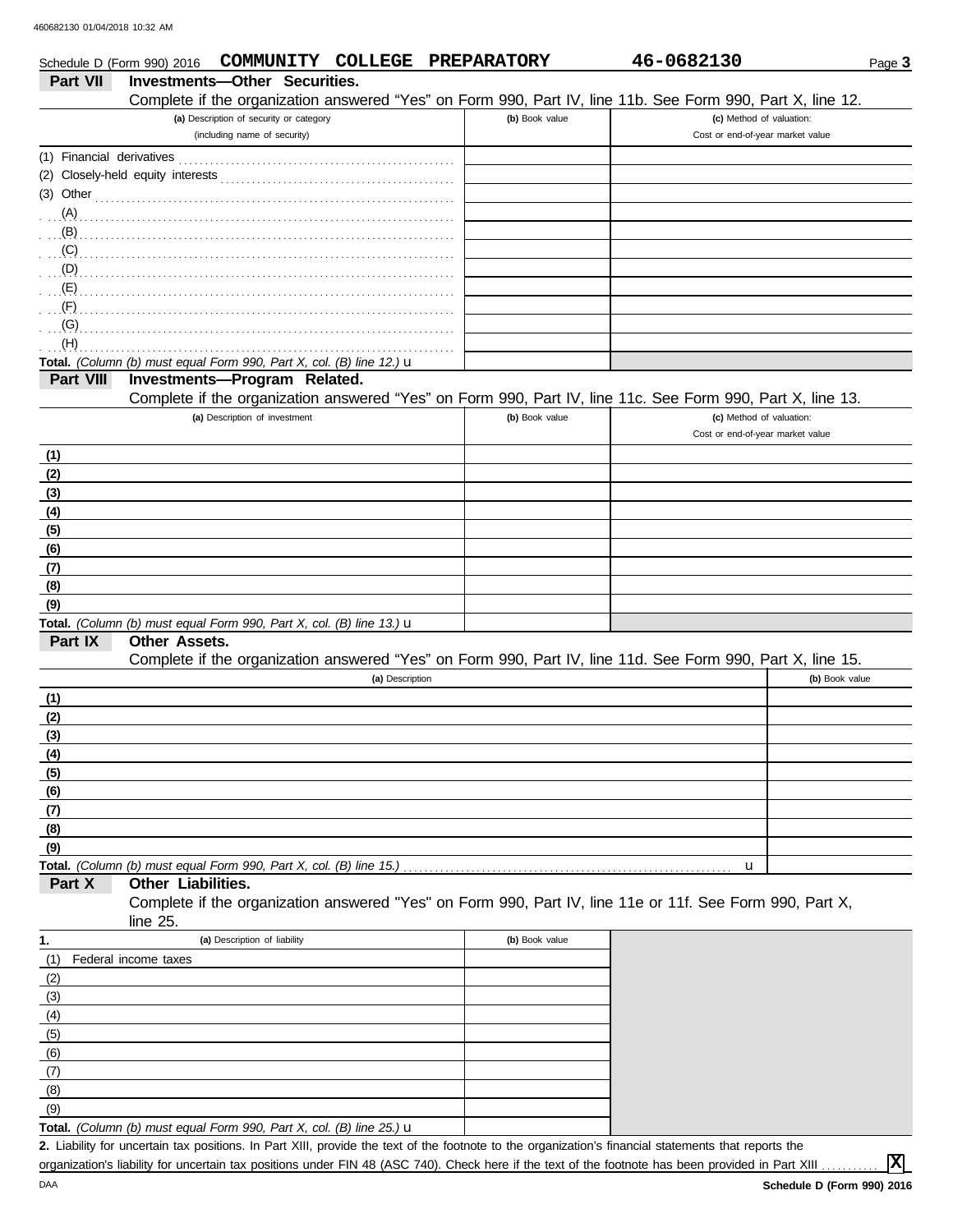|    | Schedule D (Form 990) 2016 COMMUNITY COLLEGE PREPARATORY                                          | 46-0682130               |                | Page 4    |
|----|---------------------------------------------------------------------------------------------------|--------------------------|----------------|-----------|
|    | Reconciliation of Revenue per Audited Financial Statements With Revenue per Return.<br>Part XI    |                          |                |           |
|    | Complete if the organization answered "Yes" on Form 990, Part IV, line 12a.                       |                          |                |           |
| 1  |                                                                                                   |                          | $\mathbf{1}$   | 6,700,349 |
| 2  | Amounts included on line 1 but not on Form 990, Part VIII, line 12:                               |                          |                |           |
| а  |                                                                                                   | 2a                       |                |           |
| b  |                                                                                                   | 2 <sub>b</sub>           |                |           |
| c  |                                                                                                   | 2c                       |                |           |
| d  |                                                                                                   | 2d                       |                |           |
| е  | Add lines 2a through 2d                                                                           |                          | 2e             |           |
|    |                                                                                                   |                          | $\overline{3}$ | 6,700,349 |
| 4  | Amounts included on Form 990, Part VIII, line 12, but not on line 1:                              |                          |                |           |
| a  |                                                                                                   | 4a                       |                |           |
| b  |                                                                                                   | 12,191<br>4 <sub>b</sub> |                |           |
|    | Add lines 4a and 4b                                                                               |                          | 4c             | 12,191    |
|    |                                                                                                   |                          | 5              | 6,712,540 |
|    | Reconciliation of Expenses per Audited Financial Statements With Expenses per Return.<br>Part XII |                          |                |           |
|    | Complete if the organization answered "Yes" on Form 990, Part IV, line 12a.                       |                          |                |           |
| 1. | Total expenses and losses per audited financial statements                                        |                          | $\mathbf 1$    | 5,618,149 |
| 2  | Amounts included on line 1 but not on Form 990, Part IX, line 25:                                 |                          |                |           |
| a  |                                                                                                   | 2a                       |                |           |
| b  |                                                                                                   | 2 <sub>b</sub>           |                |           |
|    | Other losses                                                                                      | 2c                       |                |           |
| d  |                                                                                                   | 2d                       |                |           |
|    |                                                                                                   |                          | 2e             |           |
| 3  |                                                                                                   |                          | 3              | 5,618,149 |
|    | Amounts included on Form 990, Part IX, line 25, but not on line 1:                                |                          |                |           |
| a  | Investment expenses not included on Form 990, Part VIII, line 7b                                  | 4a                       |                |           |
|    |                                                                                                   | 12,191<br>4 <sub>b</sub> |                |           |
|    | Add lines 4a and 4b                                                                               |                          | 4c             | 12,191    |
|    |                                                                                                   |                          | 5              | 5,630,340 |

**Part XIII Supplemental Information.**

Provide the descriptions required for Part II, lines 3, 5, and 9; Part III, lines 1a and 4; Part IV, lines 1b and 2b; Part V, line 4; Part X, line 2; Part XI, lines 2d and 4b; and Part XII, lines 2d and 4b. Also complete this part to provide any additional information.

PART X - FIN 48 FOOTNOTE

ACCOUNTING PRINCIPLES GENERALLY ACCEPTED IN THE UNITED STATES OF AMERICA PROVIDE CONSISTENT GUIDANCE FOR THE ACCOUNTING FOR UNCERTAINTY IN INCOME TAXES RECOGNIZED IN THE CHARTER SCHOOL'S FINANCIAL STATEMENTS AND PRESCRIBE A THRESHOLD OF "MORE LIKELY THAN NOT" FOR RECOGNITION OF TAX POSITIONS TAKEN OR EXPECTED TO BE TAKEN IN A TAX RETURN. THE COMMUNITY COLLEGE PREPARATORY ACADEMY PUBLIC CHARTER SCHOOL PERFORMED AN EVALUATION OF STATEMENTS OR THAT MAY HAVE ANY EFFECT ON ITS TAX-EXEMPT STATUS. AS OF UNCERTAIN TAX POSITIONS FOR THE YEAR ENDED JUNE 30, 2017, AND DETERMINED THAT THERE WERE NO MATTERS THAT WOULD REQUIRE RECOGNITION IN THE FINANCIAL JUNE 30, 2017, THE STATUTE OF LIMITATIONS FOR TAX YEARS 2013 THROUGH 2015 REMAINS OPEN WITH THE U.S. FEDERAL JURISDICTION OR THE VARIOUS STATES AND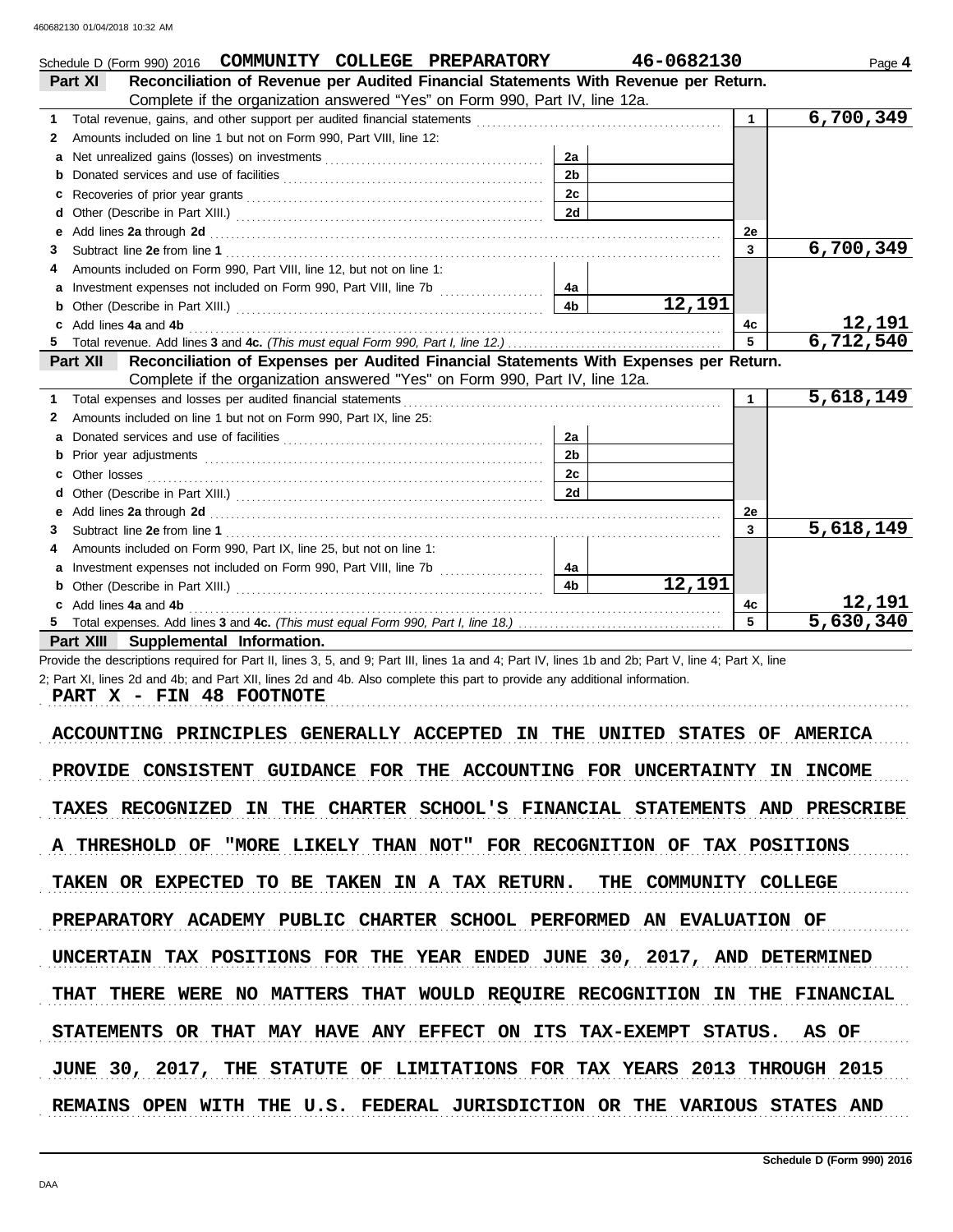| Schedule D (Form 990) 2016 COMMUNITY COLLEGE PREPARATORY                   | 46-0682130 | Page 5 |
|----------------------------------------------------------------------------|------------|--------|
| Part XIII<br>Supplemental Information (continued)                          |            |        |
| LOCAL JURISDICTIONS IN WHICH THE CHARTER SCHOOL FILES TAX RETURNS.         |            | IT IS  |
| THE CHARTER SCHOOL'S POLICY TO RECOGNIZE INTEREST AND/OR PENALTIES RELATED |            |        |
| TO UNCERTAIN TAX POSITIONS, IF ANY, IN INCOME TAX EXPENSE. AS OF JUNE 30,  |            |        |
| 2017, THE CHARTER SCHOOL HAD NO ACCRUALS FOR INTEREST AND/OR PENALTIES.    |            |        |
|                                                                            |            |        |
|                                                                            |            |        |
| PART XI, LINE 4B - REVENUE AMOUNTS INCLUDED ON RETURN - OTHER              |            |        |
| EVENT EXPENSES                                                             | \$         | 12,191 |
|                                                                            |            |        |
| PART XII, LINE 4B - EXPENSE AMOUNTS INCLUDED ON RETURN - OTHER             |            |        |
| EVENT EXPENSES                                                             | \$         | 12,191 |
|                                                                            |            |        |
|                                                                            |            |        |
|                                                                            |            |        |
|                                                                            |            |        |
|                                                                            |            |        |
|                                                                            |            |        |
|                                                                            |            |        |
|                                                                            |            |        |
|                                                                            |            |        |
|                                                                            |            |        |
|                                                                            |            |        |
|                                                                            |            |        |
|                                                                            |            |        |
|                                                                            |            |        |
|                                                                            |            |        |
|                                                                            |            |        |
|                                                                            |            |        |
|                                                                            |            |        |
|                                                                            |            |        |
|                                                                            |            |        |
|                                                                            |            |        |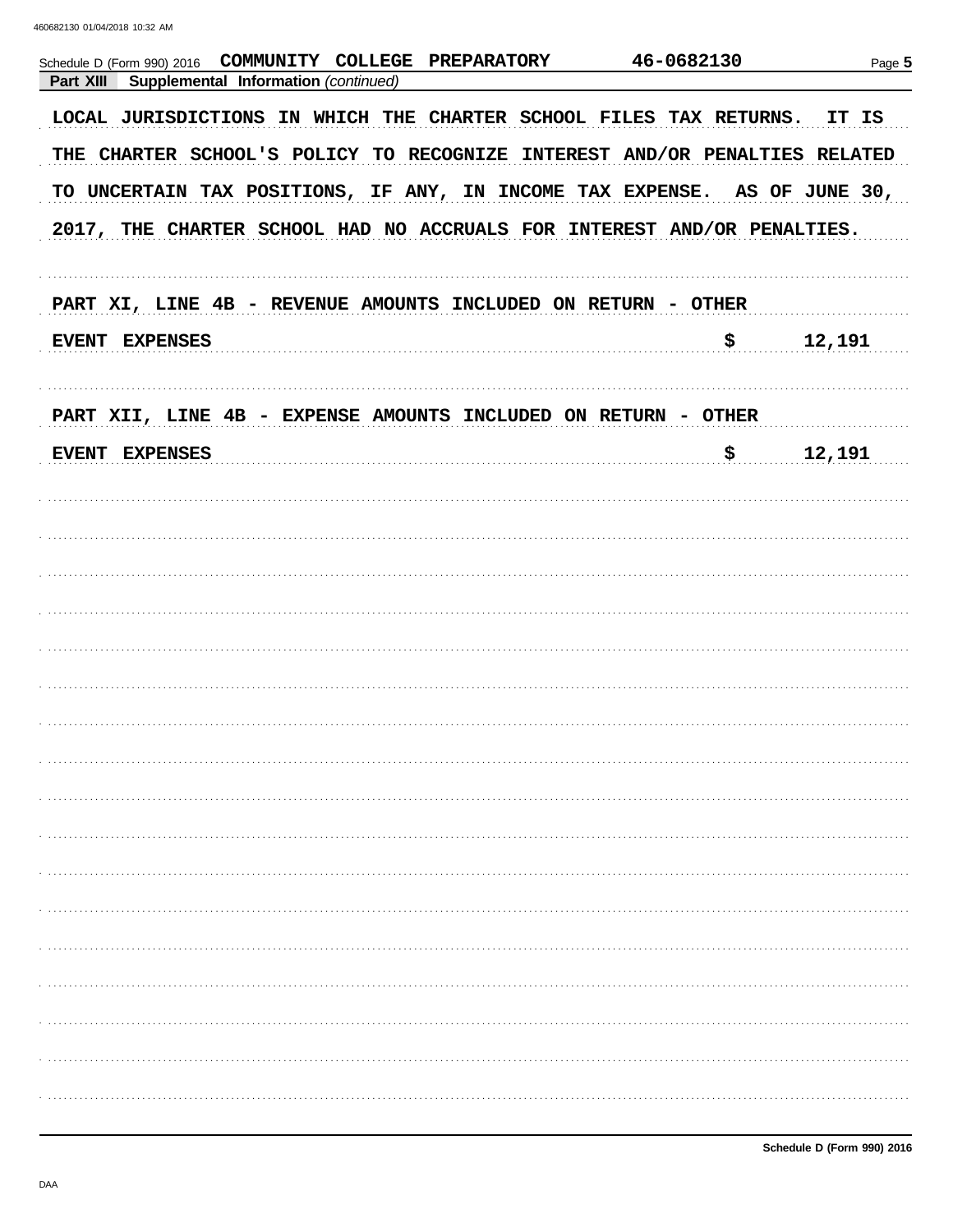|              | <b>Schools</b><br><b>SCHEDULE E</b>                                                                                                       |                                                                                                                                                                                                                                                                                                                                              |                                | OMB No. 1545-0047     |                  |             |
|--------------|-------------------------------------------------------------------------------------------------------------------------------------------|----------------------------------------------------------------------------------------------------------------------------------------------------------------------------------------------------------------------------------------------------------------------------------------------------------------------------------------------|--------------------------------|-----------------------|------------------|-------------|
|              | u Complete if the organization answered "Yes" on Form 990,<br>(Form 990 or 990-EZ)<br>Part IV, line 13, or Form 990-EZ, Part VI, line 48. |                                                                                                                                                                                                                                                                                                                                              |                                |                       |                  |             |
|              | Department of the Treasury<br>Internal Revenue Service                                                                                    | La Attach to Form 990 or Form 990-EZ.                                                                                                                                                                                                                                                                                                        |                                | <b>Open to Public</b> |                  |             |
|              | Name of the organization                                                                                                                  | <b>u Information about Schedule E (Form 990 or 990-EZ) and its instructions is at www.irs.gov/form990.</b><br>COMMUNITY COLLEGE PREPARATORY                                                                                                                                                                                                  | Employer identification number | <b>Inspection</b>     |                  |             |
|              |                                                                                                                                           | ACADEMY PUBLIC CHARTER SCHOOL                                                                                                                                                                                                                                                                                                                | 46-0682130                     |                       |                  |             |
|              | Part I                                                                                                                                    |                                                                                                                                                                                                                                                                                                                                              |                                |                       |                  |             |
|              |                                                                                                                                           |                                                                                                                                                                                                                                                                                                                                              |                                |                       | YES              | NO.         |
| 1            |                                                                                                                                           | Does the organization have a racially nondiscriminatory policy toward students by statement in its charter,                                                                                                                                                                                                                                  |                                | $\mathbf{1}$          | X                |             |
| $\mathbf{2}$ | programs, and scholarships?                                                                                                               | Does the organization include a statement of its racially nondiscriminatory policy toward students in all its<br>brochures, catalogues, and other written communications with the public dealing with student admissions,                                                                                                                    |                                | $\mathbf{2}$          | $\mathbf x$      |             |
| 3            |                                                                                                                                           | Has the organization publicized its racially nondiscriminatory policy through newspaper or broadcast media<br>during the period of solicitation for students, or during the registration period if it has no solicitation program,<br>in a way that makes the policy known to all parts of the general community it serves? If "Yes," please |                                |                       |                  |             |
|              |                                                                                                                                           | describe. If "No," please explain. If you need more space, use Part II<br>THE SCHOOL IS A PUBLIC CHARTER SCHOOL AND IS OPERATING UNDER A                                                                                                                                                                                                     |                                | 3                     |                  | X           |
|              |                                                                                                                                           | CONTRACT WITH THE DC GOVERNMENT. REVENUE PROCEDURE 75-50 DOES<br>NOT APPLY TO CHARTER SCHOOLS.                                                                                                                                                                                                                                               |                                |                       |                  |             |
| 4            |                                                                                                                                           | Does the organization maintain the following?                                                                                                                                                                                                                                                                                                |                                |                       |                  |             |
| a            |                                                                                                                                           |                                                                                                                                                                                                                                                                                                                                              |                                | 4a                    | X                |             |
| b            |                                                                                                                                           | Records documenting that scholarships and other financial assistance are awarded on a racially                                                                                                                                                                                                                                               |                                |                       |                  |             |
|              |                                                                                                                                           | Copies of all catalogues, brochures, announcements, and other written communications to the public dealing                                                                                                                                                                                                                                   |                                | 4b                    | X                |             |
| d            |                                                                                                                                           |                                                                                                                                                                                                                                                                                                                                              |                                | 4c<br>4d              | $\mathbf x$<br>X |             |
|              |                                                                                                                                           | If you answered "No" to any of the above, please explain. If you need more space, use Part II.                                                                                                                                                                                                                                               |                                |                       |                  |             |
|              |                                                                                                                                           |                                                                                                                                                                                                                                                                                                                                              |                                |                       |                  |             |
|              |                                                                                                                                           |                                                                                                                                                                                                                                                                                                                                              |                                |                       |                  |             |
| 5            |                                                                                                                                           | Does the organization discriminate by race in any way with respect to:                                                                                                                                                                                                                                                                       |                                |                       |                  |             |
| a            |                                                                                                                                           |                                                                                                                                                                                                                                                                                                                                              |                                | 5a                    |                  | X           |
|              |                                                                                                                                           |                                                                                                                                                                                                                                                                                                                                              |                                |                       |                  |             |
|              |                                                                                                                                           |                                                                                                                                                                                                                                                                                                                                              |                                | 5b                    |                  | x           |
|              |                                                                                                                                           |                                                                                                                                                                                                                                                                                                                                              |                                | 5c                    |                  | Δ.          |
| d            |                                                                                                                                           |                                                                                                                                                                                                                                                                                                                                              |                                | <b>5d</b>             |                  | X           |
| е            |                                                                                                                                           |                                                                                                                                                                                                                                                                                                                                              |                                | 5е                    |                  | X           |
| f            |                                                                                                                                           |                                                                                                                                                                                                                                                                                                                                              |                                | 5f                    |                  | X           |
| g            |                                                                                                                                           |                                                                                                                                                                                                                                                                                                                                              |                                | 5g                    |                  | X           |
|              |                                                                                                                                           |                                                                                                                                                                                                                                                                                                                                              |                                |                       |                  |             |
| h            | Other extracurricular activities?                                                                                                         | If you answered "Yes" to any of the above, please explain. If you need more space, use Part II.                                                                                                                                                                                                                                              |                                | 5h                    |                  | х           |
|              |                                                                                                                                           |                                                                                                                                                                                                                                                                                                                                              |                                |                       |                  |             |
|              |                                                                                                                                           |                                                                                                                                                                                                                                                                                                                                              |                                |                       |                  |             |
|              |                                                                                                                                           |                                                                                                                                                                                                                                                                                                                                              |                                |                       |                  |             |
|              |                                                                                                                                           |                                                                                                                                                                                                                                                                                                                                              |                                |                       | X                |             |
| 6а<br>b      |                                                                                                                                           |                                                                                                                                                                                                                                                                                                                                              |                                | 6a<br>6b              |                  | $\mathbf x$ |
|              |                                                                                                                                           | If you answered "Yes" on either line 6a or line 6b, explain on Part II.                                                                                                                                                                                                                                                                      |                                |                       |                  |             |
| 7            |                                                                                                                                           | Does the organization certify that it has complied with the applicable requirements of sections 4.01 through<br>4.05 of Rev. Proc. 75-50, 1975-2 C.B. 587, covering racial nondiscrimination? If "No," explain on Part II                                                                                                                    |                                | $\overline{7}$        | X                |             |
|              |                                                                                                                                           |                                                                                                                                                                                                                                                                                                                                              |                                |                       |                  |             |

**For Paperwork Reduction Act Notice, see the Instructions for Form 990 or Form 990-EZ.**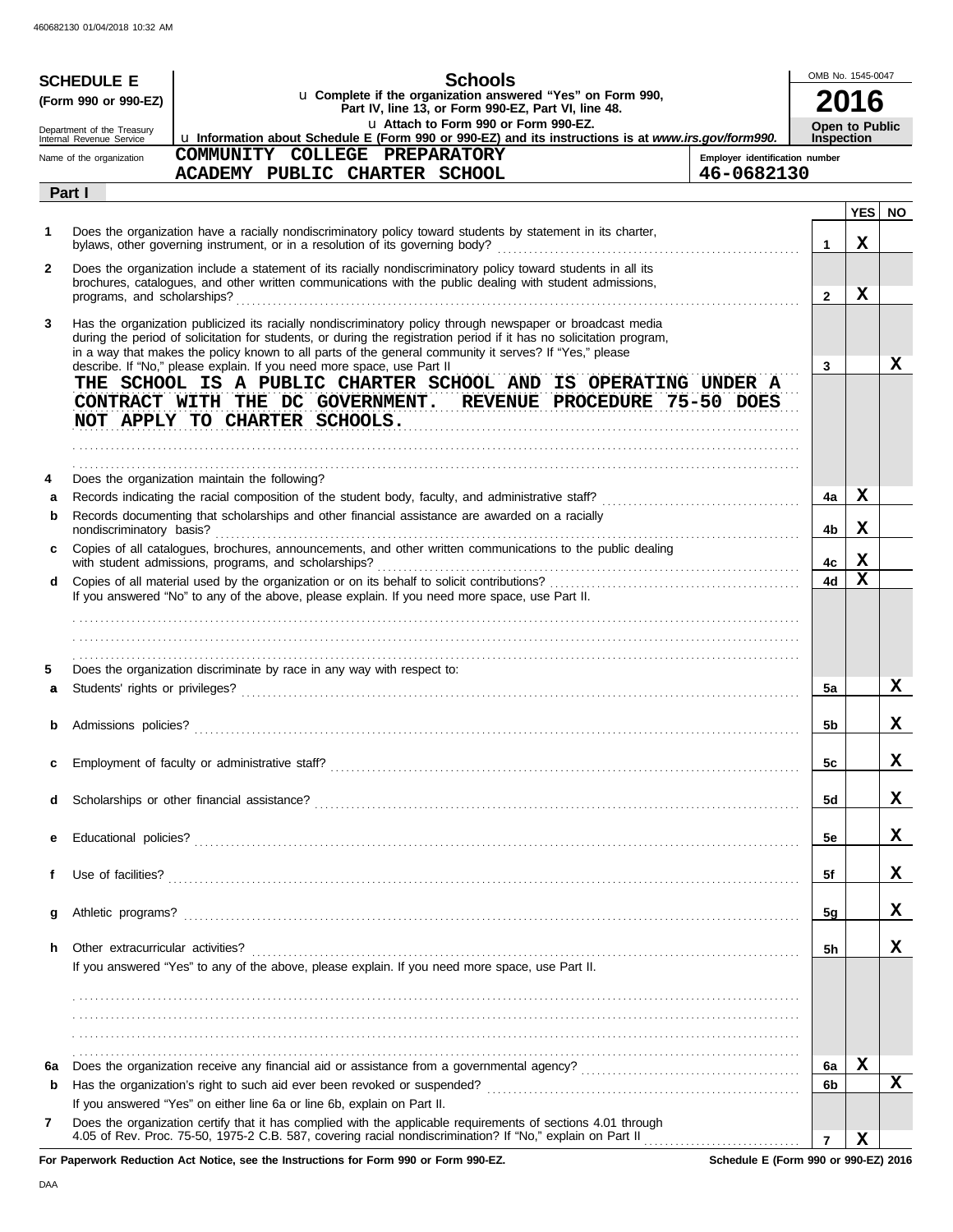| 46-0682130<br>COMMUNITY COLLEGE PREPARATORY<br>Page 2<br>Schedule E (Form 990 or 990-EZ) 2016                                                                                                     |
|---------------------------------------------------------------------------------------------------------------------------------------------------------------------------------------------------|
| Part II<br>Supplemental Information. Provide the explanations required by Part I, lines 3, 4d, 5h, 6b, and 7, as<br>applicable. Also provide any other additional information (see instructions). |
| SCH E - FINANCIAL AID OR GOVERNMENT ASSISTANCE EXPLANATION                                                                                                                                        |
| CHARTER SCHOOL RECEIVES PUBLIC FUNDS FROM THE DC GOVERNMENT BASED ON<br><b>THE</b>                                                                                                                |
| THE NUMBER OF STUDENTS THEY ENROLL ACCORDING TO THE UNIFORM PER STUDENT                                                                                                                           |
| FUNDING FORMULA DEVELOPED BY THE MAYOR AND CITY COUNCIL.                                                                                                                                          |
| CHARTER SCHOOL ALSO RECEIVES GOVERNMENTAL ASSISTANCE IN THE FORM OF<br>THE                                                                                                                        |
| YEARLY GOVERNMENTAL GRANTS.<br>MOST FUNDS ARE RECEIVED FROM THE U.S.                                                                                                                              |
| DEPARTMENT OF EDUCATION PASSED THROUGH THE OFFICE OF THE STATE                                                                                                                                    |
| SUPERINTENDENT OF EDUCATION IN THE DISTRICT OF COLUMBIA.                                                                                                                                          |
|                                                                                                                                                                                                   |
|                                                                                                                                                                                                   |
|                                                                                                                                                                                                   |
|                                                                                                                                                                                                   |
|                                                                                                                                                                                                   |
|                                                                                                                                                                                                   |
|                                                                                                                                                                                                   |
|                                                                                                                                                                                                   |
|                                                                                                                                                                                                   |
|                                                                                                                                                                                                   |
|                                                                                                                                                                                                   |
|                                                                                                                                                                                                   |
|                                                                                                                                                                                                   |
|                                                                                                                                                                                                   |
|                                                                                                                                                                                                   |
|                                                                                                                                                                                                   |
|                                                                                                                                                                                                   |
|                                                                                                                                                                                                   |
|                                                                                                                                                                                                   |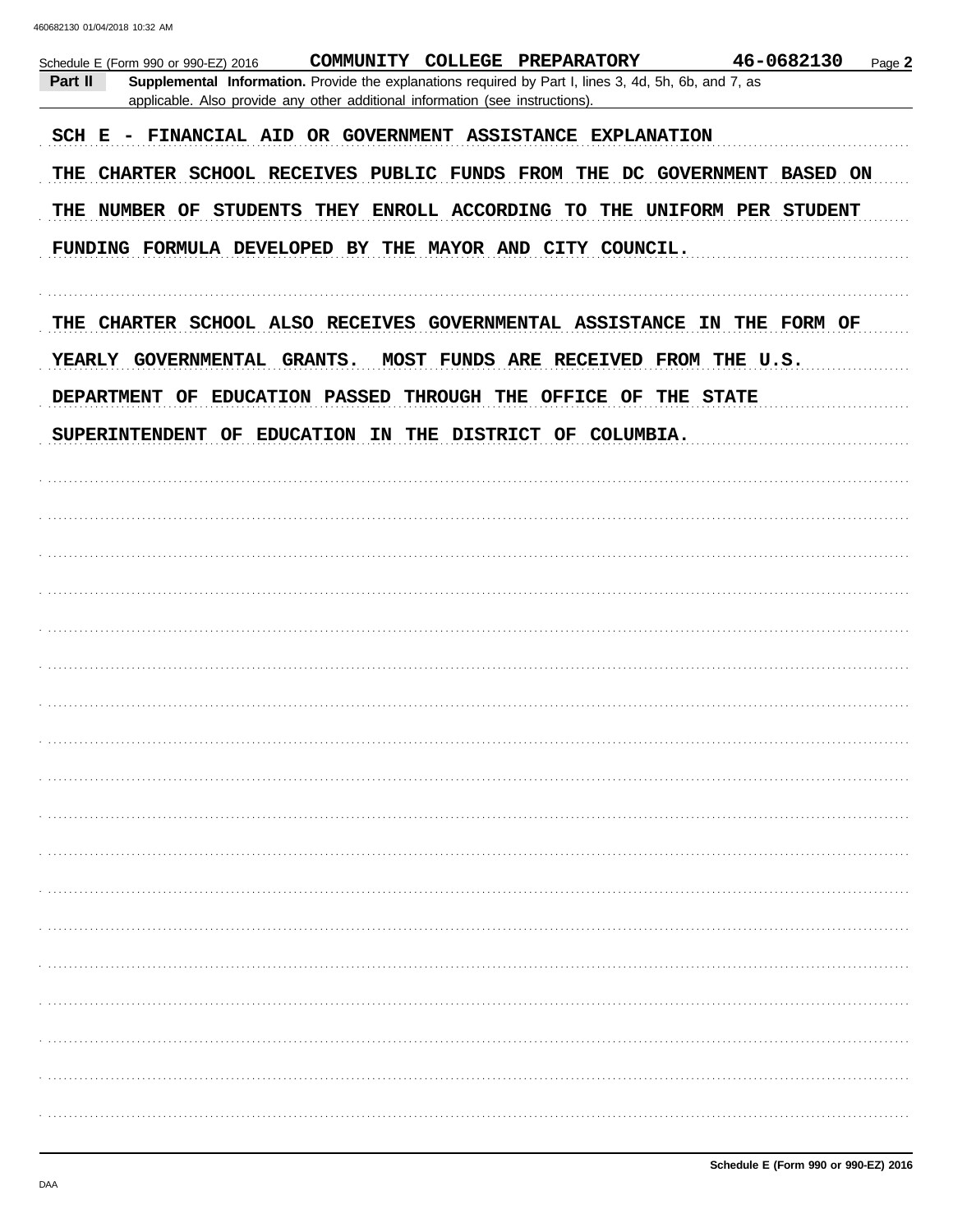| <b>SCHEDULE G</b>                                      | Supplemental Information Regarding Fundraising or Gaming Activities                                                                                                                                                                                     |                                 |                |                                |                                       |                                        | OMB No. 1545-0047                       |
|--------------------------------------------------------|---------------------------------------------------------------------------------------------------------------------------------------------------------------------------------------------------------------------------------------------------------|---------------------------------|----------------|--------------------------------|---------------------------------------|----------------------------------------|-----------------------------------------|
| (Form 990 or 990-EZ)                                   | Complete if the organization answered "Yes" on Form 990, Part IV, line 17, 18, or 19, or if the<br>organization entered more than \$15,000 on Form 990-EZ, line 6a.                                                                                     |                                 |                |                                |                                       |                                        |                                         |
| Department of the Treasury<br>Internal Revenue Service | LI Attach to Form 990 or Form 990-EZ.<br>U Information about Schedule G (Form 990 or 990-EZ) and its instructions is at www.irs.gov/form990.                                                                                                            |                                 |                |                                |                                       |                                        | Open to Public<br>Inspection            |
| Name of the organization                               | COMMUNITY COLLEGE                                                                                                                                                                                                                                       | <b>PREPARATORY</b>              |                |                                |                                       | Employer identification number         |                                         |
|                                                        | ACADEMY PUBLIC CHARTER SCHOOL                                                                                                                                                                                                                           |                                 |                |                                |                                       | 46-0682130                             |                                         |
| Part I                                                 | Fundraising Activities. Complete if the organization answered "Yes" on Form 990, Part IV, line 17.<br>Form 990-EZ filers are not required to complete this part.                                                                                        |                                 |                |                                |                                       |                                        |                                         |
| 1                                                      | Indicate whether the organization raised funds through any of the following activities. Check all that apply.                                                                                                                                           |                                 |                |                                |                                       |                                        |                                         |
| Mail solicitations<br>a                                |                                                                                                                                                                                                                                                         | e                               |                |                                | Solicitation of non-government grants |                                        |                                         |
| Internet and email solicitations<br>b                  |                                                                                                                                                                                                                                                         | f                               |                |                                | Solicitation of government grants     |                                        |                                         |
| Phone solicitations<br>C                               |                                                                                                                                                                                                                                                         | Special fundraising events<br>a |                |                                |                                       |                                        |                                         |
| In-person solicitations<br>d                           |                                                                                                                                                                                                                                                         |                                 |                |                                |                                       |                                        |                                         |
|                                                        | 2a Did the organization have a written or oral agreement with any individual (including officers, directors, trustees,                                                                                                                                  |                                 |                |                                |                                       |                                        |                                         |
|                                                        | or key employees listed in Form 990, Part VII) or entity in connection with professional fundraising services?<br>b If "Yes," list the 10 highest paid individuals or entities (fundraisers) pursuant to agreements under which the fundraiser is to be |                                 |                |                                |                                       |                                        | No<br>Yes                               |
|                                                        | compensated at least \$5,000 by the organization.                                                                                                                                                                                                       |                                 |                |                                |                                       |                                        |                                         |
|                                                        | (i) Name and address of individual                                                                                                                                                                                                                      |                                 |                | (iii) Did fund-<br>raiser have | (iv) Gross receipts                   | (v) Amount paid to<br>(or retained by) | (vi) Amount paid to<br>(or retained by) |
|                                                        | or entity (fundraiser)                                                                                                                                                                                                                                  | (ii) Activity                   |                | custody or<br>control of       | from activity                         | fundraiser listed in                   | organization                            |
|                                                        |                                                                                                                                                                                                                                                         |                                 | contributions? |                                |                                       | col. (i)                               |                                         |
| 1                                                      |                                                                                                                                                                                                                                                         |                                 | Yes            | No                             |                                       |                                        |                                         |
|                                                        |                                                                                                                                                                                                                                                         |                                 |                |                                |                                       |                                        |                                         |
| $\mathbf{2}$                                           |                                                                                                                                                                                                                                                         |                                 |                |                                |                                       |                                        |                                         |
|                                                        |                                                                                                                                                                                                                                                         |                                 |                |                                |                                       |                                        |                                         |
| 3                                                      |                                                                                                                                                                                                                                                         |                                 |                |                                |                                       |                                        |                                         |
|                                                        |                                                                                                                                                                                                                                                         |                                 |                |                                |                                       |                                        |                                         |
|                                                        |                                                                                                                                                                                                                                                         |                                 |                |                                |                                       |                                        |                                         |
| 4                                                      |                                                                                                                                                                                                                                                         |                                 |                |                                |                                       |                                        |                                         |
|                                                        |                                                                                                                                                                                                                                                         |                                 |                |                                |                                       |                                        |                                         |
| 5                                                      |                                                                                                                                                                                                                                                         |                                 |                |                                |                                       |                                        |                                         |
|                                                        |                                                                                                                                                                                                                                                         |                                 |                |                                |                                       |                                        |                                         |
|                                                        |                                                                                                                                                                                                                                                         |                                 |                |                                |                                       |                                        |                                         |
|                                                        |                                                                                                                                                                                                                                                         |                                 |                |                                |                                       |                                        |                                         |
|                                                        |                                                                                                                                                                                                                                                         |                                 |                |                                |                                       |                                        |                                         |
| 7                                                      |                                                                                                                                                                                                                                                         |                                 |                |                                |                                       |                                        |                                         |
|                                                        |                                                                                                                                                                                                                                                         |                                 |                |                                |                                       |                                        |                                         |
| 8                                                      |                                                                                                                                                                                                                                                         |                                 |                |                                |                                       |                                        |                                         |
|                                                        |                                                                                                                                                                                                                                                         |                                 |                |                                |                                       |                                        |                                         |
|                                                        |                                                                                                                                                                                                                                                         |                                 |                |                                |                                       |                                        |                                         |
| 9                                                      |                                                                                                                                                                                                                                                         |                                 |                |                                |                                       |                                        |                                         |
|                                                        |                                                                                                                                                                                                                                                         |                                 |                |                                |                                       |                                        |                                         |
| 10                                                     |                                                                                                                                                                                                                                                         |                                 |                |                                |                                       |                                        |                                         |
|                                                        |                                                                                                                                                                                                                                                         |                                 |                |                                |                                       |                                        |                                         |
|                                                        |                                                                                                                                                                                                                                                         |                                 |                |                                |                                       |                                        |                                         |
| 3                                                      | List all states in which the organization is registered or licensed to solicit contributions or has been notified it is exempt from                                                                                                                     |                                 |                |                                |                                       |                                        |                                         |
| registration or licensing.                             |                                                                                                                                                                                                                                                         |                                 |                |                                |                                       |                                        |                                         |
|                                                        |                                                                                                                                                                                                                                                         |                                 |                |                                |                                       |                                        |                                         |
|                                                        |                                                                                                                                                                                                                                                         |                                 |                |                                |                                       |                                        |                                         |
|                                                        |                                                                                                                                                                                                                                                         |                                 |                |                                |                                       |                                        |                                         |
|                                                        |                                                                                                                                                                                                                                                         |                                 |                |                                |                                       |                                        |                                         |
|                                                        |                                                                                                                                                                                                                                                         |                                 |                |                                |                                       |                                        |                                         |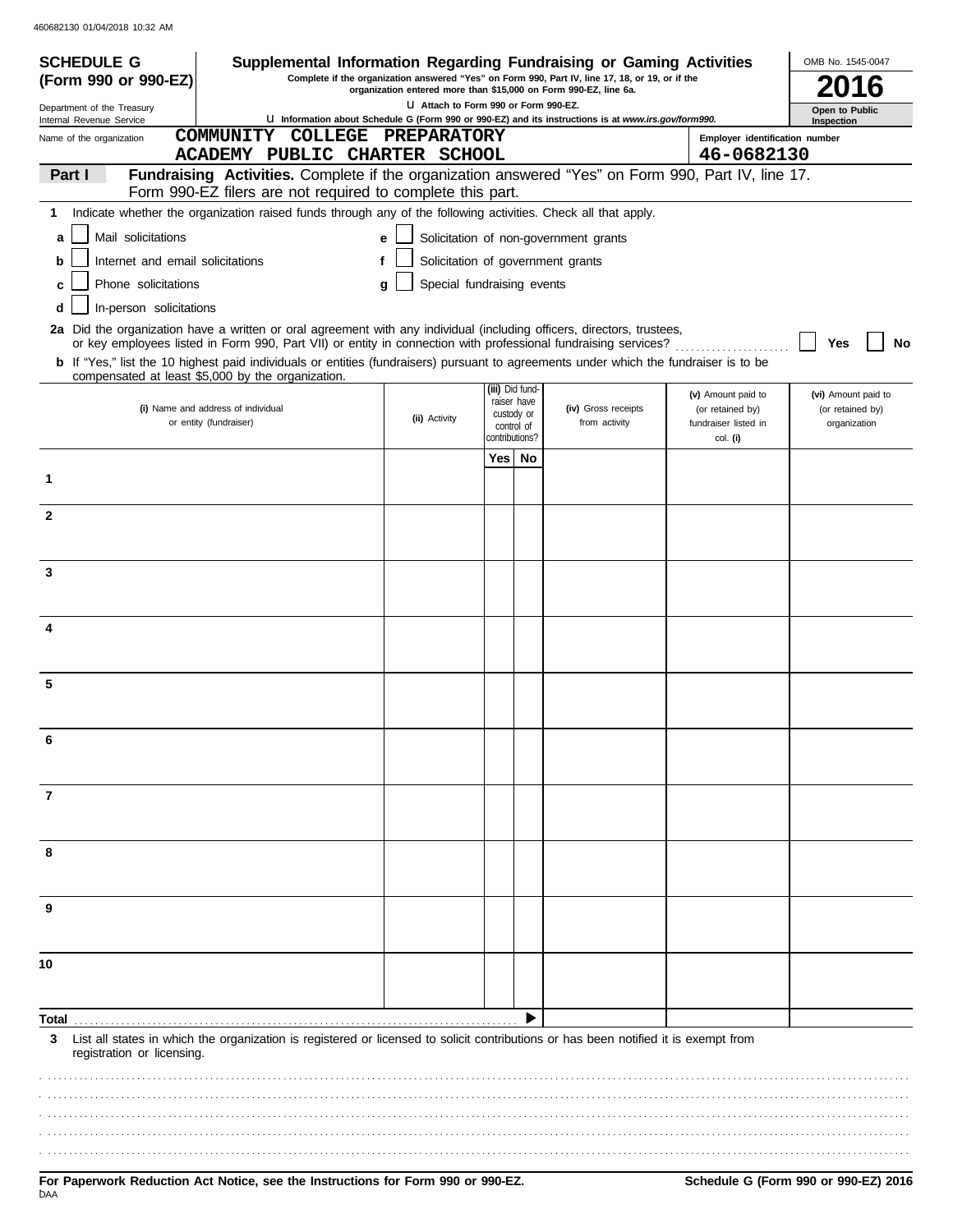|          | Part II  |                              | Fundraising Events. Complete if the organization answered "Yes" on Form 990, Part IV, line 18, or reported more<br>than \$15,000 of fundraising event contributions and gross income on Form 990-EZ, lines 1 and 6b. List events with |                                                  |                                            |                                                     |
|----------|----------|------------------------------|---------------------------------------------------------------------------------------------------------------------------------------------------------------------------------------------------------------------------------------|--------------------------------------------------|--------------------------------------------|-----------------------------------------------------|
|          |          |                              | gross receipts greater than \$5,000.                                                                                                                                                                                                  |                                                  |                                            |                                                     |
|          |          |                              | (a) Event #1                                                                                                                                                                                                                          | (b) Event $#2$                                   | (c) Other events                           |                                                     |
|          |          |                              | <b>BANQUET</b>                                                                                                                                                                                                                        |                                                  | <b>NONE</b>                                | (d) Total events<br>(add col. (a) through           |
|          |          |                              | (event type)                                                                                                                                                                                                                          | (event type)                                     | (total number)                             | col. (c)                                            |
| Revenue  |          | 1 Gross receipts             | 30,785                                                                                                                                                                                                                                |                                                  |                                            | 30,785                                              |
|          |          | 2 Less: Contributions        | 30,785                                                                                                                                                                                                                                |                                                  |                                            | 30,785                                              |
|          |          | 3 Gross income (line 1 minus |                                                                                                                                                                                                                                       |                                                  |                                            |                                                     |
|          |          | 4 Cash prizes                |                                                                                                                                                                                                                                       |                                                  |                                            |                                                     |
|          |          | 5 Noncash prizes             |                                                                                                                                                                                                                                       |                                                  |                                            |                                                     |
| Expenses |          | 6 Rent/facility costs        |                                                                                                                                                                                                                                       |                                                  |                                            |                                                     |
|          |          | 7 Food and beverages         | 7,991                                                                                                                                                                                                                                 |                                                  |                                            | <u>7,991</u>                                        |
| Direct   |          | 8 Entertainment              | 2,400                                                                                                                                                                                                                                 |                                                  |                                            | 2,400                                               |
|          |          | 9 Other direct expenses      | 1,800                                                                                                                                                                                                                                 |                                                  |                                            | 1,800                                               |
|          |          |                              | 10 Direct expense summary. Add lines 4 through 9 in column (d)                                                                                                                                                                        |                                                  |                                            | $\frac{12,191}{-12,191}$                            |
|          | Part III |                              | Gaming. Complete if the organization answered "Yes" on Form 990, Part IV, line 19, or reported more                                                                                                                                   |                                                  |                                            |                                                     |
|          |          |                              | than \$15,000 on Form 990-EZ, line 6a.                                                                                                                                                                                                |                                                  |                                            |                                                     |
| Revenue  |          |                              | (a) Bingo                                                                                                                                                                                                                             | (b) Pull tabs/instant<br>bingo/progressive bingo | (c) Other gaming                           | (d) Total gaming (add<br>col. (a) through col. (c)) |
|          |          | 1 Gross revenue              |                                                                                                                                                                                                                                       |                                                  |                                            |                                                     |
| enses    |          | 2 Cash prizes                |                                                                                                                                                                                                                                       |                                                  |                                            |                                                     |
| 찧        |          | 3 Noncash prizes             |                                                                                                                                                                                                                                       |                                                  |                                            |                                                     |
| Direct   |          | 4 Rent/facility costs        |                                                                                                                                                                                                                                       |                                                  |                                            |                                                     |
|          |          | 5 Other direct expenses      |                                                                                                                                                                                                                                       |                                                  |                                            |                                                     |
|          |          | 6 Volunteer labor            | Yes $%$<br>No.                                                                                                                                                                                                                        | No.                                              | <b>Yes</b> _____________<br>%<br><b>No</b> |                                                     |
|          |          |                              |                                                                                                                                                                                                                                       |                                                  |                                            |                                                     |
|          |          |                              |                                                                                                                                                                                                                                       |                                                  |                                            |                                                     |
|          |          |                              |                                                                                                                                                                                                                                       |                                                  |                                            |                                                     |
| 9        |          | <b>b</b> If "No," explain:   | Enter the state(s) in which the organization conducts gaming activities: [11] content conducts and state(s) in which the organization conducts gaming activities:                                                                     |                                                  |                                            | Yes<br>No                                           |
|          |          | <b>b</b> If "Yes," explain:  |                                                                                                                                                                                                                                       |                                                  |                                            | Yes<br>No                                           |
|          |          |                              |                                                                                                                                                                                                                                       |                                                  |                                            |                                                     |

Schedule G (Form 990 or 990-EZ) 2016 COMMUNITY COLLEGE PREPARATORY 46-0682130 Page 2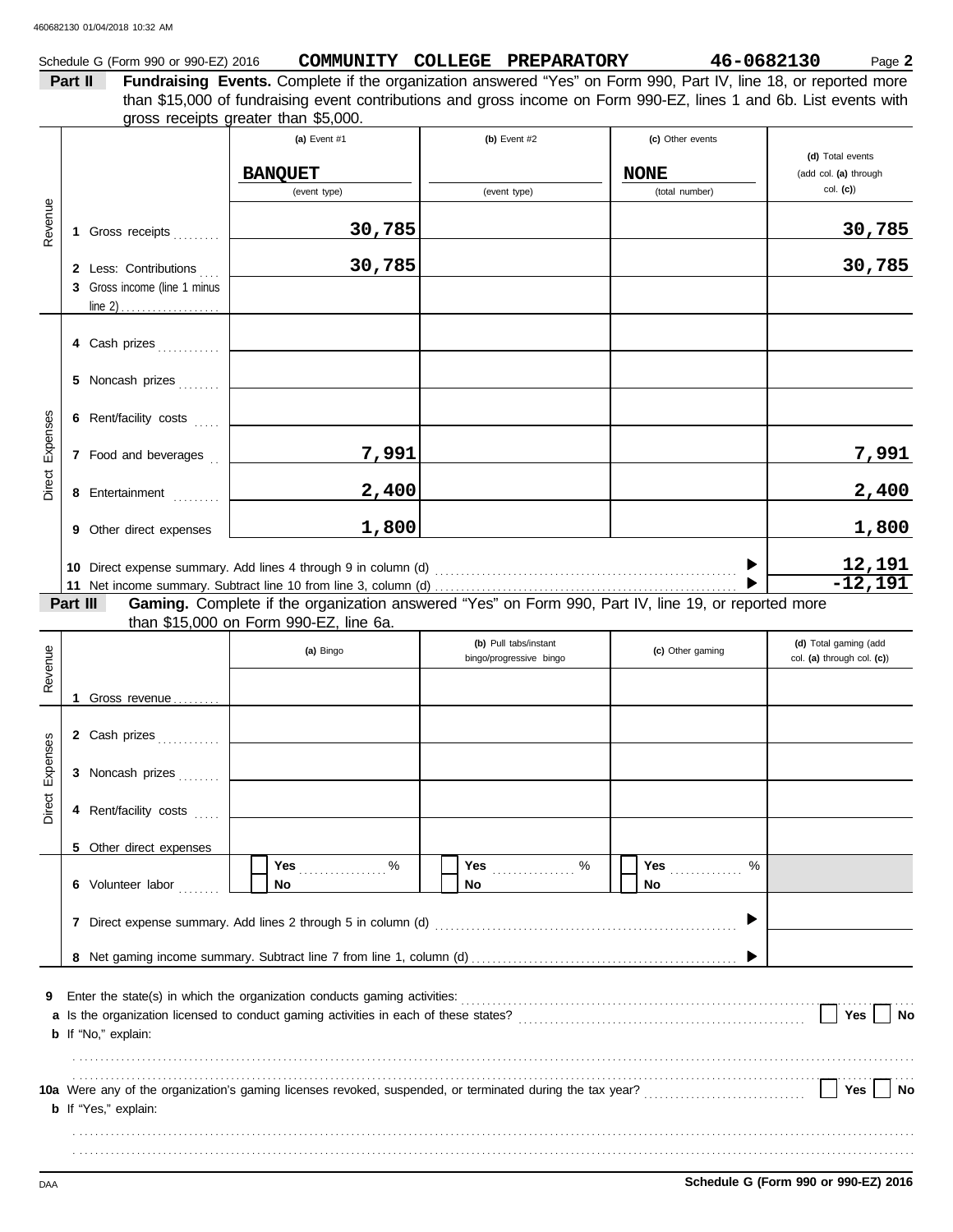|         | Schedule G (Form 990 or 990-EZ) 2016                                                                                                                                                                                                 |          |                        | COMMUNITY COLLEGE PREPARATORY | 46-0682130 |     | Page 3 |
|---------|--------------------------------------------------------------------------------------------------------------------------------------------------------------------------------------------------------------------------------------|----------|------------------------|-------------------------------|------------|-----|--------|
| 11      |                                                                                                                                                                                                                                      |          |                        |                               |            | Yes | No     |
| 12      | Is the organization a grantor, beneficiary or trustee of a trust, or a member of a partnership or other entity                                                                                                                       |          |                        |                               |            |     |        |
|         |                                                                                                                                                                                                                                      |          |                        |                               |            | Yes | No     |
| 13<br>a | Indicate the percentage of gaming activity conducted in:                                                                                                                                                                             |          |                        |                               | 13а        |     | %      |
| b       | An outside facility <b>contract and the contract of a contract of a contract of a contract of a contract of a contract of a contract of a contract of a contract of a contract of a contract of a contract of a contract of a co</b> |          |                        |                               | 13b        |     | %      |
| 14      | Enter the name and address of the person who prepares the organization's gaming/special events books and                                                                                                                             |          |                        |                               |            |     |        |
|         | records:                                                                                                                                                                                                                             |          |                        |                               |            |     |        |
|         |                                                                                                                                                                                                                                      |          |                        |                               |            |     |        |
|         |                                                                                                                                                                                                                                      |          |                        |                               |            |     |        |
|         |                                                                                                                                                                                                                                      |          |                        |                               |            |     |        |
|         | Address <b>u</b>                                                                                                                                                                                                                     |          |                        |                               |            |     |        |
|         | 15a Does the organization have a contract with a third party from whom the organization receives gaming                                                                                                                              |          |                        |                               |            |     |        |
|         |                                                                                                                                                                                                                                      |          |                        |                               |            | Yes | No     |
| b       |                                                                                                                                                                                                                                      |          |                        |                               |            |     |        |
|         | If "Yes," enter name and address of the third party:                                                                                                                                                                                 |          |                        |                               |            |     |        |
|         |                                                                                                                                                                                                                                      |          |                        |                               |            |     |        |
|         |                                                                                                                                                                                                                                      |          |                        |                               |            |     |        |
|         |                                                                                                                                                                                                                                      |          |                        |                               |            |     |        |
|         | Address <b>u</b>                                                                                                                                                                                                                     |          |                        |                               |            |     |        |
| 16      | Gaming manager information:                                                                                                                                                                                                          |          |                        |                               |            |     |        |
|         |                                                                                                                                                                                                                                      |          |                        |                               |            |     |        |
|         |                                                                                                                                                                                                                                      |          |                        |                               |            |     |        |
|         |                                                                                                                                                                                                                                      |          |                        |                               |            |     |        |
|         |                                                                                                                                                                                                                                      |          |                        |                               |            |     |        |
|         | Description of services provided <b>u</b> electron contract the contract of the contract of the contract of the contract of the contract of the contract of the contract of the contract of the contract of the contract of the con  |          |                        |                               |            |     |        |
|         |                                                                                                                                                                                                                                      |          |                        |                               |            |     |        |
|         | Director/officer                                                                                                                                                                                                                     | Employee | Independent contractor |                               |            |     |        |
|         |                                                                                                                                                                                                                                      |          |                        |                               |            |     |        |
| 17      | Mandatory distributions:                                                                                                                                                                                                             |          |                        |                               |            |     |        |
| а       | Is the organization required under state law to make charitable distributions from the gaming proceeds to<br>retain the state gaming license?                                                                                        |          |                        |                               |            | Yes | No     |
|         | <b>b</b> Enter the amount of distributions required under state law to be distributed to other exempt organizations or                                                                                                               |          |                        |                               |            |     |        |
|         | spent in the organization's own exempt activities during the tax year $\mathbf{u}$ \$                                                                                                                                                |          |                        |                               |            |     |        |
|         | Supplemental Information. Provide the explanations required by Part I, line 2b, columns (iii) and (v); and<br>Part IV                                                                                                                |          |                        |                               |            |     |        |
|         | Part III, lines 9, 9b, 10b, 15b, 15c, 16, and 17b, as applicable. Also provide any additional information.                                                                                                                           |          |                        |                               |            |     |        |
|         | See instructions                                                                                                                                                                                                                     |          |                        |                               |            |     |        |
|         |                                                                                                                                                                                                                                      |          |                        |                               |            |     |        |
|         |                                                                                                                                                                                                                                      |          |                        |                               |            |     |        |
|         |                                                                                                                                                                                                                                      |          |                        |                               |            |     |        |
|         |                                                                                                                                                                                                                                      |          |                        |                               |            |     |        |
|         |                                                                                                                                                                                                                                      |          |                        |                               |            |     |        |
|         |                                                                                                                                                                                                                                      |          |                        |                               |            |     |        |
|         |                                                                                                                                                                                                                                      |          |                        |                               |            |     |        |
|         |                                                                                                                                                                                                                                      |          |                        |                               |            |     |        |
|         |                                                                                                                                                                                                                                      |          |                        |                               |            |     |        |
|         |                                                                                                                                                                                                                                      |          |                        |                               |            |     |        |
|         |                                                                                                                                                                                                                                      |          |                        |                               |            |     |        |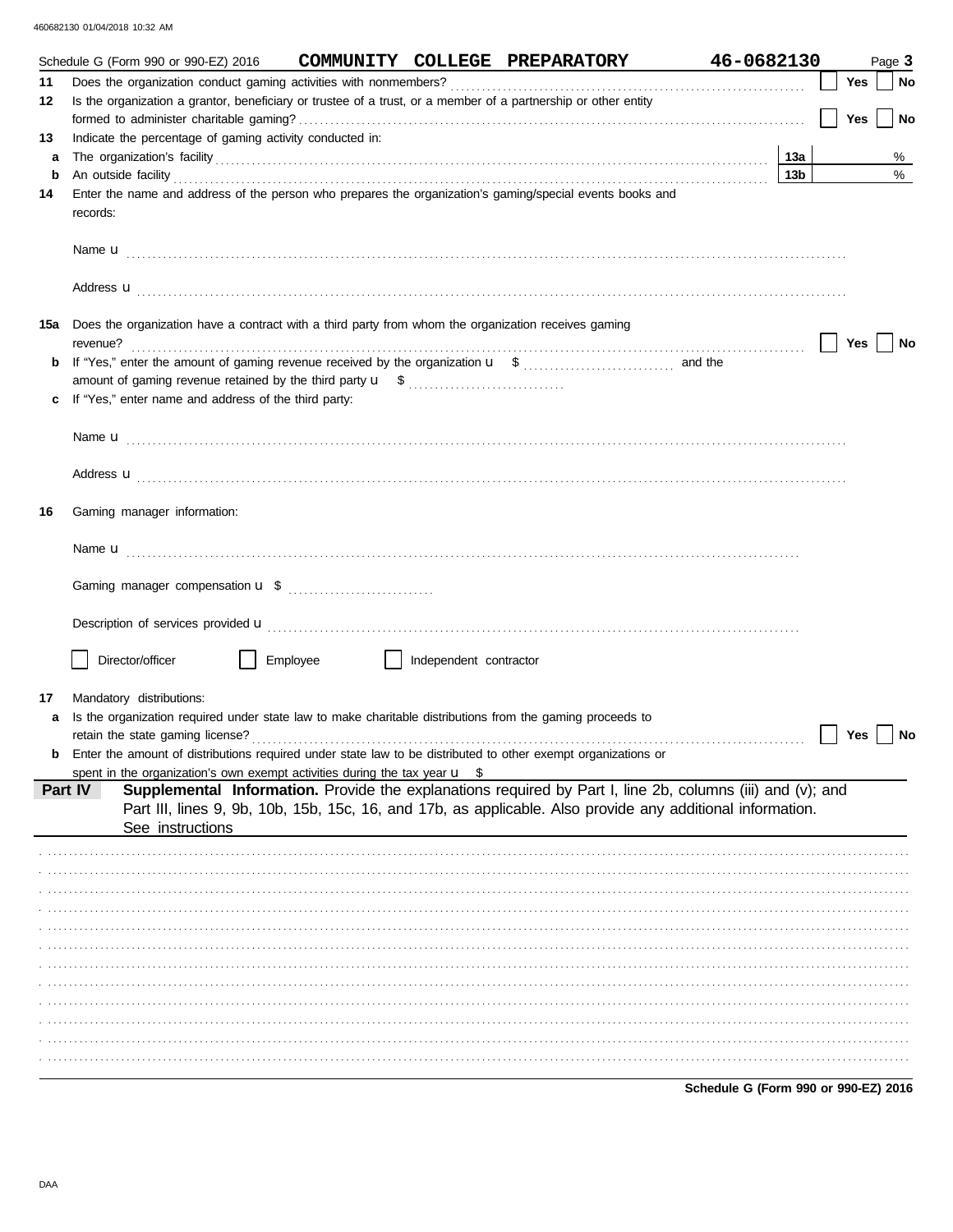|   | <b>SCHEDULE J</b>                                                                                                   |                                                                                                                                                                                                             | <b>Compensation Information</b>                                                                                                                                    |                                | OMB No. 1545-0047          |            |             |
|---|---------------------------------------------------------------------------------------------------------------------|-------------------------------------------------------------------------------------------------------------------------------------------------------------------------------------------------------------|--------------------------------------------------------------------------------------------------------------------------------------------------------------------|--------------------------------|----------------------------|------------|-------------|
|   | For certain Officers, Directors, Trustees, Key Employees, and Highest<br>(Form 990)<br><b>Compensated Employees</b> |                                                                                                                                                                                                             | 2016                                                                                                                                                               |                                |                            |            |             |
|   |                                                                                                                     |                                                                                                                                                                                                             | u Complete if the organization answered "Yes" on Form 990, Part IV, line 23.<br>u Attach to Form 990.                                                              |                                | Open to Public             |            |             |
|   | Department of the Treasury<br>Internal Revenue Service                                                              |                                                                                                                                                                                                             | <b>ulnformation about Schedule J (Form 990) and its instructions is at www.irs.gov/form990.</b>                                                                    |                                |                            | Inspection |             |
|   | Name of the organization                                                                                            | COMMUNITY COLLEGE PREPARATORY                                                                                                                                                                               |                                                                                                                                                                    | Employer identification number |                            |            |             |
|   |                                                                                                                     | ACADEMY PUBLIC CHARTER SCHOOL                                                                                                                                                                               |                                                                                                                                                                    | 46-0682130                     |                            |            |             |
|   | Part I                                                                                                              | Questions Regarding Compensation                                                                                                                                                                            |                                                                                                                                                                    |                                |                            |            |             |
|   |                                                                                                                     |                                                                                                                                                                                                             |                                                                                                                                                                    |                                |                            | Yes        | No          |
|   |                                                                                                                     |                                                                                                                                                                                                             | 1a Check the appropriate box(es) if the organization provided any of the following to or for a person listed on Form                                               |                                |                            |            |             |
|   | First-class or charter travel                                                                                       |                                                                                                                                                                                                             | 990, Part VII, Section A, line 1a. Complete Part III to provide any relevant information regarding these items.<br>Housing allowance or residence for personal use |                                |                            |            |             |
|   | Travel for companions                                                                                               |                                                                                                                                                                                                             | Payments for business use of personal residence                                                                                                                    |                                |                            |            |             |
|   |                                                                                                                     | Tax indemnification and gross-up payments                                                                                                                                                                   | Health or social club dues or initiation fees                                                                                                                      |                                |                            |            |             |
|   | Discretionary spending account                                                                                      |                                                                                                                                                                                                             | Personal services (such as, maid, chauffeur, chef)                                                                                                                 |                                |                            |            |             |
|   |                                                                                                                     |                                                                                                                                                                                                             |                                                                                                                                                                    |                                |                            |            |             |
|   |                                                                                                                     | <b>b</b> If any of the boxes on line 1a are checked, did the organization follow a written policy regarding payment                                                                                         |                                                                                                                                                                    |                                |                            |            |             |
|   |                                                                                                                     | or reimbursement or provision of all of the expenses described above? If "No," complete Part III to                                                                                                         |                                                                                                                                                                    |                                |                            |            |             |
|   | explain                                                                                                             |                                                                                                                                                                                                             |                                                                                                                                                                    |                                | 1b                         |            |             |
|   |                                                                                                                     |                                                                                                                                                                                                             |                                                                                                                                                                    |                                |                            |            |             |
| 2 |                                                                                                                     | Did the organization require substantiation prior to reimbursing or allowing expenses incurred by all                                                                                                       | directors, trustees, and officers, including the CEO/Executive Director, regarding the items checked in line                                                       |                                |                            |            |             |
|   | 1a?                                                                                                                 |                                                                                                                                                                                                             |                                                                                                                                                                    |                                | 2                          |            |             |
|   |                                                                                                                     |                                                                                                                                                                                                             |                                                                                                                                                                    |                                |                            |            |             |
| 3 |                                                                                                                     | Indicate which, if any, of the following the filing organization used to establish the compensation of the                                                                                                  |                                                                                                                                                                    |                                |                            |            |             |
|   |                                                                                                                     |                                                                                                                                                                                                             | organization's CEO/Executive Director. Check all that apply. Do not check any boxes for methods used by a                                                          |                                |                            |            |             |
|   |                                                                                                                     | related organization to establish compensation of the CEO/Executive Director, but explain in Part III.                                                                                                      |                                                                                                                                                                    |                                |                            |            |             |
|   | Compensation committee                                                                                              |                                                                                                                                                                                                             | Written employment contract                                                                                                                                        |                                |                            |            |             |
|   |                                                                                                                     | Independent compensation consultant                                                                                                                                                                         | 図<br>Compensation survey or study                                                                                                                                  |                                |                            |            |             |
|   | x<br>Form 990 of other organizations                                                                                |                                                                                                                                                                                                             | Ιx<br>Approval by the board or compensation committee                                                                                                              |                                |                            |            |             |
| 4 |                                                                                                                     | During the year, did any person listed on Form 990, Part VII, Section A, line 1a, with respect to the filing                                                                                                |                                                                                                                                                                    |                                |                            |            |             |
|   | organization or a related organization:                                                                             |                                                                                                                                                                                                             |                                                                                                                                                                    |                                |                            |            |             |
|   |                                                                                                                     | a Receive a severance payment or change-of-control payment?                                                                                                                                                 |                                                                                                                                                                    |                                | 4a                         |            | х           |
| b |                                                                                                                     |                                                                                                                                                                                                             |                                                                                                                                                                    |                                | 4b                         |            | $\mathbf x$ |
|   |                                                                                                                     |                                                                                                                                                                                                             |                                                                                                                                                                    |                                | 4c                         |            | $\mathbf x$ |
|   |                                                                                                                     | If "Yes" to any of lines 4a–c, list the persons and provide the applicable amounts for each item in Part III.                                                                                               |                                                                                                                                                                    |                                |                            |            |             |
|   |                                                                                                                     |                                                                                                                                                                                                             |                                                                                                                                                                    |                                |                            |            |             |
| 5 |                                                                                                                     | Only section $501(c)(3)$ , $501(c)(4)$ , and $501(c)(29)$ organizations must complete lines $5-9$ .<br>For persons listed on Form 990, Part VII, Section A, line 1a, did the organization pay or accrue any |                                                                                                                                                                    |                                |                            |            |             |
|   |                                                                                                                     | compensation contingent on the revenues of:                                                                                                                                                                 |                                                                                                                                                                    |                                |                            |            |             |
|   | a The organization?                                                                                                 |                                                                                                                                                                                                             |                                                                                                                                                                    |                                | 5a                         |            | x           |
|   |                                                                                                                     |                                                                                                                                                                                                             |                                                                                                                                                                    |                                | 5b                         |            | $\mathbf x$ |
|   | If "Yes" on line 5a or 5b, describe in Part III.                                                                    |                                                                                                                                                                                                             |                                                                                                                                                                    |                                |                            |            |             |
|   |                                                                                                                     |                                                                                                                                                                                                             |                                                                                                                                                                    |                                |                            |            |             |
| 6 |                                                                                                                     | For persons listed on Form 990, Part VII, Section A, line 1a, did the organization pay or accrue any                                                                                                        |                                                                                                                                                                    |                                |                            |            |             |
|   |                                                                                                                     | compensation contingent on the net earnings of:                                                                                                                                                             |                                                                                                                                                                    |                                |                            |            | X           |
|   | a The organization?                                                                                                 |                                                                                                                                                                                                             |                                                                                                                                                                    |                                | 6а<br>6b                   |            | X           |
|   | If "Yes" on line 6a or 6b, describe in Part III.                                                                    |                                                                                                                                                                                                             |                                                                                                                                                                    |                                |                            |            |             |
|   |                                                                                                                     |                                                                                                                                                                                                             |                                                                                                                                                                    |                                |                            |            |             |
| 7 |                                                                                                                     | For persons listed on Form 990, Part VII, Section A, line 1a, did the organization provide any nonfixed                                                                                                     |                                                                                                                                                                    |                                |                            |            |             |
|   |                                                                                                                     |                                                                                                                                                                                                             |                                                                                                                                                                    |                                | $\overline{7}$             | X          |             |
| 8 |                                                                                                                     |                                                                                                                                                                                                             | Were any amounts reported on Form 990, Part VII, paid or accrued pursuant to a contract that was subject                                                           |                                |                            |            |             |
|   |                                                                                                                     | to the initial contract exception described in Regulations section 53.4958-4(a)(3)? If "Yes," describe                                                                                                      |                                                                                                                                                                    |                                |                            |            |             |
|   |                                                                                                                     |                                                                                                                                                                                                             | $\ $ n Part III $\ $                                                                                                                                               |                                | 8                          |            | x           |
| 9 |                                                                                                                     | If "Yes" on line 8, did the organization also follow the rebuttable presumption procedure described in                                                                                                      |                                                                                                                                                                    |                                |                            |            |             |
|   |                                                                                                                     |                                                                                                                                                                                                             |                                                                                                                                                                    |                                | 9                          |            |             |
|   |                                                                                                                     | For Paperwork Reduction Act Notice, see the Instructions for Form 990.                                                                                                                                      |                                                                                                                                                                    |                                | Schedule J (Form 990) 2016 |            |             |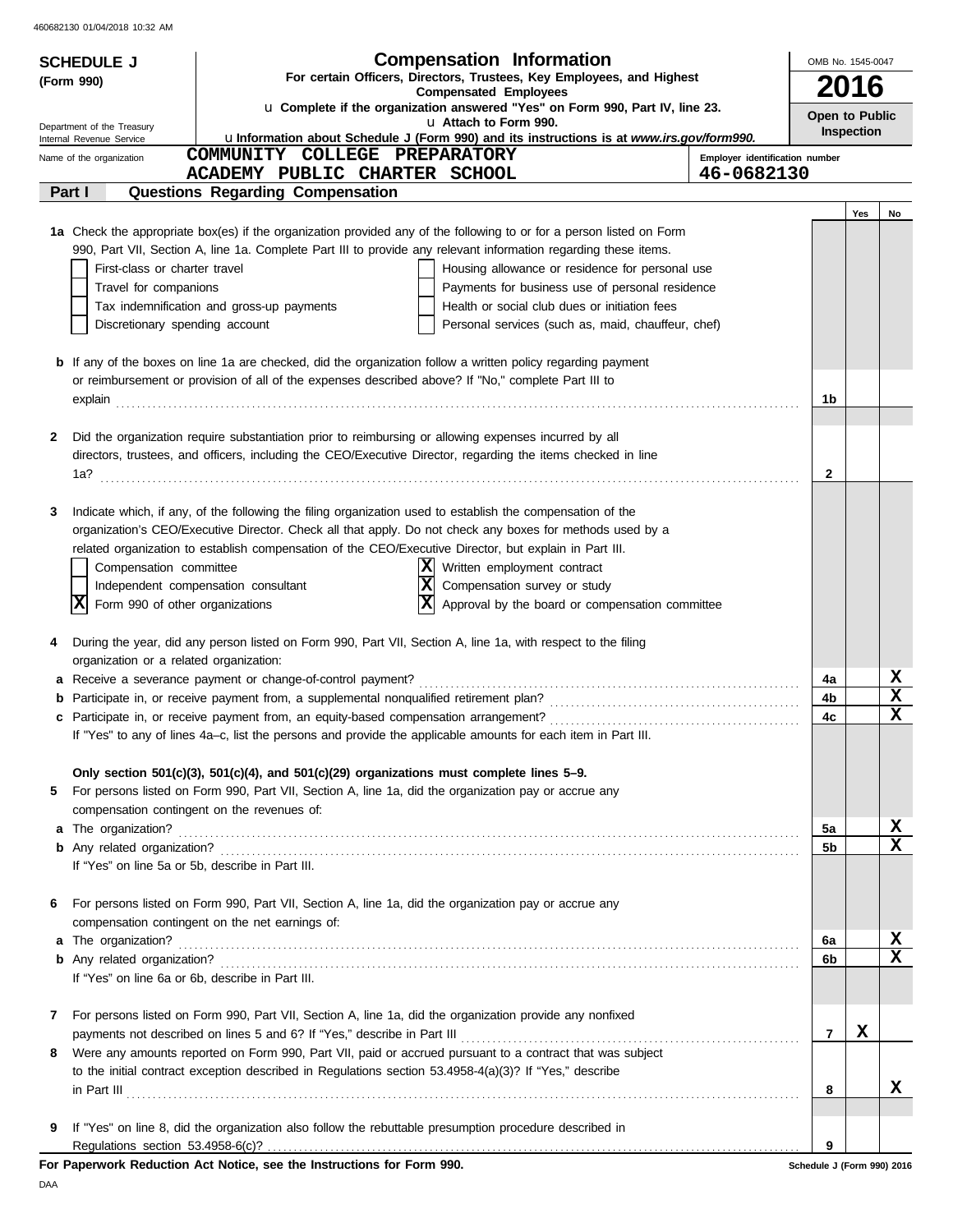#### 46-0682130 Schedule J (Form 990) 2016 COMMUNITY COLLEGE PREPARATORY

#### Part II Officers, Directors, Trustees, Key Employees, and Highest Compensated Employees. Use duplicate copies if additional space is needed.

For each individual whose compensation must be reported on Schedule J, report compensation from the organization on row (i) and from related organizations, described in the instructions, on row (ii). Do not list any individuals that aren't listed on Form 990, Part VII.

Note: The sum of columns (B)(i)-(iii) for each listed individual must equal the total amount of Form 990, Part VII, Section A, line 1a, applicable column (D) and (E) amounts for that individual.

|                      |                          | (B) Breakdown of W-2 and/or 1099-MISC compensation |                                           | (C) Retirement and             | (D) Nontaxable | (E) Total of columns | (F) Compensation                                           |
|----------------------|--------------------------|----------------------------------------------------|-------------------------------------------|--------------------------------|----------------|----------------------|------------------------------------------------------------|
| (A) Name and Title   | (i) Base<br>compensation | (ii) Bonus & incentive<br>compensation             | (iii) Other<br>reportable<br>compensation | other deferred<br>compensation | benefits       | $(B)(i)$ - $(D)$     | in column (B) reported<br>as deferred on prior<br>Form 990 |
| CORNELIA V. SPINNER  | 125,056<br>(i)           | 10,000                                             |                                           |                                | 20,499         | 155,555              | 0                                                          |
| 1 EXECUTIVE DIRECTOR | (ii)                     | $\Omega$                                           | $\Omega$                                  |                                | 0              |                      | 0                                                          |
|                      | (i)                      |                                                    |                                           |                                |                |                      |                                                            |
|                      |                          |                                                    |                                           |                                |                |                      |                                                            |
|                      | (i)                      |                                                    |                                           |                                |                |                      |                                                            |
|                      |                          |                                                    |                                           |                                |                |                      |                                                            |
|                      | (i)                      |                                                    |                                           |                                |                |                      |                                                            |
|                      |                          |                                                    |                                           |                                |                |                      |                                                            |
|                      | (i)                      |                                                    |                                           |                                |                |                      |                                                            |
|                      |                          |                                                    |                                           |                                |                |                      |                                                            |
|                      | (i)                      |                                                    |                                           |                                |                |                      |                                                            |
| 6                    |                          |                                                    |                                           |                                |                |                      |                                                            |
|                      | (i)                      |                                                    |                                           |                                |                |                      |                                                            |
|                      |                          |                                                    |                                           |                                |                |                      |                                                            |
|                      | (i)                      |                                                    |                                           |                                |                |                      |                                                            |
| 8                    |                          |                                                    |                                           |                                |                |                      |                                                            |
|                      | (i)                      |                                                    |                                           |                                |                |                      |                                                            |
| $\mathbf{Q}$         |                          |                                                    |                                           |                                |                |                      |                                                            |
|                      | (i)                      |                                                    |                                           |                                |                |                      |                                                            |
| 10                   |                          |                                                    |                                           |                                |                |                      |                                                            |
|                      | (i)                      |                                                    |                                           |                                |                |                      |                                                            |
| 11                   |                          |                                                    |                                           |                                |                |                      |                                                            |
|                      | (i)                      |                                                    |                                           |                                |                |                      |                                                            |
| 12                   |                          |                                                    |                                           |                                |                |                      |                                                            |
|                      | (i)                      |                                                    |                                           |                                |                |                      |                                                            |
| 13                   |                          |                                                    |                                           |                                |                |                      |                                                            |
|                      | (i)                      |                                                    |                                           |                                |                |                      |                                                            |
| 14                   |                          |                                                    |                                           |                                |                |                      |                                                            |
|                      | (i)                      |                                                    |                                           |                                |                |                      |                                                            |
| 15                   |                          |                                                    |                                           |                                |                |                      |                                                            |
|                      | (i)                      |                                                    |                                           |                                |                |                      |                                                            |
| 16                   |                          |                                                    |                                           |                                |                |                      |                                                            |
|                      |                          |                                                    |                                           |                                |                |                      |                                                            |

Schedule J (Form 990) 2016

Page 2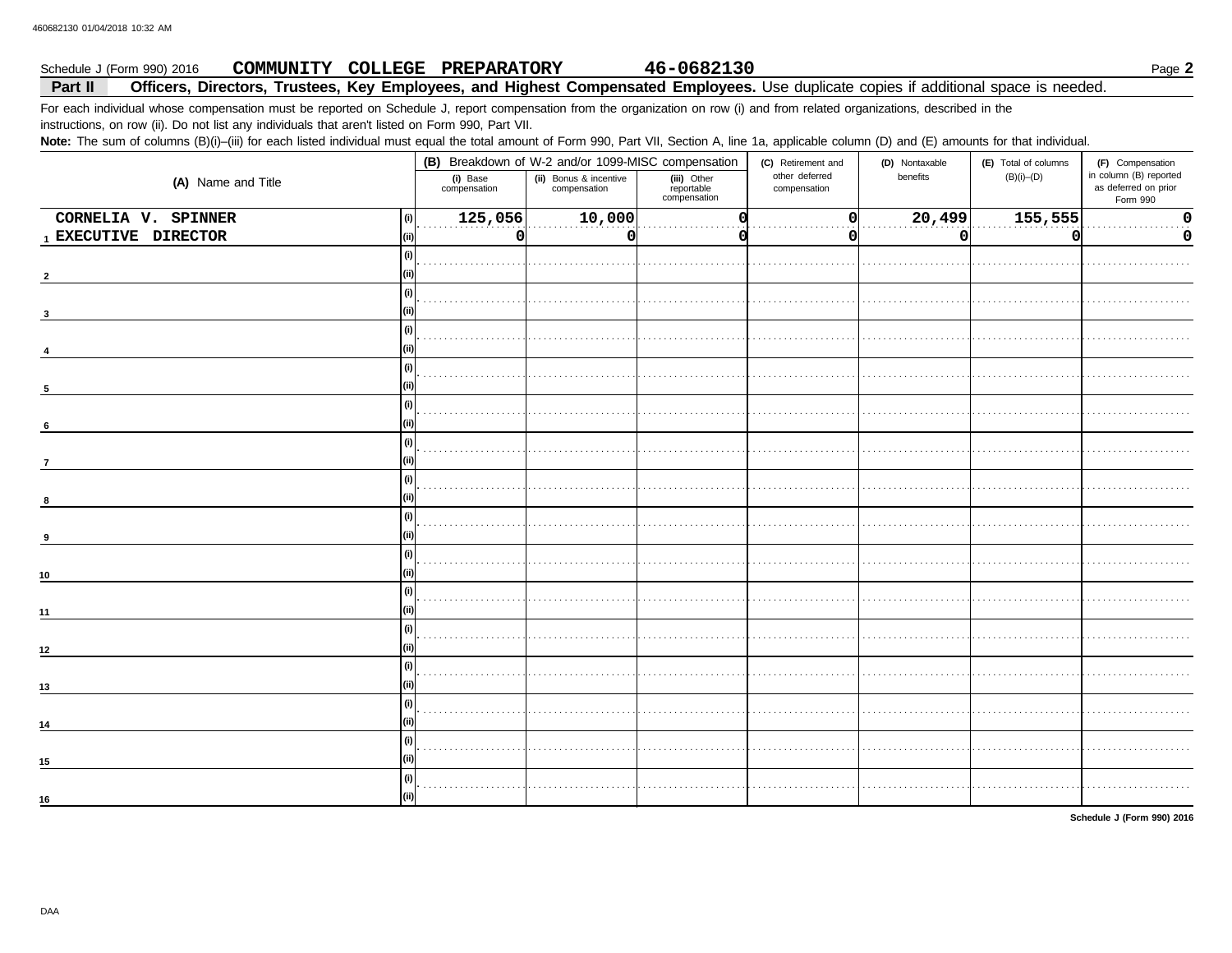| Schedule J (Form 990) 2016 COMMUNITY COLLEGE PREPARATORY                                                                                                                                                                                                     | 46-0682130 | Page 3                     |
|--------------------------------------------------------------------------------------------------------------------------------------------------------------------------------------------------------------------------------------------------------------|------------|----------------------------|
| <b>Supplemental Information</b><br>Part III<br>Provide the information, explanation, or descriptions required for Part I, lines 1a, 1b, 3, 4a, 4b, 4c, 5a, 5b, 6a, 6b, 7, and 8, and for Part II. Also complete this part<br>for any additional information. |            |                            |
| PART I, LINE 7 - NON-FIXED PAYMENTS PROVIDED                                                                                                                                                                                                                 |            |                            |
| BONUS WAS PAID WITH THE AMOUNT BASED ON DISCRETION EXCERCISED BY THE BOARD                                                                                                                                                                                   |            |                            |
| OF DIRECTORS                                                                                                                                                                                                                                                 |            |                            |
|                                                                                                                                                                                                                                                              |            |                            |
|                                                                                                                                                                                                                                                              |            |                            |
|                                                                                                                                                                                                                                                              |            |                            |
|                                                                                                                                                                                                                                                              |            |                            |
|                                                                                                                                                                                                                                                              |            |                            |
|                                                                                                                                                                                                                                                              |            |                            |
|                                                                                                                                                                                                                                                              |            |                            |
|                                                                                                                                                                                                                                                              |            |                            |
|                                                                                                                                                                                                                                                              |            |                            |
|                                                                                                                                                                                                                                                              |            |                            |
|                                                                                                                                                                                                                                                              |            |                            |
|                                                                                                                                                                                                                                                              |            |                            |
|                                                                                                                                                                                                                                                              |            |                            |
|                                                                                                                                                                                                                                                              |            |                            |
|                                                                                                                                                                                                                                                              |            |                            |
|                                                                                                                                                                                                                                                              |            | Schedule J (Form 990) 2016 |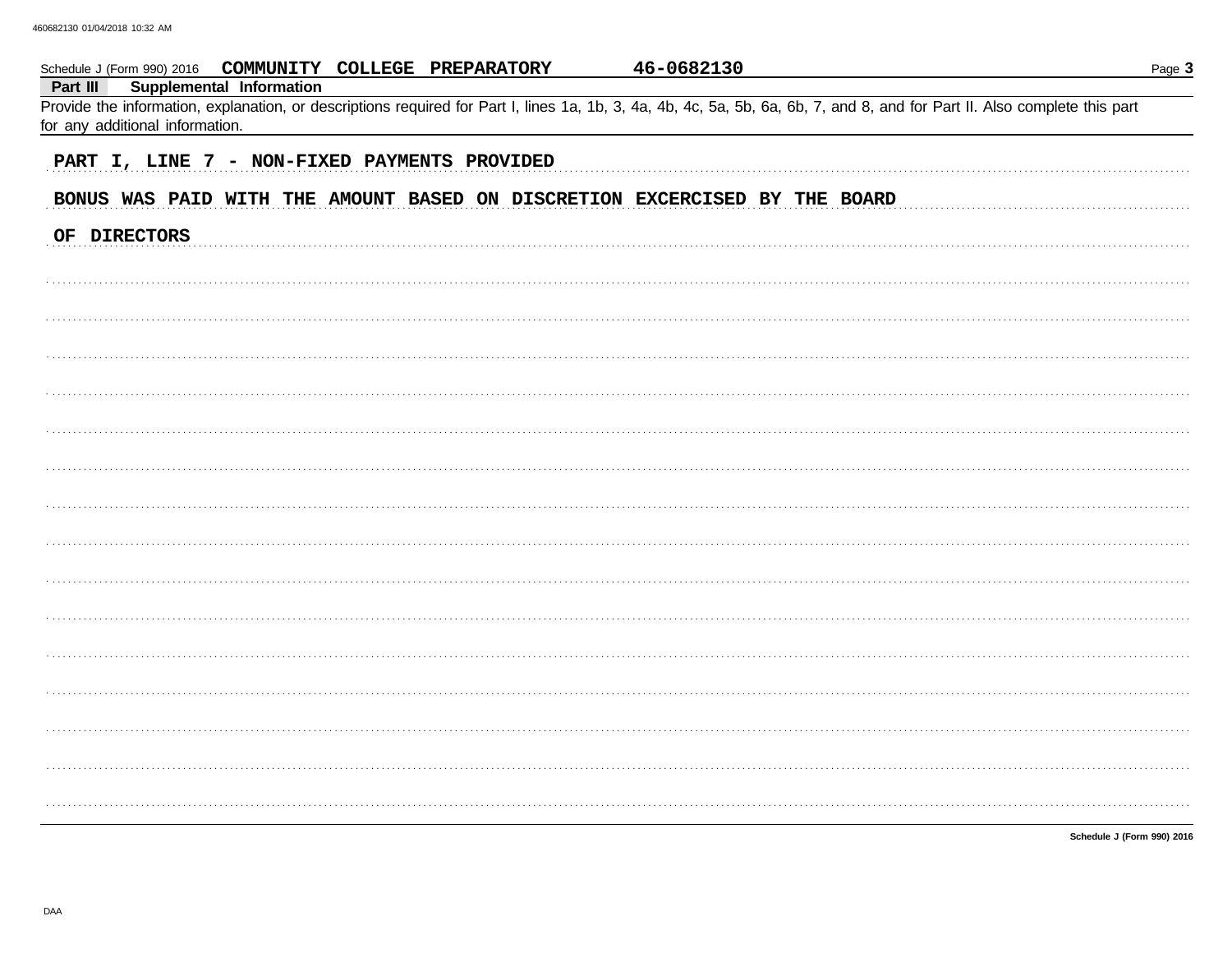| Supplemental Information to Form 990 or 990-EZ<br>Complete to provide information for responses to specific questions on<br>Form 990 or 990-EZ or to provide any additional information. |                                                                                                                                                                                                                                                                                                               | 2016                                                                                                                                                                                                                                                                                                                                                                                                                                                                                                                                                                                                                                                                                                                                                                                                                                                                                                                                                                 |
|------------------------------------------------------------------------------------------------------------------------------------------------------------------------------------------|---------------------------------------------------------------------------------------------------------------------------------------------------------------------------------------------------------------------------------------------------------------------------------------------------------------|----------------------------------------------------------------------------------------------------------------------------------------------------------------------------------------------------------------------------------------------------------------------------------------------------------------------------------------------------------------------------------------------------------------------------------------------------------------------------------------------------------------------------------------------------------------------------------------------------------------------------------------------------------------------------------------------------------------------------------------------------------------------------------------------------------------------------------------------------------------------------------------------------------------------------------------------------------------------|
|                                                                                                                                                                                          |                                                                                                                                                                                                                                                                                                               |                                                                                                                                                                                                                                                                                                                                                                                                                                                                                                                                                                                                                                                                                                                                                                                                                                                                                                                                                                      |
|                                                                                                                                                                                          |                                                                                                                                                                                                                                                                                                               |                                                                                                                                                                                                                                                                                                                                                                                                                                                                                                                                                                                                                                                                                                                                                                                                                                                                                                                                                                      |
| u Attach to Form 990 or 990-EZ.                                                                                                                                                          |                                                                                                                                                                                                                                                                                                               | Open to Public<br><b>Inspection</b>                                                                                                                                                                                                                                                                                                                                                                                                                                                                                                                                                                                                                                                                                                                                                                                                                                                                                                                                  |
|                                                                                                                                                                                          |                                                                                                                                                                                                                                                                                                               |                                                                                                                                                                                                                                                                                                                                                                                                                                                                                                                                                                                                                                                                                                                                                                                                                                                                                                                                                                      |
|                                                                                                                                                                                          |                                                                                                                                                                                                                                                                                                               |                                                                                                                                                                                                                                                                                                                                                                                                                                                                                                                                                                                                                                                                                                                                                                                                                                                                                                                                                                      |
| MISSION                                                                                                                                                                                  |                                                                                                                                                                                                                                                                                                               |                                                                                                                                                                                                                                                                                                                                                                                                                                                                                                                                                                                                                                                                                                                                                                                                                                                                                                                                                                      |
| OF<br>THE<br>COMMUNITY                                                                                                                                                                   |                                                                                                                                                                                                                                                                                                               |                                                                                                                                                                                                                                                                                                                                                                                                                                                                                                                                                                                                                                                                                                                                                                                                                                                                                                                                                                      |
| <b>PROVIDE</b><br>EDUCATION AND<br>THE                                                                                                                                                   | TО                                                                                                                                                                                                                                                                                                            |                                                                                                                                                                                                                                                                                                                                                                                                                                                                                                                                                                                                                                                                                                                                                                                                                                                                                                                                                                      |
| UNDER-CREDITED<br><b>ADULTS</b><br><b>FOR</b><br><b>POSTSECONDARY</b>                                                                                                                    |                                                                                                                                                                                                                                                                                                               | SUCCESS,                                                                                                                                                                                                                                                                                                                                                                                                                                                                                                                                                                                                                                                                                                                                                                                                                                                                                                                                                             |
| <b>LIFELONG</b><br><b>LEARNING.</b><br>AND                                                                                                                                               |                                                                                                                                                                                                                                                                                                               |                                                                                                                                                                                                                                                                                                                                                                                                                                                                                                                                                                                                                                                                                                                                                                                                                                                                                                                                                                      |
|                                                                                                                                                                                          |                                                                                                                                                                                                                                                                                                               |                                                                                                                                                                                                                                                                                                                                                                                                                                                                                                                                                                                                                                                                                                                                                                                                                                                                                                                                                                      |
|                                                                                                                                                                                          |                                                                                                                                                                                                                                                                                                               |                                                                                                                                                                                                                                                                                                                                                                                                                                                                                                                                                                                                                                                                                                                                                                                                                                                                                                                                                                      |
|                                                                                                                                                                                          |                                                                                                                                                                                                                                                                                                               |                                                                                                                                                                                                                                                                                                                                                                                                                                                                                                                                                                                                                                                                                                                                                                                                                                                                                                                                                                      |
| NUMBER OF<br><b>ADULTS</b><br>THEIR PRIME<br>WAGE<br>ΙN                                                                                                                                  |                                                                                                                                                                                                                                                                                                               |                                                                                                                                                                                                                                                                                                                                                                                                                                                                                                                                                                                                                                                                                                                                                                                                                                                                                                                                                                      |
| <b>SECONDARY</b><br><b>EDUCATION</b><br><b>UNPREPARED</b><br>TO                                                                                                                          |                                                                                                                                                                                                                                                                                                               | COMPLETE AN                                                                                                                                                                                                                                                                                                                                                                                                                                                                                                                                                                                                                                                                                                                                                                                                                                                                                                                                                          |
| ADVANCED VOCATIONAL<br>OR.                                                                                                                                                               |                                                                                                                                                                                                                                                                                                               |                                                                                                                                                                                                                                                                                                                                                                                                                                                                                                                                                                                                                                                                                                                                                                                                                                                                                                                                                                      |
|                                                                                                                                                                                          |                                                                                                                                                                                                                                                                                                               |                                                                                                                                                                                                                                                                                                                                                                                                                                                                                                                                                                                                                                                                                                                                                                                                                                                                                                                                                                      |
| <b>RESIDENTS</b><br><b>UNABLE</b><br><b>NUMBER</b><br>OF<br>DC<br>TO.<br>BE                                                                                                              |                                                                                                                                                                                                                                                                                                               | THE<br>ΙN<br>CITY                                                                                                                                                                                                                                                                                                                                                                                                                                                                                                                                                                                                                                                                                                                                                                                                                                                                                                                                                    |
| <b>CORE</b><br><b>ACADEMIC</b><br><b>SKILLS</b><br>AND<br>THE                                                                                                                            |                                                                                                                                                                                                                                                                                                               |                                                                                                                                                                                                                                                                                                                                                                                                                                                                                                                                                                                                                                                                                                                                                                                                                                                                                                                                                                      |
| <b>REQUIRED</b><br>BY<br>THE<br>CITY'S                                                                                                                                                   | <b>ECONOMY</b>                                                                                                                                                                                                                                                                                                |                                                                                                                                                                                                                                                                                                                                                                                                                                                                                                                                                                                                                                                                                                                                                                                                                                                                                                                                                                      |
|                                                                                                                                                                                          |                                                                                                                                                                                                                                                                                                               |                                                                                                                                                                                                                                                                                                                                                                                                                                                                                                                                                                                                                                                                                                                                                                                                                                                                                                                                                                      |
|                                                                                                                                                                                          |                                                                                                                                                                                                                                                                                                               |                                                                                                                                                                                                                                                                                                                                                                                                                                                                                                                                                                                                                                                                                                                                                                                                                                                                                                                                                                      |
|                                                                                                                                                                                          |                                                                                                                                                                                                                                                                                                               |                                                                                                                                                                                                                                                                                                                                                                                                                                                                                                                                                                                                                                                                                                                                                                                                                                                                                                                                                                      |
|                                                                                                                                                                                          |                                                                                                                                                                                                                                                                                                               | <b>SPECIAL</b>                                                                                                                                                                                                                                                                                                                                                                                                                                                                                                                                                                                                                                                                                                                                                                                                                                                                                                                                                       |
|                                                                                                                                                                                          |                                                                                                                                                                                                                                                                                                               |                                                                                                                                                                                                                                                                                                                                                                                                                                                                                                                                                                                                                                                                                                                                                                                                                                                                                                                                                                      |
|                                                                                                                                                                                          |                                                                                                                                                                                                                                                                                                               |                                                                                                                                                                                                                                                                                                                                                                                                                                                                                                                                                                                                                                                                                                                                                                                                                                                                                                                                                                      |
|                                                                                                                                                                                          |                                                                                                                                                                                                                                                                                                               |                                                                                                                                                                                                                                                                                                                                                                                                                                                                                                                                                                                                                                                                                                                                                                                                                                                                                                                                                                      |
|                                                                                                                                                                                          |                                                                                                                                                                                                                                                                                                               |                                                                                                                                                                                                                                                                                                                                                                                                                                                                                                                                                                                                                                                                                                                                                                                                                                                                                                                                                                      |
| <b>PREPARE</b>                                                                                                                                                                           | COMMUNITY COLLEGE PREPARATORY<br>ACADEMY PUBLIC CHARTER SCHOOL<br><b>ORGANIZATION'S</b><br><b>MISSION</b><br>TO.<br><b>EMPLOYMENT</b><br>FORM 990, PART III, LINE 4A - FIRST ACCOMPLISHMENT<br><b>INCREASING</b><br><b>ENTERING POST-</b><br><b>DEGREE</b><br><b>OVERWHELMING</b><br>LACK OF<br><b>SKILLS</b> | La Information about Schedule O (Form 990 or 990-EZ) and its instructions is at www.irs.gov/form990.<br>Employer identification number<br>46-0682130<br>COLLEGE PREPARATORY ACADEMY<br>PUBLIC CHARTER<br>SKILLS DEVELOPMENT<br><b>EMPOWER</b><br><b>EDUCATIONAL</b><br><b>EARNING</b><br><b>YEARS,</b><br><b>SUCCESSFULLY</b><br>CERTIFICATIONS; AND<br><b>EMPLOYED</b><br>LACK OF<br><b>CERTIFICATED</b><br>KNOWLEDGE-BASED<br>THE INSTRUCTIONAL MODEL FOR CC PREP RESPONDS TO THESE CHALLENGES BY<br>PROVIDING REMEDIATION IN CORE ACADEMIC SKILLS, CORE SKILLS IN COMPUTER<br>LITERACY, ON-LINE LEARNING, AND PREPARATION FOR A RANGE OF HIGHLY PORTABLE,<br>NATIONAL CERTIFICATIONS TO SUPPORT ENTRY TO THE CITY'S JOB MARKET.<br>FOCUS PREPARES STUDENTS FOR EMPLOYMENT IN THE TECHNOLOGY AND TECH-RELATED<br>THIS FOCUS WAS SELECTED AS IT OFFERS THE BROADEST RANGE OF OPTIONS<br>FOR ENTRY-LEVEL EMPLOYMENT, INCLUDING EVERYTHING FROM A DATA ENTRY CLERK TO |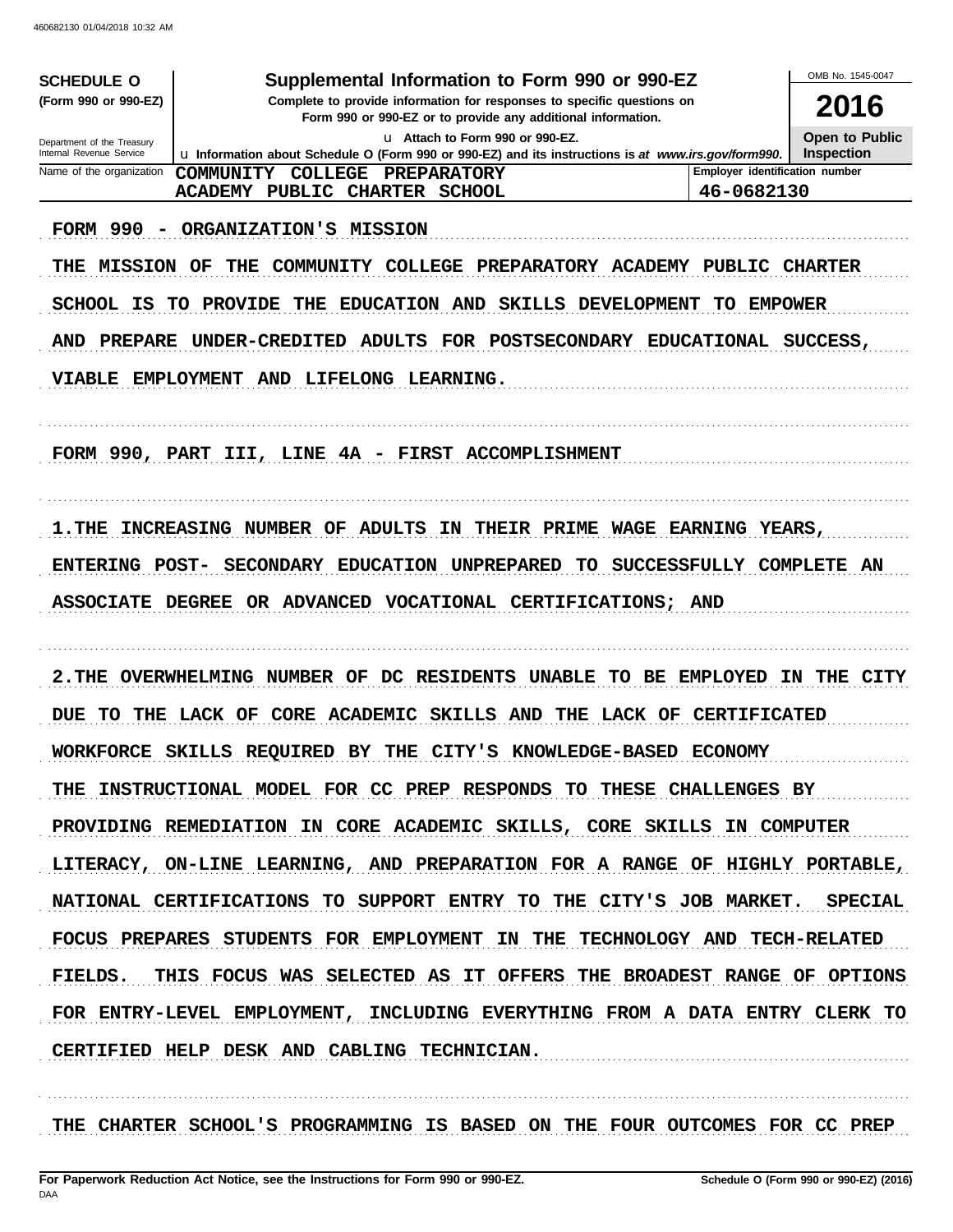| Name of the organization |                                                                               | Employer identification number |
|--------------------------|-------------------------------------------------------------------------------|--------------------------------|
|                          | COMMUNITY COLLEGE PREPARATORY                                                 | 46-0682130                     |
| <b>ADULT</b>             | <b>LEARNERS:</b>                                                              |                                |
|                          | 1. SUCCESSFUL HIGH SCHOOL COMPLETION VIA THE NEW HIGH SCHOOL EQUIVALENCY      |                                |
| <b>EXAMINATION</b>       | $(GED)$ ;                                                                     |                                |
|                          | 2.SUCCESSFUL ENTRY INTO COMMUNITY COLLEGE AT FRESHMAN LEVEL AS A RESULT OF    |                                |
|                          | PREPARATION FOR THE ACCUPLACER ENTRY EXAMINATION;                             |                                |
|                          | NATIONAL ENTRY-LEVEL EMPLOYMENT CERTIFICATIONS<br>3.SUCCESSFUL COMPLETION OF  |                                |
| ΙN                       | FOR THE DISTRICT OF COLUMBIA (I.E., TECHNOLOGY,<br>THE EMERGING FIELDS        |                                |
|                          | ADMINISTRATIVE SUPPORT AND HEALTH CAREERS); AND/OR                            |                                |
|                          |                                                                               |                                |
|                          | 4. SUCCESSFUL ATTAINMENT<br>NECESSARY SKILLS IN REASONING, MATHEMATICS,<br>OF |                                |
|                          | COMPUTERS, AND ON-LINE RESEARCH REQUIRED FOR LIFE-LONG LEARNING               | IN THE                         |
| <b>TWENTY-FIRST</b>      | CENTURY.                                                                      |                                |
|                          |                                                                               |                                |
|                          | IN OUR THIRD YEAR, WE CONTINUED TO EXPAND OUR ROLE AS A MICROSOFT OFFICE      |                                |
|                          | ACADEMY SCHOOL. WE PROVIDED FREE TRAINING AND ASSESSMENT TOWARD NATIONAL      |                                |
|                          | CERTIFICATION(S). WE ADDED A HIGHLY QUALIFIED MICROSOFT OFFICE SUITE (MOS)    |                                |
|                          | TRAINER TO OUR RANKS TO MARKEDLY EXPAND STUDENT ACCESS TO THIS CRITICAL       |                                |
|                          | BASELINE EMPLOYMENT SKILL. AS A RESULT, WE WERE THE SECOND MOST PRODUCTIVE    |                                |
|                          | MOS SITE AMONG THE MICROSOFT ACADEMIES WITH OVER 140 SUCCESSFUL MOS           |                                |
|                          | CERTIFICATIONS THIS YEAR.                                                     |                                |
|                          |                                                                               |                                |
|                          | OTHER CLOUD-BASED NATIONAL CERTIFICATIONS WERE ADDED TO SUPPORT ENTRY-LEVEL   |                                |
|                          | EMPLOYMENT IN THE DISTRICT'S KNOWLEDGE BASED ECONOMY. WHENEVER POSSIBLE, A    |                                |

BLENDED LEARNING APPROACH THAT MARRIED ACTIVE LEARNING WITH ON-LINE . . . . . . . . . . . . . . .

PAGE 1 OF 4

Schedule O (Form 990 or 990-EZ) (2016)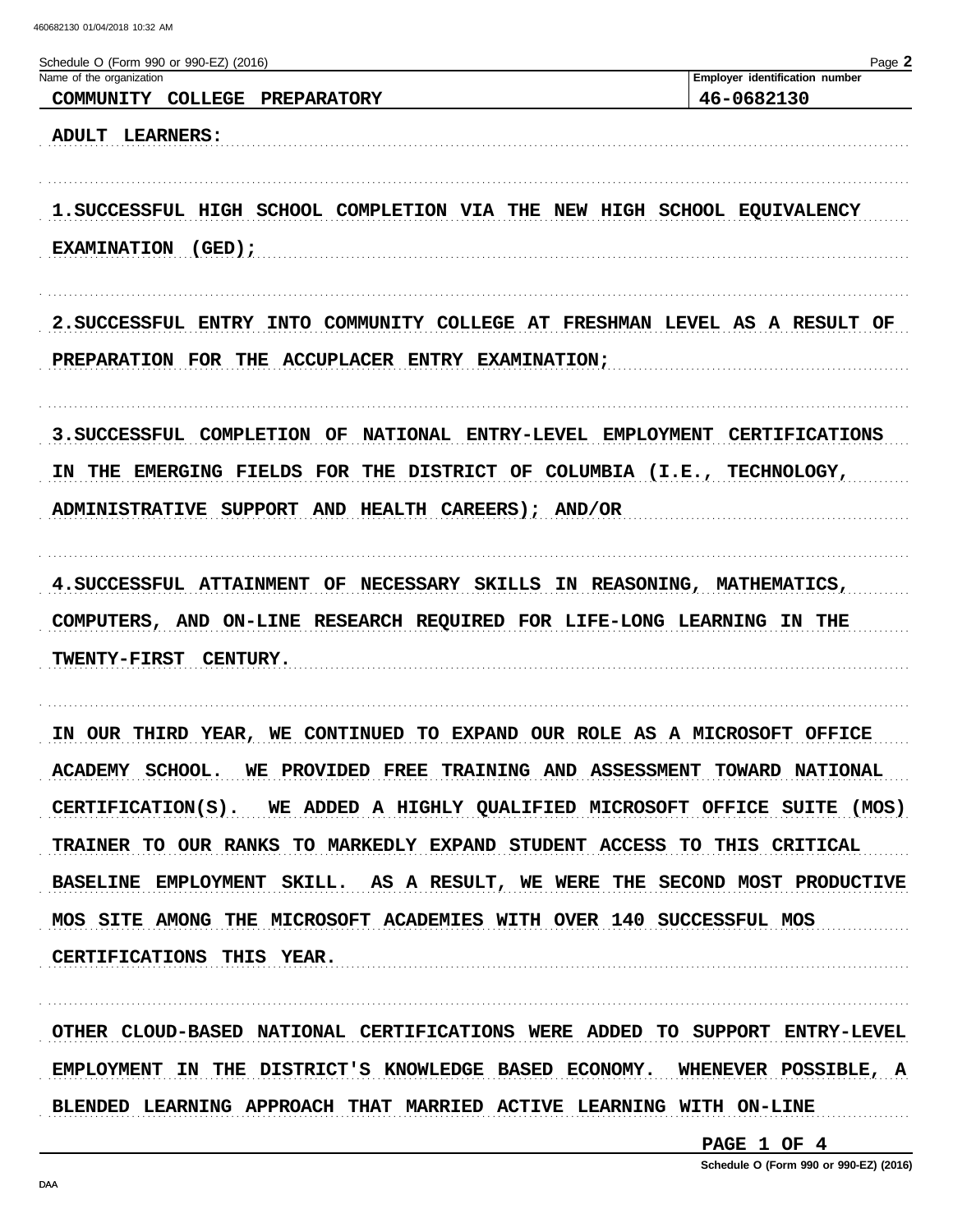| Schedule O (Form 990 or 990-EZ) (2016) |         |             |                                | $P$ aqe $\blacksquare$ |
|----------------------------------------|---------|-------------|--------------------------------|------------------------|
| Name of the organization               |         |             | Employer identification number |                        |
| COMMUNITY                              | COLLEGE | PREPARATORY | 46-0682130                     |                        |

REINFORCEMENT IS EMPLOYED. BASED UPON REVIEW OF OUR STUDENT DATA, WE CONTINUED AS A YEAR-ROUND SCHOOL AND OPERATED FROM 9:00 AM TO 9:00 PM DAILY, PROVIDING INSTRUCTION IN THREE-HOUR SESSIONS: 9:00 AM TO 12:00 NOON,  $1:00$  PM TO  $4:00$  PM AND 5:00 PM TO 8:45 PM MONDAY THROUGH THURSDAY EVENINGS.

ALL ADULT LEARNERS ARE ASSESSED INITIALLY AND AT REGULAR INTERVALS (EVERY 6 TO 8 WEEKS BASED ON INITIAL GRADE EQUIVALENT SCORES) USING THE ETABE (TEST OF ADULT BASIC EDUCATION). THE ETABE WAS SELECTED AS IT IS ALIGNED WITH MY FOUNDATIONS LAB, THE CORE CURRICULUM AND THE NEW GED. THE NEW GED PREPARATION PROGRAM WAS DEVELOPED TO ALIGN WITH THE COMMON CORE STANDARDS AND HAS REMAINED THE DECLARED GOAL FOR 55% OF ALL ENROLLED STUDENTS. BASED ON THE ASSESSMENT ANALYSIS, STUDENTS COMPLETE AN INDIVIDUAL LEARNING PLAN (ILP) WITH THEIR ASSIGNED STUDENT SUCCESS SPECIALIST. THEY ALSO SIGN OFF ON A LEARNING CONTRACT AND AGREE TO MAKE EVERY EFFORT TO COMPLY WITH SCHOOL REQUIREMENTS FOR ATTENDANCE, INDIVIDUAL BI-WEEKLY ACADEMIC REVIEWS AND SEMI-ANNUAL PROGRESS REVIEWS. ALL STUDENTS SPEND A MINIMUM OF FIFTEEN HOURS A WEEK IN CLASS. IN ADDITION TO REGULARLY SCHEDULED ETABE ASSESSMENTS, STUDENTS ARE ASSESSED FOR SKILL MASTERY AS PART OF THE CURRICULAR DESIGN. ONCE STUDENTS REACH THE 7TH GRADE 5TH MONTH LEVEL IN READING, THEY ARE ELIGIBLE TO BEGIN MICROSOFT WORD TRAINING, WHICH IS NOW RECOMMENDED FOR ALL STUDENTS. WHEN STUDENTS REACH THE 9TH GRADE LEVEL IN READING AND MATHEMATICS, STUDENTS PARTICIPATE IN EITHER GED OR ACCUPLACER BOOT CAMPS (WEEKLY INTENSIVE WORKSHOPS FOCUSING SPECIFICALLY ON TEST TAKING SKILLS), IN ADDITION TO THEIR WEEKLY CLASSES. THEY CAN ALSO AT THIS POINT, ENTER ADVANCED IT CERTIFICATION. ALL EDUCATION AND TRAINING SERVICES ARE FREE TO DC RESIDENTS.

```
PAGE 2 OF 4
Schedule O (Form 990 or 990-EZ) (2016)
```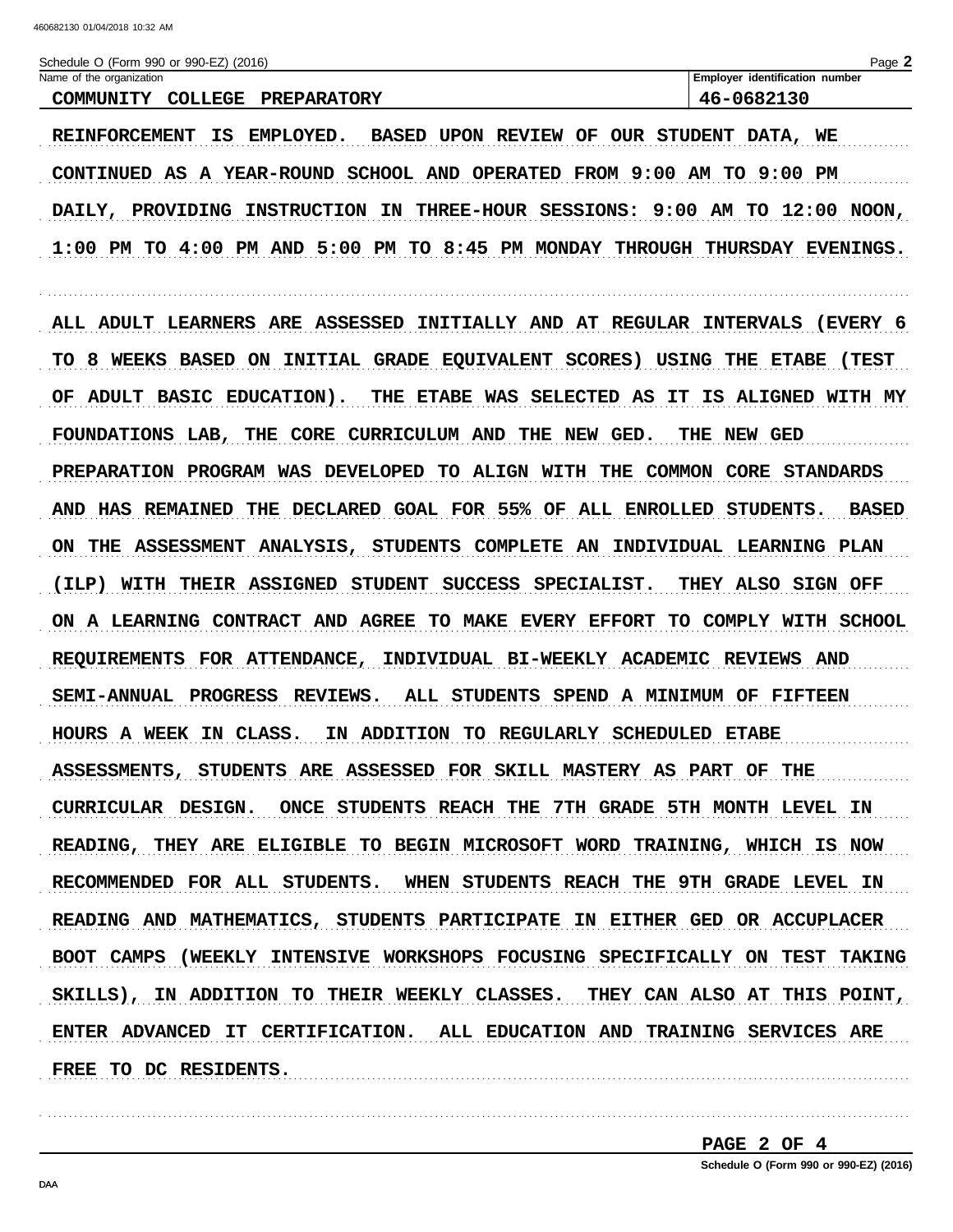| Schedule O (Form 990 or 990-EZ) (2016) |                     |                                | $P$ age $\blacktriangle$ |
|----------------------------------------|---------------------|--------------------------------|--------------------------|
| Name of the organization               |                     | Employer identification number |                          |
| COMMUNITY                              | COLLEGE PREPARATORY | 46-0682130                     |                          |

CC PREP WILL WORK WITH A SUB-CONTRACTOR/PARTNER, THE H.O.P.E. PROJECT (THP) TO PROVIDE A TIER 1 HELP DESK AND DESKTOP SUPPORT YOUTH TECH TRAINING PROGRAM TO 100 DISTRICT OF COLUMBIA RESIDENTS BETWEEN THE AGES OF 18-24. THE PROGRAMMING WILL INCLUDE ASSESSMENT, CASE MANAGEMENT AND CONNECTION TO A RANGE OF SUPPORTIVE SERVICES FOR ANY YOUNG PERSON IN NEED OF SERVICES IN ORDER TO STAY IN SCHOOL AND FULLY PARTICIPATE IN THE PROGRAM. THE CUSTOM DESIGNED IT TRAINING PROGRAM WILL INCLUDE SPECIFIC HELP DESK TECHNICAL TRAINING, COMPTIA A+ CERTIFICATION TRAINING, TECHNICAL PROFESSIONAL DEVELOPMENT, CAREER AND SOCIAL COACHING. ADDITIONALLY, THE PROGRAM WILL PLACE EACH PARTICIPANT IN A TWELVE-WEEK INTERNSHIP, PROVIDE ONGOING JOB PLACEMENT ASSISTANCE, AND FOLLOW-UP SERVICES. THE FOLLOW-UP SERVICES WILL INCLUDE ACCESS TO A WELL-DEVELOPED AND TESTED GRADUATE ALUMNI PROGRAM AND ADVANCED TRAINING OPPORTUNITIES AND PARTICIPATION IN THE THP LECTURE SERIES. EACH PARTICIPANT WILL BE PAIRED WITH A HELP DESK PROGRAM GRADUATE CURRENTLY WORKING ON A HELP DESK FOR A MAJOR FEDERAL OR DISTRICT OF COLUMBIA GOVERNMENT CONTRACTOR THAT HAS COMPLETED THE THP MENTORSHIP TRAINING PROGRAM.

FORM 990, PART VI, LINE 11B - ORGANIZATION'S PROCESS TO REVIEW FORM 990 THE EXECUTIVE DIRECTOR AND DIRECTOR OF OPERATIONS REVIEW THE 990 AND THEN FORWARD THE FORM 990 TO THE TREASURER FOR REVIEW AND PRESENTATION TO THE BOARD OF DIRECTORS FOR APPROVAL. ONCE APPROVED THE TREASURER NOTIFIES THE EXECUTIVE DIRECTOR OF THE BOARD'S APPROVAL TO FILE THE 990 TAX RETURN.

FORM 990, PART VI, LINE 12C - ENFORCEMENT OF CONFLICTS POLICY THE CONFLICT OF INTEREST POLICY IS REVIEWED ANNUALLY FOR ALL BOARD MEMBERS AND KEY EMPLOYEES. THE REVIEW REQUIRES DISCLOSURE OF ANY INTEREST BY

PAGE 3 OF 4

Schedule O (Form 990 or 990-EZ) (2016)